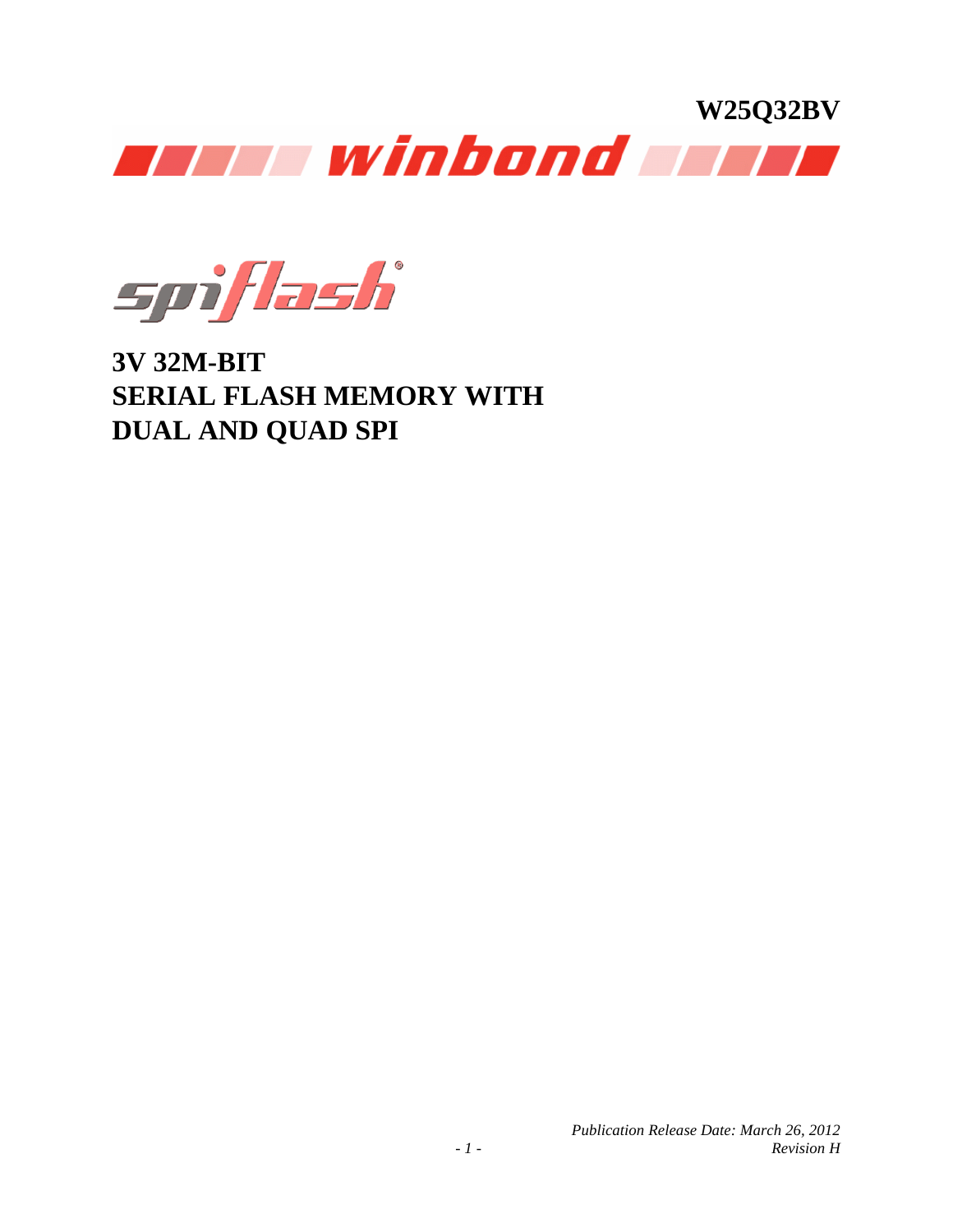

| 1.             |     |                |                                                                       |  |  |  |  |  |  |
|----------------|-----|----------------|-----------------------------------------------------------------------|--|--|--|--|--|--|
| 2.             |     |                |                                                                       |  |  |  |  |  |  |
| 3.             |     |                |                                                                       |  |  |  |  |  |  |
|                | 3.1 |                |                                                                       |  |  |  |  |  |  |
|                | 3.2 |                |                                                                       |  |  |  |  |  |  |
|                | 3.3 |                |                                                                       |  |  |  |  |  |  |
|                | 3.4 |                | Pin Description SOIC/VSOP 208-mil, WSON 6x5/8x6-mm and PDIP 300-mil 7 |  |  |  |  |  |  |
|                | 3.5 |                |                                                                       |  |  |  |  |  |  |
|                | 3.6 |                |                                                                       |  |  |  |  |  |  |
|                | 3.7 |                |                                                                       |  |  |  |  |  |  |
|                | 3.8 |                |                                                                       |  |  |  |  |  |  |
| $\overline{4}$ |     |                |                                                                       |  |  |  |  |  |  |
|                | 4.1 |                |                                                                       |  |  |  |  |  |  |
|                | 4.2 |                | Serial Data Input, Output and IOs (DI, DO and IO0, IO1, IO2, IO3) 10  |  |  |  |  |  |  |
|                | 4.3 |                |                                                                       |  |  |  |  |  |  |
|                | 4.4 |                |                                                                       |  |  |  |  |  |  |
|                | 4.5 |                |                                                                       |  |  |  |  |  |  |
| 5.             |     |                |                                                                       |  |  |  |  |  |  |
|                |     |                |                                                                       |  |  |  |  |  |  |
| 6.             |     |                |                                                                       |  |  |  |  |  |  |
|                | 6.1 |                |                                                                       |  |  |  |  |  |  |
|                |     | 6.1.1<br>6.1.2 |                                                                       |  |  |  |  |  |  |
|                |     | 6.1.3          |                                                                       |  |  |  |  |  |  |
|                |     | 6.1.4          |                                                                       |  |  |  |  |  |  |
|                | 6.2 |                |                                                                       |  |  |  |  |  |  |
|                |     | 6.2.1          |                                                                       |  |  |  |  |  |  |
| 7 <sub>1</sub> |     |                |                                                                       |  |  |  |  |  |  |
|                | 7.1 |                |                                                                       |  |  |  |  |  |  |
|                |     | 7.1.1          |                                                                       |  |  |  |  |  |  |
|                |     | 7.1.2          |                                                                       |  |  |  |  |  |  |
|                |     | 7.1.3          |                                                                       |  |  |  |  |  |  |
|                |     | 7.1.4          |                                                                       |  |  |  |  |  |  |
|                |     | 7.1.5          |                                                                       |  |  |  |  |  |  |
|                |     | 7.1.6          |                                                                       |  |  |  |  |  |  |
|                |     | 7.1.7          |                                                                       |  |  |  |  |  |  |
|                |     | 7.1.8          |                                                                       |  |  |  |  |  |  |
|                |     | 7.1.9          |                                                                       |  |  |  |  |  |  |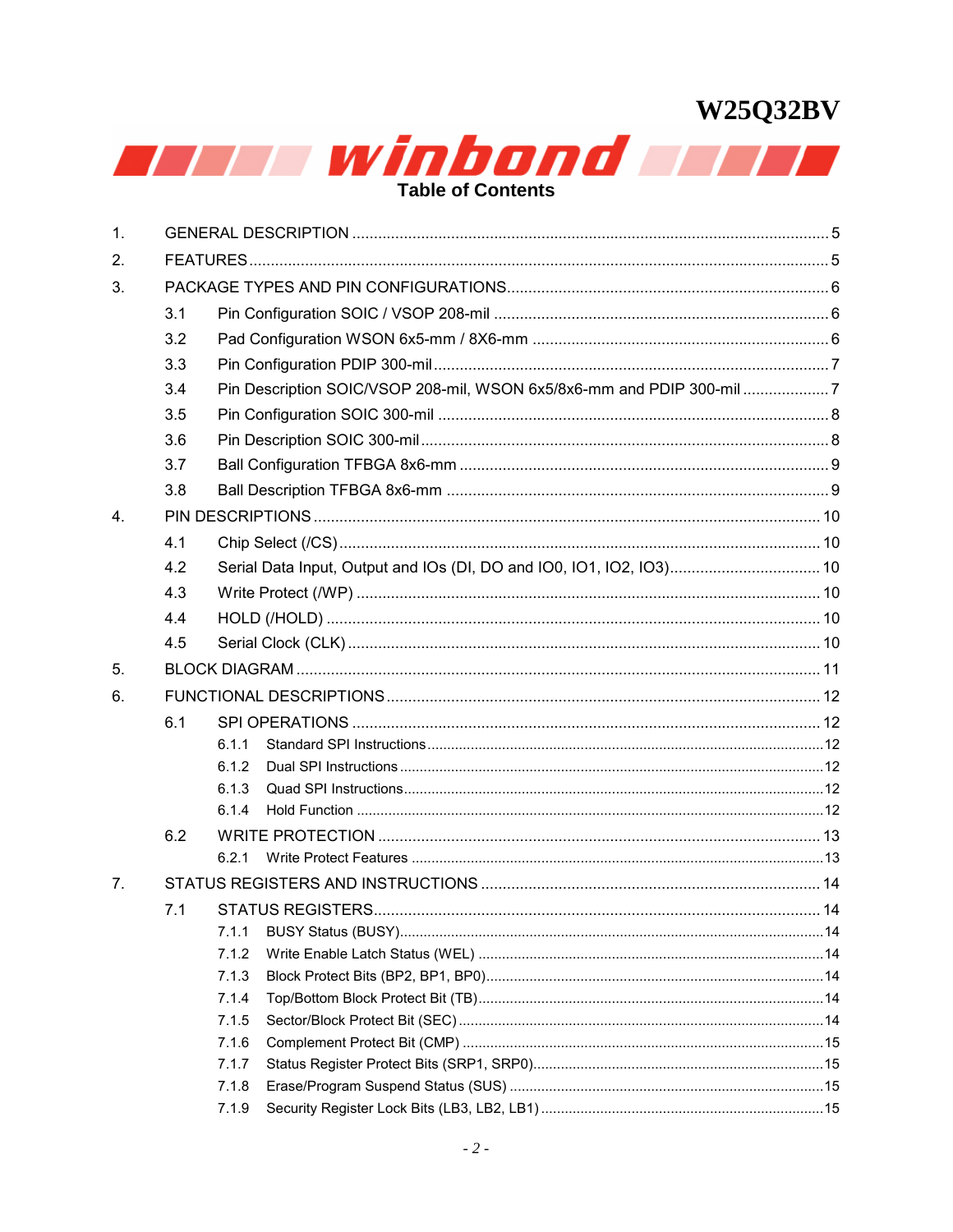|     |        | winbond |  |
|-----|--------|---------|--|
|     | 7.1.10 |         |  |
|     | 7.1.11 |         |  |
|     | 7.1.12 |         |  |
| 7.2 |        |         |  |
|     | 7.2.1  |         |  |
|     | 7.2.2  |         |  |
|     | 7.2.3  |         |  |
|     | 7.2.4  |         |  |
|     | 7.2.5  |         |  |
|     | 7.2.6  |         |  |
|     | 7.2.7  |         |  |
|     | 7.2.8  |         |  |
|     | 7.2.9  |         |  |
|     | 7.2.10 |         |  |
|     | 7.2.11 |         |  |
|     | 7.2.12 |         |  |
|     | 7.2.13 |         |  |
|     | 7.2.14 |         |  |
|     | 7.2.15 |         |  |
|     | 7.2.16 |         |  |
|     | 7.2.17 |         |  |
|     | 7.2.18 |         |  |
|     | 7.2.19 |         |  |
|     | 7.2.20 |         |  |
|     | 7.2.21 |         |  |
|     | 7.2.22 |         |  |
|     | 7.2.23 |         |  |
|     | 7.2.24 |         |  |
|     | 7.2.25 |         |  |
|     | 7.2.26 |         |  |
|     | 7.2.27 |         |  |
|     | 7.2.28 |         |  |
|     | 7.2.29 |         |  |
|     | 7.2.30 |         |  |
|     | 7.2.31 |         |  |
|     | 7.2.32 |         |  |
|     | 7.2.33 |         |  |
|     | 7.2.34 |         |  |
|     | 7.2.35 |         |  |
|     | 7.2.36 |         |  |
|     | 7.2.37 |         |  |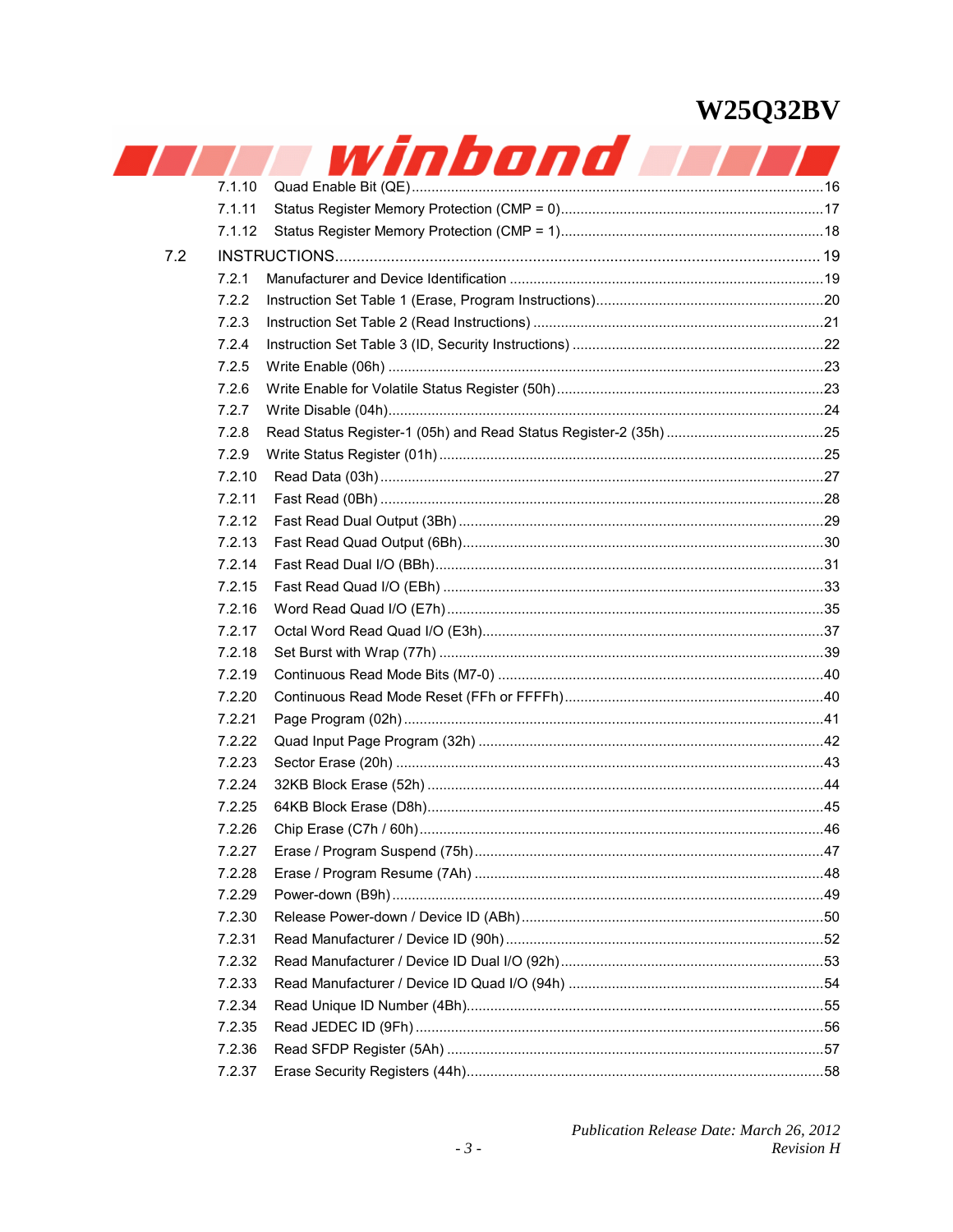|     |      | winbond |  |
|-----|------|---------|--|
|     |      | 7.2.38  |  |
|     |      | 7.2.39  |  |
| 8.  |      |         |  |
|     | 8.1  |         |  |
|     | 8.2  |         |  |
|     | 8.3  |         |  |
|     | 8.4  |         |  |
|     | 8.5  |         |  |
|     | 8.6  |         |  |
|     | 8.7  |         |  |
|     | 8.8  |         |  |
|     | 8.9  |         |  |
|     | 8.10 |         |  |
|     | 8.11 |         |  |
| 9.  |      |         |  |
|     | 9.1  |         |  |
|     | 9.2  |         |  |
|     | 9.3  |         |  |
|     | 9.4  |         |  |
|     | 9.5  |         |  |
|     | 9.6  |         |  |
|     | 9.7  |         |  |
|     | 9.8  |         |  |
| 10. |      |         |  |
|     | 10.1 |         |  |
| 11. |      |         |  |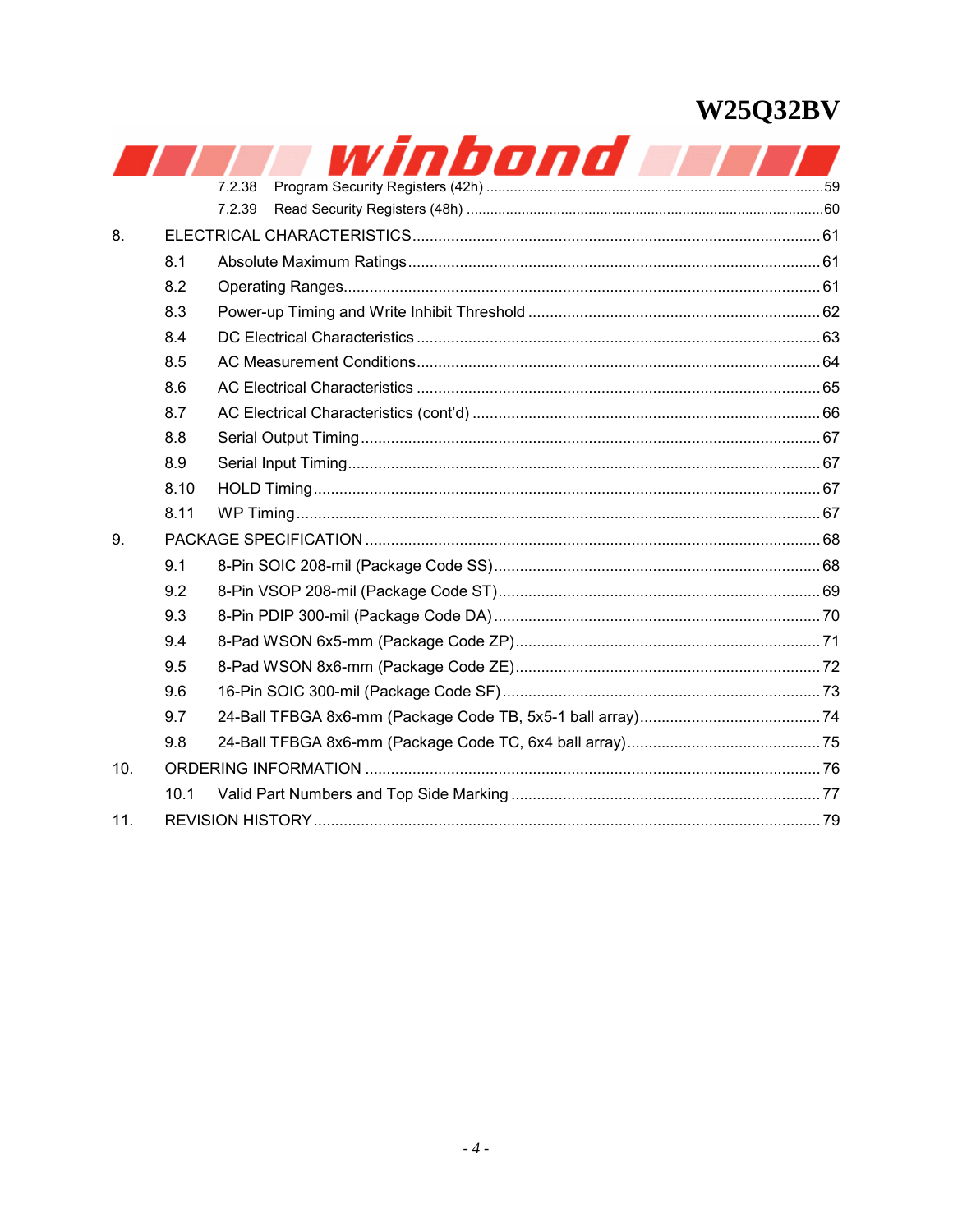<span id="page-4-0"></span>

### **1. GENERAL DESCRIPTION**

The W25Q32BV (32M-bit) Serial Flash memory provides a storage solution for systems with limited space, pins and power. The 25Q series offers flexibility and performance well beyond ordinary Serial Flash devices. They are ideal for code shadowing to RAM, executing code directly from Dual/Quad SPI (XIP) and storing voice, text and data. The device operates on a single 2.7V to 3.6V power supply with current consumption as low as 4mA active and 1µA for power-down.

The W25Q32BV array is organized into 16,384 programmable pages of 256-bytes each. Up to 256 bytes can be programmed at a time. Pages can be erased in groups of 16 (4KB sector erase), groups of 128 (32KB block erase), groups of 256 (64KB block erase) or the entire chip (chip erase). The W25Q32BV has 1,024 erasable sectors and 64 erasable blocks respectively. The small 4KB sectors allow for greater flexibility in applications that require data and parameter storage. (See figure 2.)

The W25Q32BV supports the standard Serial Peripheral Interface (SPI), and a high performance Dual/Quad output as well as Dual/Quad I/O SPI: Serial Clock, Chip Select, Serial Data I/O0 (DI), I/O1 (DO), I/O2 (/WP), and I/O3 (/HOLD). SPI clock frequencies of up to 104MHz are supported allowing equivalent clock rates of 208MHz (104MHz x 2) for Dual I/O and 320MHz (80MHz x 4) for Quad I/O when using the Fast Read Dual/Quad I/O instructions. These transfer rates can outperform standard Asynchronous 8 and 16-bit Parallel Flash memories. The Continuous Read Mode allows for efficient memory access with as few as 8-clocks of instruction-overhead to read a 24-bit address, allowing true XIP (execute in place) operation.

A Hold pin, Write Protect pin and programmable write protection, with top or bottom array control, provide further control flexibility. Additionally, the device supports JEDEC standard manufacturer and device identification with a 64-bit Unique Serial Number.

#### **2. FEATURES**

- **Family of SpiFlash Memories**
	- W25Q32BV: 32M-bit / 4M-byte (4,194,304)
	- 256-byte per programmable page
	- Standard SPI: CLK, /CS, DI, DO, /WP, /Hold
	- $-$  Dual SPI: CLK, /CS, IO<sub>0</sub>, IO<sub>1</sub>, /WP, /Hold
	- $-$  Quad SPI: CLK, /CS, IO<sub>0</sub>, IO<sub>1</sub>, IO<sub>2</sub>, IO<sub>3</sub>
- **Highest Performance Serial Flash** 
	- 104MHz Dual SPI / 80MHz Quad SPI clocks
	- 208/320MHz equivalent Dual/Quad SPI
	- 40MB/S continuous data transfer rate
	- Up to 8X that of ordinary Serial Flash
	- More than 100,000 erase/program cycles $^{(1)}$
	- More than 20-year data retention
- **Efficient "Continuous Read Mode"** 
	- Low Instruction overhead
	- Continuous Read with 8/16/32/64-Byte Wrap
	- As few as 8 clocks to address memory
	- Allows true XIP (execute in place) operation
	- Outperforms X16 Parallel Flash
- **Low Power, Wide Temperature Range** 
	- Single 2.7 to 3.6V supply

– 4mA active current, <1µA Power-down (typ.)

- $-40^{\circ}$ C to +85/105 $^{\circ}$ C operating range
- **Flexible Architecture with 4KB sectors** 
	- Uniform Sector/Block Erase (4/32/64K-bytes)
	- Program one to 256 bytes
	- Erase/Program Suspend & Resume
- **Advanced Security Features** 
	- Software and Hardware Write-Protect
	- Top/Bottom, 4KB complement array protection
	- Power Supply Lock-Down and OTP protection
	- 64-Bit Unique ID for each device
	- Discoverable Parameters (SFDP) Register
	- 3X256-Byte Security Registers with OTP locks
	- Volatile & Non-volatile Status Register Bits
- **Space Efficient Packaging(2)**
	- 8-pin SOIC/VSOP 208-mil
	- 8-pad WSON 6x5-mm/8x6-mm
	- 16-pin SOIC 300-mil
	- 8-pin PDIP 300-mil
	- 24-ball TFBGA 8x6-mm (6x4/5x5 ball array)
	- Contact Winbond for KGD and other options
- Note 1. More than 100,000 Block Erase/Program cycles for Industrial and Automotive temperature; more than 10,000 full chip Erase/Program cycles tested in compliance with AEC-Q100.
	- 2. Some package types are special orders, please contact Winbond for ordering information.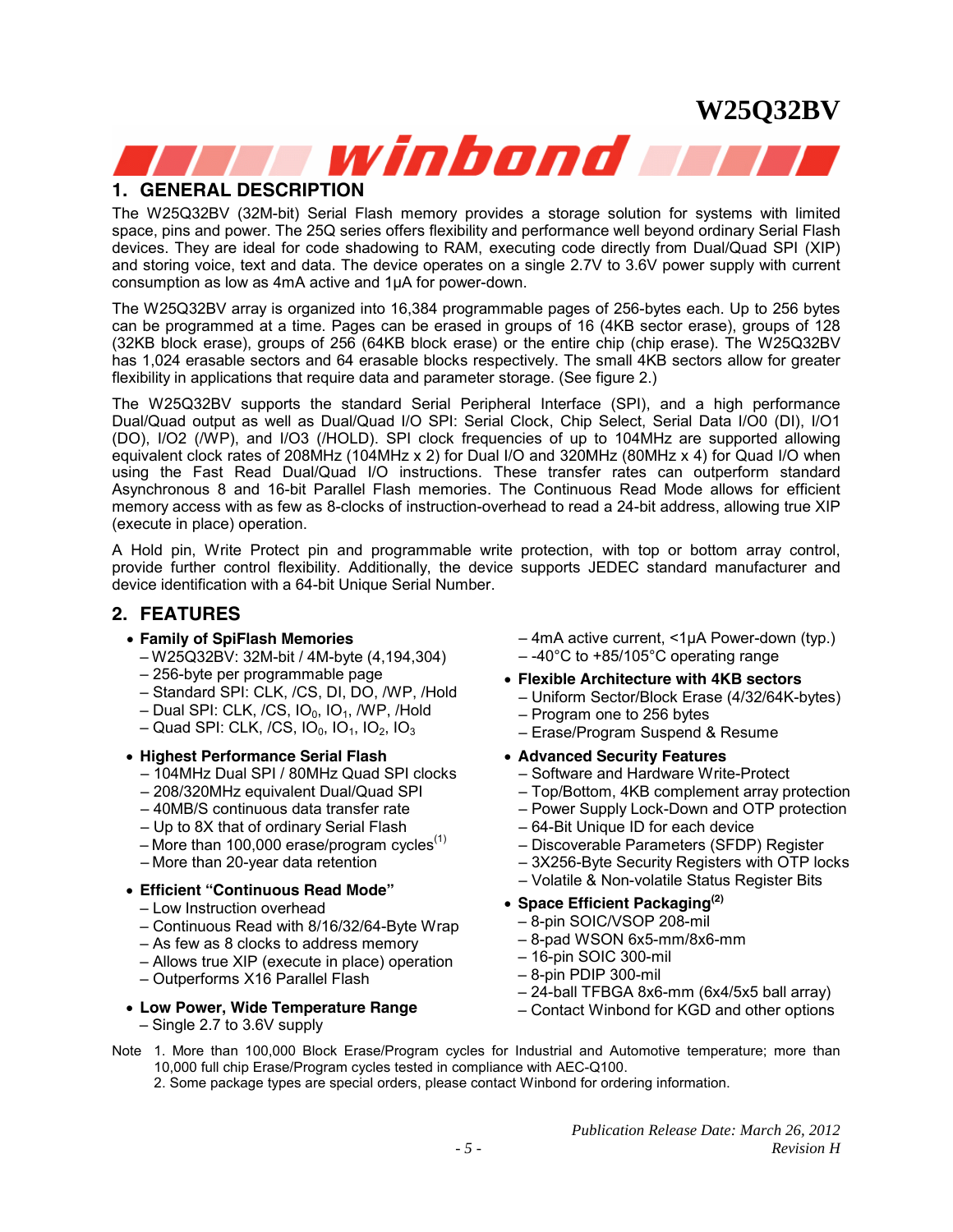<span id="page-5-0"></span>

W25Q32BV is offered in an 8-pin SOIC 208-mil (package code SS), an 8-pin VSOP 208-mil (package code ST), an 8-pad WSON 6x5-mm or 8x6-mm (package code ZP & ZE), an 8-pin PDIP 300-mil (package code DA), a 16-pin SOIC 300-mil (package code SF) and 24-ball 8x6-mm TFBGAs (5x5 ball array - package code TB, 6x4 ball array – package code TC) as shown in Figure 1a-e respectively. Package diagrams and dimensions are illustrated at the end of this datasheet.

### **3.1 Pin Configuration SOIC / VSOP 208-mil**



Figure 1a. W25Q32BV Pin Assignments, 8-pin SOIC / VSOP 208-mil (Package Code SS, ST)

### **3.2 Pad Configuration WSON 6x5-mm / 8X6-mm**



Figure 1b. W25Q32BV Pad Assignments, 8-pad WSON 6x5-mm / 8x6-mm (Package Code ZP, ZE)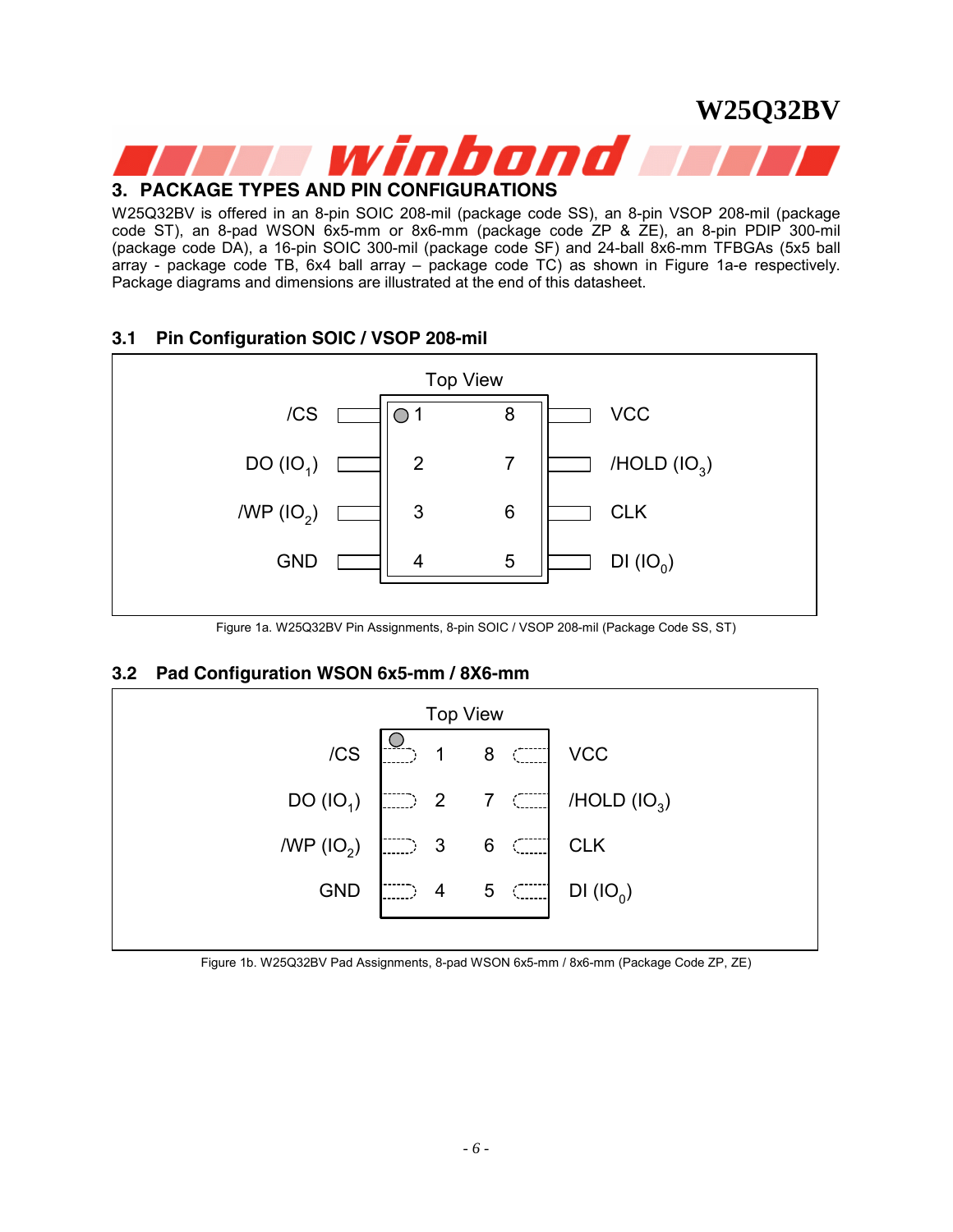<span id="page-6-0"></span>

Figure 1c. W25Q32BV Pin Assignments, 8-pin PDIP 300-mil (Package Code DA)

### **3.4 Pin Description SOIC/VSOP 208-mil, WSON 6x5/8x6-mm and PDIP 300-mil**

| PIN NO. | <b>PIN NAME</b> | VO. | <b>FUNCTION</b>                                              |  |  |
|---------|-----------------|-----|--------------------------------------------------------------|--|--|
|         | /CS             |     | Chip Select Input                                            |  |  |
| 2       | DO (IO1)        | 1/O | Data Output (Data Input Output 1) <sup>*1</sup>              |  |  |
| 3       | /WP (IO2)       | 1/O | Write Protect Input (Data Input Output 2) <sup>*2</sup>      |  |  |
| 4       | <b>GND</b>      |     | Ground                                                       |  |  |
| 5       | DI (IO0)        | 1/O | Data Input (Data Input Output 0) <sup>*1</sup>               |  |  |
| 6       | <b>CLK</b>      |     | Serial Clock Input                                           |  |  |
|         | /HOLD (IO3)     | 1/O | Hold Input (Data Input Output 3) <sup><math>*^2</math></sup> |  |  |
| 8       | VCC             |     | Power Supply                                                 |  |  |

\*1 IO0 and IO1 are used for Standard and Dual SPI instructions

\*2 IO0 – IO3 are used for Quad SPI instructions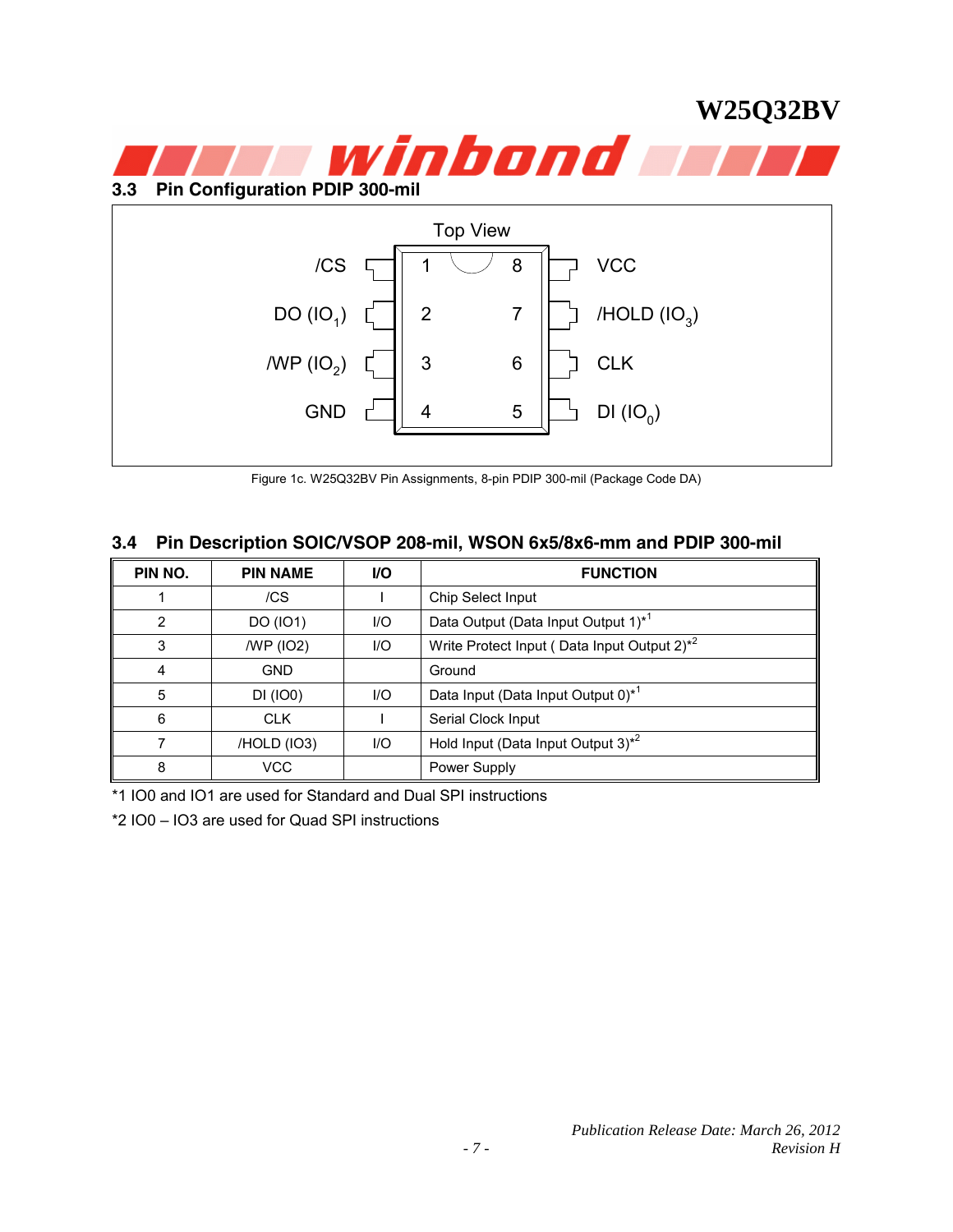<span id="page-7-0"></span>

Figure 1d. W25Q32BV Pin Assignments, 16-pin SOIC 300-mil (Package Code SF)

### **3.6 Pin Description SOIC 300-mil**

| PIN NO.        | <b>PIN NAME</b> | I/O | <b>FUNCTION</b>                                         |
|----------------|-----------------|-----|---------------------------------------------------------|
|                | /HOLD (IO3)     | I/O | Hold Input (Data Input Output 3) <sup>*2</sup>          |
| $\overline{2}$ | <b>VCC</b>      |     | Power Supply                                            |
| 3              | N/C             |     | No Connect                                              |
| 4              | N/C             |     | No Connect                                              |
| 5              | N/C             |     | No Connect                                              |
| 6              | N/C             |     | No Connect                                              |
| 7              | /CS             |     | Chip Select Input                                       |
| 8              | DO (IO1)        | I/O | Data Output (Data Input Output 1) <sup>*1</sup>         |
| 9              | /WP (IO2)       | I/O | Write Protect Input (Data Input Output 2) <sup>*2</sup> |
| 10             | <b>GND</b>      |     | Ground                                                  |
| 11             | N/C             |     | No Connect                                              |
| 12             | N/C             |     | No Connect                                              |
| 13             | N/C             |     | No Connect                                              |
| 14             | N/C             |     | No Connect                                              |
| 15             | DI (IO0)        | I/O | Data Input (Data Input Output 0) <sup>*1</sup>          |
| 16             | <b>CLK</b>      |     | Serial Clock Input                                      |

\*1 IO0 and IO1 are used for Standard and Dual SPI instructions

\*2 IO0 – IO3 are used for Quad SPI instructions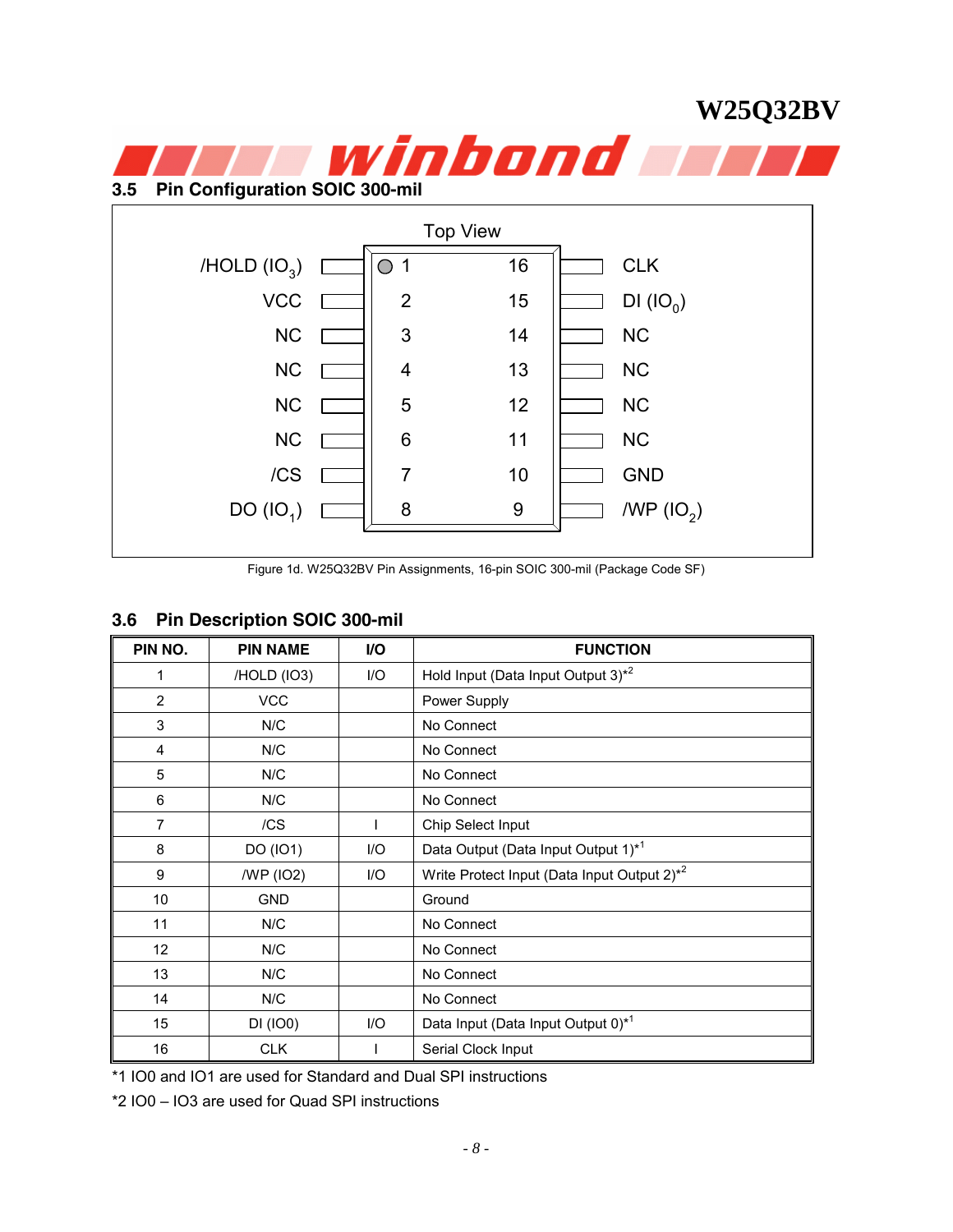#### <span id="page-8-0"></span>W25Q32BV **3.7 Ball Configuration TFBGA 8x6-mm Top View Top View**  $\bigcirc$  $\bigcap$  $\frac{1}{2}$  $\left( \mathsf{A1}\right)$  $\mathsf{A}2$  $AA$  $\overline{NC}$  $(A3)$  $\mathsf{A4}$  $\overline{A5}$  $NC$  $NC$  $\overline{A2}$  $NC$  $\overline{NC}$  $NC$  $NC$  $\widehat{B}$  $\left( \mathsf{B2}\right)$  $\widehat{\mathsf{B3}}$  $\left[ 84\right]$  $\frac{1}{2}$  $\rm{B2}$  $\overline{B3}$  $\bar{B}4$  $\left( \mathsf{B5}\right)$  $\overline{NC}$  $CLK$  $GND$ vcc  $CLK$  $GND$ vcc  $NC$ Ć)  $\rm \ddot{C} \dot{2}$  $\rm \tilde{C}$  $CA$  $\hat{C}$  $\rm \widehat{C2}$  $\overline{C}$ 3  $\rm \tilde{C}$  $\ddot{\rm C5}$ **NC**  $\overline{\mathcal{L}}$ s  $NC$  $MIP (IO<sub>2</sub>)$  $\overline{NC}$  $M P (10<sub>2</sub>)$  $\overline{\mathcal{L}}$ s **NC NC**  $(5)$  $\rm \ddot{D2}$  $(D3)$  $\mathsf{D4}$  $\overline{D}$  $\overrightarrow{D2}$  $(D3)$  $\mathsf{D4}$  $(D5)$  $\overline{NC}$  $DO(O<sub>1</sub>)$  $D((O<sub>0</sub>)$  /HOLD( $1O<sub>3</sub>$ )  $\overline{NC}$  $DO(IO_1)$  $DI(IO<sub>0</sub>)$  /HOLD( $IO<sub>3</sub>$ )  $\overline{NC}$  $(E)$  $\left(\!\!\left[\!\left[2\right]\!\!\right)\!\!\right)$  $(E3)$  $(E4)$ (自)  $\left(\mathsf{E2}\right)$  $(E3)$  $E4$  $(E5)$  $_{\rm NC}$  $_{\rm NC}$  $NC$ **NC**  $NC$  $NC$  $_{\sf NC}$  $_{\rm NC}$  $NC$  $(\bar{F})$  $\left( \mathsf{F2}\right)$  $(\mathsf{F3})$  $(F4)$  $\overline{NC}$ **NC NC NC** Package Code TB Package Code TC

Figure 1e. W25Q32BV Ball Assignments, 24-ball TFBGA 8x6-mm (Package Code TB, TC)

### **3.8 Ball Description TFBGA 8x6-mm**

| <b>BALL NO.</b> | <b>PIN NAME</b> | VO.  | <b>FUNCTION</b>                                              |
|-----------------|-----------------|------|--------------------------------------------------------------|
| <b>B2</b>       | <b>CLK</b>      |      | Serial Clock Input                                           |
| B <sub>3</sub>  | <b>GND</b>      |      | Ground                                                       |
| <b>B4</b>       | <b>VCC</b>      |      | Power Supply                                                 |
| C <sub>2</sub>  | /CS             |      | Chip Select Input                                            |
| C <sub>4</sub>  | /WP (IO2)       | 1/O  | Write Protect Input (Data Input Output 2) <sup>*2</sup>      |
| D <sub>2</sub>  | DO (IO1)        | $II$ | Data Output (Data Input Output 1) <sup>*1</sup>              |
| D <sub>3</sub>  | DI (IO0)        | UQ   | Data Input (Data Input Output 0) <sup>*1</sup>               |
| D <sub>4</sub>  | /HOLD (IO3)     | 1/O  | Hold Input (Data Input Output 3) <sup><math>*^2</math></sup> |
| Multiple        | <b>NC</b>       |      | No Connect                                                   |

\*1 IO0 and IO1 are used for Standard and Dual SPI instructions

\*2 IO0 – IO3 are used for Quad SPI instructions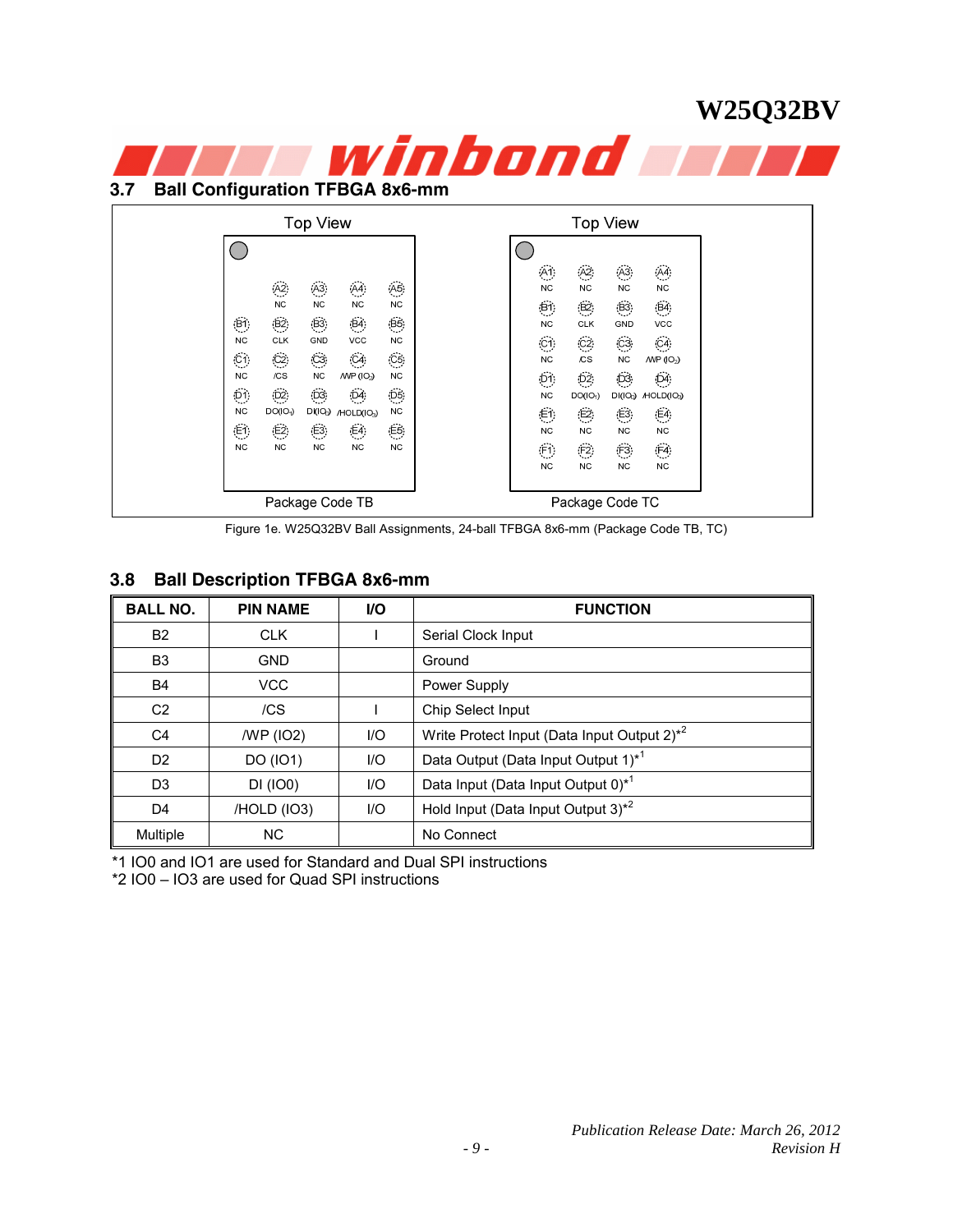<span id="page-9-0"></span>

#### **4.1 Chip Select (/CS)**

The SPI Chip Select (/CS) pin enables and disables device operation. When /CS is high the device is deselected and the Serial Data Output (DO, or IO0, IO1, IO2, IO3) pins are at high impedance. When deselected, the devices power consumption will be at standby levels unless an internal erase, program or write status register cycle is in progress. When /CS is brought low the device will be selected, power consumption will increase to active levels and instructions can be written to and data read from the device. After power-up, /CS must transition from high to low before a new instruction will be accepted. The /CS input must track the VCC supply level at power-up (see "Write Protection" and figure 38). If needed a pullup resister on /CS can be used to accomplish this.

#### **4.2 Serial Data Input, Output and IOs (DI, DO and IO0, IO1, IO2, IO3)**

The W25Q32BV supports standard SPI, Dual SPI and Quad SPI operation. Standard SPI instructions use the unidirectional DI (input) pin to serially write instructions, addresses or data to the device on the rising edge of the Serial Clock (CLK) input pin. Standard SPI also uses the unidirectional DO (output) to read data or status from the device on the falling edge of CLK.

Dual and Quad SPI instructions use the bidirectional IO pins to serially write instructions, addresses or data to the device on the rising edge of CLK and read data or status from the device on the falling edge of CLK. Quad SPI instructions require the non-volatile Quad Enable bit (QE) in Status Register-2 to be set. When QE=1, the /WP pin becomes IO2 and /HOLD pin becomes IO3.

#### **4.3 Write Protect (/WP)**

The Write Protect (/WP) pin can be used to prevent the Status Register from being written. Used in conjunction with the Status Register's Block Protect (CMP, SEC, TB, BP2, BP1 and BP0) bits and Status Register Protect (SRP) bits, a portion as small as a 4KB sector or the entire memory array can be hardware protected. The /WP pin is active low. When the QE bit of Status Register-2 is set for Quad I/O, the /WP pin function is not available since this pin is used for IO2. See figure 1a-e for the pin configuration of Quad I/O operation.

#### **4.4 HOLD (/HOLD)**

The /HOLD pin allows the device to be paused while it is actively selected. When /HOLD is brought low, while /CS is low, the DO pin will be at high impedance and signals on the DI and CLK pins will be ignored (don't care). When /HOLD is brought high, device operation can resume. The /HOLD function can be useful when multiple devices are sharing the same SPI signals. The /HOLD pin is active low. When the QE bit of Status Register-2 is set for Quad I/O, the /HOLD pin function is not available since this pin is used for IO3. See figure 1a-e for the pin configuration of Quad I/O operation.

#### **4.5 Serial Clock (CLK)**

The SPI Serial Clock Input (CLK) pin provides the timing for serial input and output operations. ("See SPI Operations")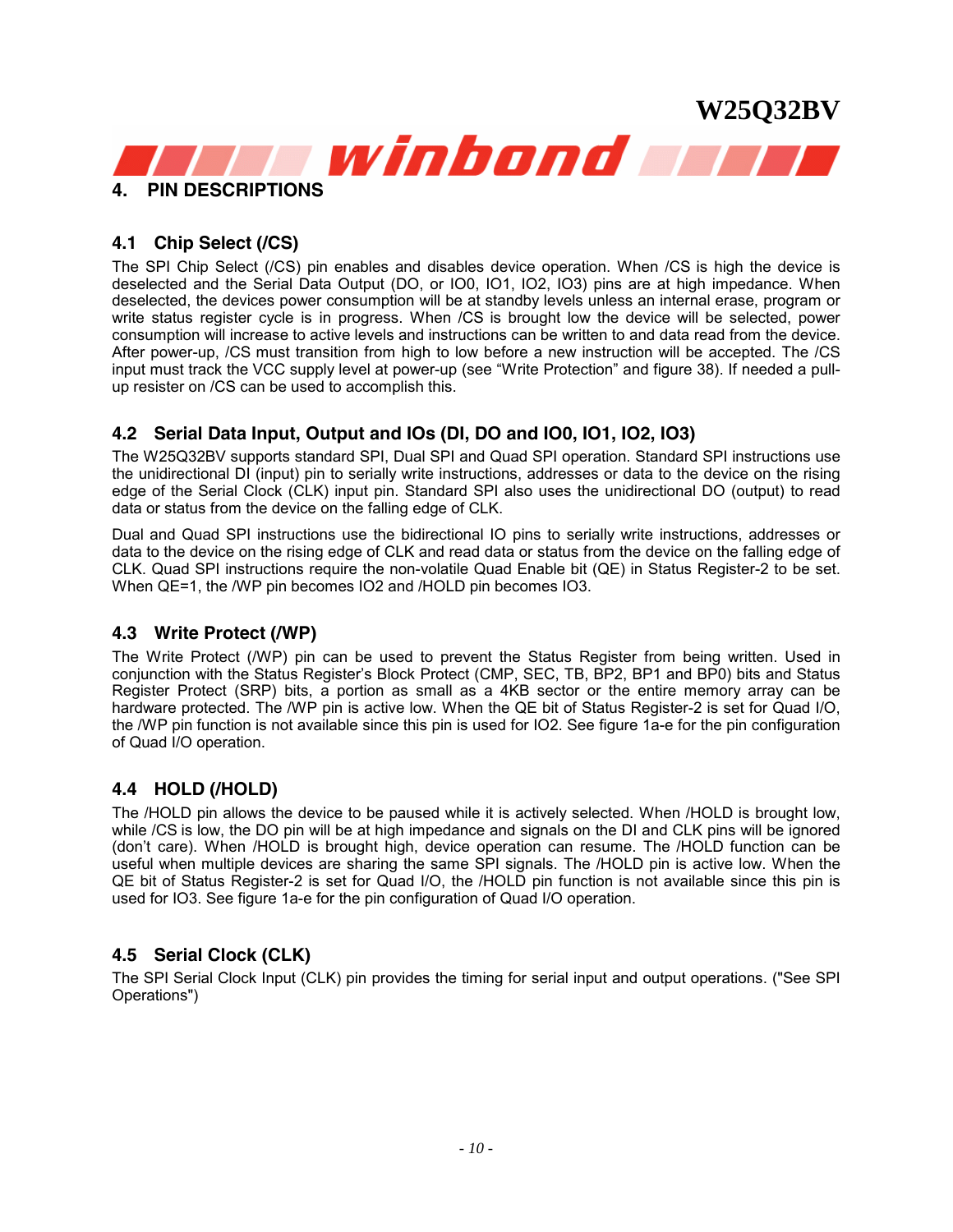<span id="page-10-0"></span>

Figure 2. W25Q32BV Serial Flash Memory Block Diagram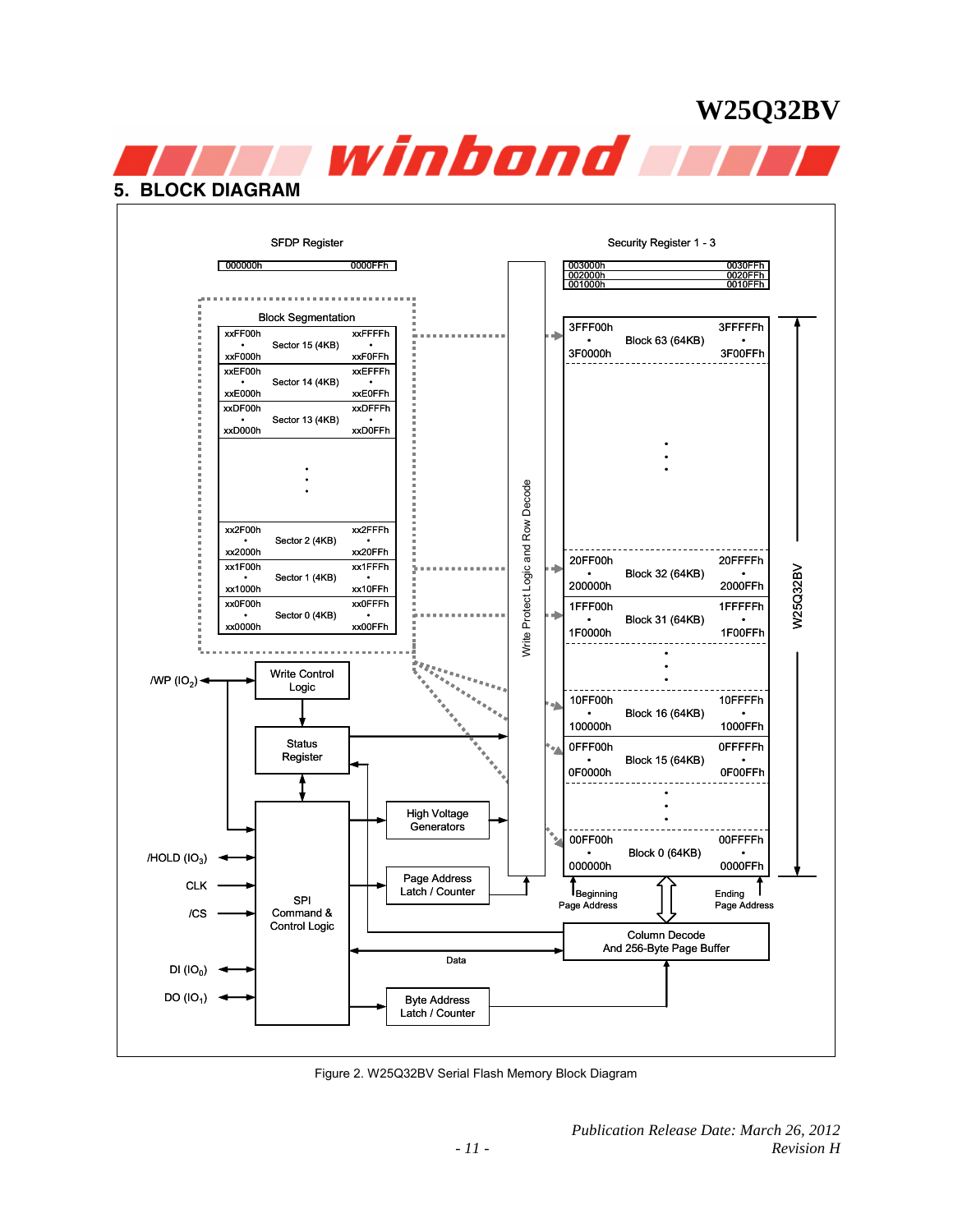<span id="page-11-0"></span>

### **6.1 SPI OPERATIONS**

#### **6.1.1 Standard SPI Instructions**

The W25Q32BV is accessed through an SPI compatible bus consisting of four signals: Serial Clock (CLK), Chip Select (/CS), Serial Data Input (DI) and Serial Data Output (DO). Standard SPI instructions use the DI input pin to serially write instructions, addresses or data to the device on the rising edge of CLK. The DO output pin is used to read data or status from the device on the falling edge CLK.

SPI bus operation Mode 0 (0,0) and 3 (1,1) are supported. The primary difference between Mode 0 and Mode 3 concerns the normal state of the CLK signal when the SPI bus master is in standby and data is not being transferred to the Serial Flash. For Mode 0, the CLK signal is normally low on the falling and rising edges of /CS. For Mode 3, the CLK signal is normally high on the falling and rising edges of /CS.

#### **6.1.2 Dual SPI Instructions**

The W25Q32BV supports Dual SPI operation when using the "Fast Read Dual Output (3Bh)" and "Fast Read Dual I/O (BBh)" instructions. These instructions allow data to be transferred to or from the device at two to three times the rate of ordinary Serial Flash devices. The Dual SPI Read instructions are ideal for quickly downloading code to RAM upon power-up (code-shadowing) or for executing non-speed-critical code directly from the SPI bus (XIP). When using Dual SPI instructions, the DI and DO pins become bidirectional I/O pins: IO0 and IO1.

#### **6.1.3 Quad SPI Instructions**

The W25Q32BV supports Quad SPI operation when using the "Fast Read Quad Output (6Bh)", "Fast Read Quad I/O (EBh)", "Word Read Quad I/O (E7h)" and "Octal Word Read Quad I/O (E3h)" instructions. These instructions allow data to be transferred to or from the device four to six times the rate of ordinary Serial Flash. The Quad Read instructions offer a significant improvement in continuous and random access transfer rates allowing fast code-shadowing to RAM or execution directly from the SPI bus (XIP). When using Quad SPI instructions the DI and DO pins become bidirectional IO0 and IO1, and the /WP and /HOLD pins become IO2 and IO3 respectively. Quad SPI instructions require the non-volatile Quad Enable bit (QE) in Status Register-2 to be set.

#### **6.1.4 Hold Function**

For Standard SPI and Dual SPI operations, the /HOLD signal allows the W25Q32BV operation to be paused while it is actively selected (when /CS is low). The /HOLD function may be useful in cases where the SPI data and clock signals are shared with other devices. For example, consider if the page buffer was only partially written when a priority interrupt requires use of the SPI bus. In this case the /HOLD function can save the state of the instruction and the data in the buffer so programming can resume where it left off once the bus is available again. The /HOLD function is only available for standard SPI and Dual SPI operation, not during Quad SPI.

To initiate a /HOLD condition, the device must be selected with /CS low. A /HOLD condition will activate on the falling edge of the /HOLD signal if the CLK signal is already low. If the CLK is not already low the /HOLD condition will activate after the next falling edge of CLK. The /HOLD condition will terminate on the rising edge of the /HOLD signal if the CLK signal is already low. If the CLK is not already low the /HOLD condition will terminate after the next falling edge of CLK. During a /HOLD condition, the Serial Data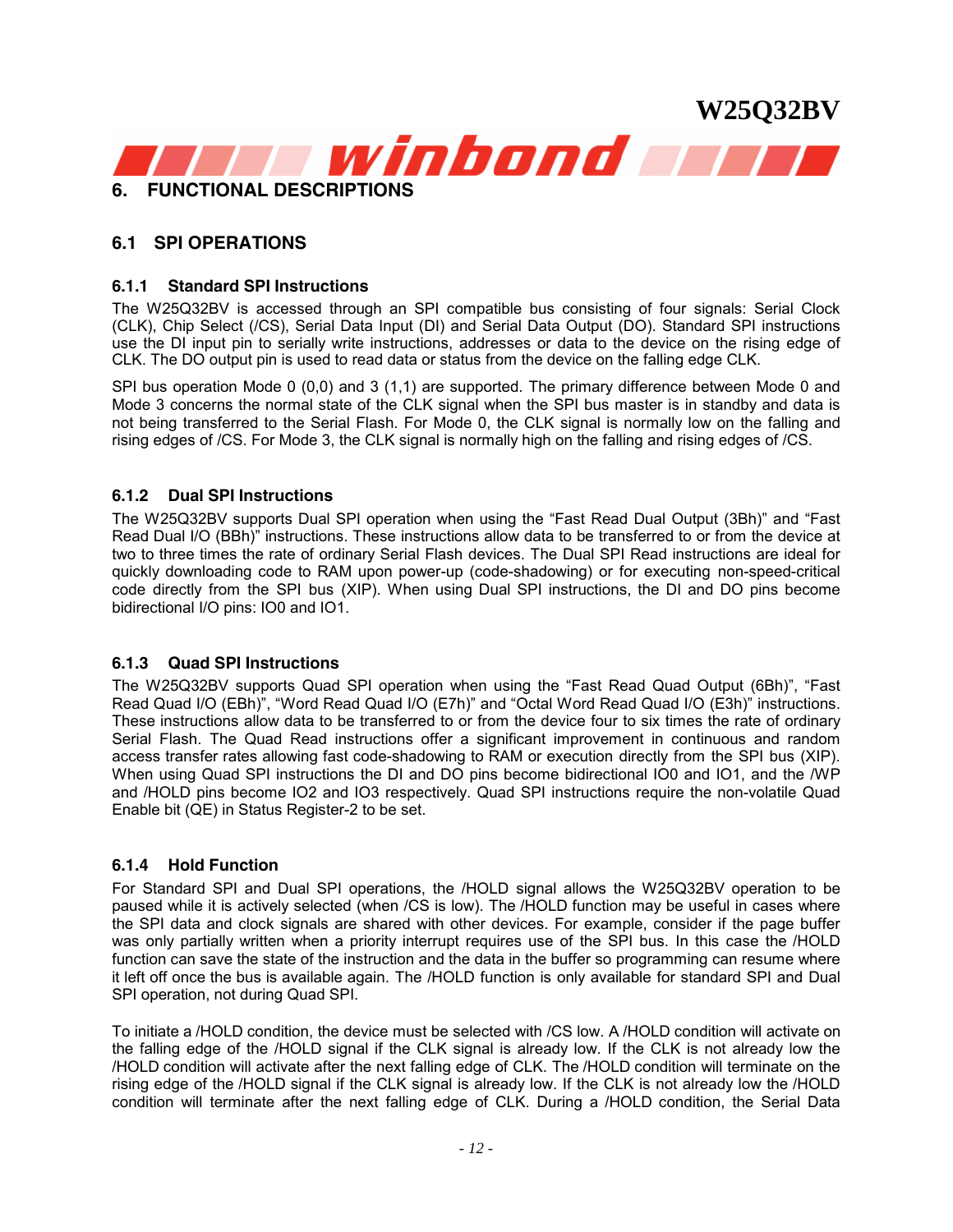<span id="page-12-0"></span>

Output (DO) is high impedance, and Serial Data Input (DI) and Serial Clock (CLK) are ignored. The Chip Select (/CS) signal should be kept active (low) for the full duration of the /HOLD operation to avoid resetting the internal logic state of the device.

#### **6.2 WRITE PROTECTION**

Applications that use non-volatile memory must take into consideration the possibility of noise and other adverse system conditions that may compromise data integrity. To address this concern, the W25Q32BV provides several means to protect the data from inadvertent writes.

#### **6.2.1 Write Protect Features**

- Device resets when VCC is below threshold
- Time delay write disable after Power-up
- Write enable/disable instructions and automatic write disable after erase or program
- Software and Hardware (/WP pin) write protection using Status Register
- Write Protection using Power-down instruction
- Lock Down write protection until next power-up
- One Time Program (OTP) write protection

\* Note: This feature is available upon special order. Please contact Winbond for details.

Upon power-up or at power-down, the W25Q32BV will maintain a reset condition while VCC is below the threshold value of VWI, (See Power-up Timing and Voltage Levels and Figure 38). While reset, all operations are disabled and no instructions are recognized. During power-up and after the VCC voltage exceeds VWI, all program and erase related instructions are further disabled for a time delay of tPUW. This includes the Write Enable, Page Program, Sector Erase, Block Erase, Chip Erase and the Write Status Register instructions. Note that the chip select pin (/CS) must track the VCC supply level at power-up until the VCC-min level and tVSL time delay is reached. If needed a pull-up resister on /CS can be used to accomplish this.

After power-up the device is automatically placed in a write-disabled state with the Status Register Write Enable Latch (WEL) set to a 0. A Write Enable instruction must be issued before a Page Program, Sector Erase, Block Erase, Chip Erase or Write Status Register instruction will be accepted. After completing a program, erase or write instruction the Write Enable Latch (WEL) is automatically cleared to a writedisabled state of 0.

Software controlled write protection is facilitated using the Write Status Register instruction and setting the Status Register Protect (SRP0, SRP1) and Block Protect (CMP, SEC, TB, BP2, BP1 and BP0) bits. These settings allow a portion as small as 4KB sector or the entire memory array to be configured as read only. Used in conjunction with the Write Protect (/WP) pin, changes to the Status Register can be enabled or disabled under hardware control. See Status Register section for further information. Additionally, the Power-down instruction offers an extra level of write protection as all instructions are ignored except for the Release Power-down instruction.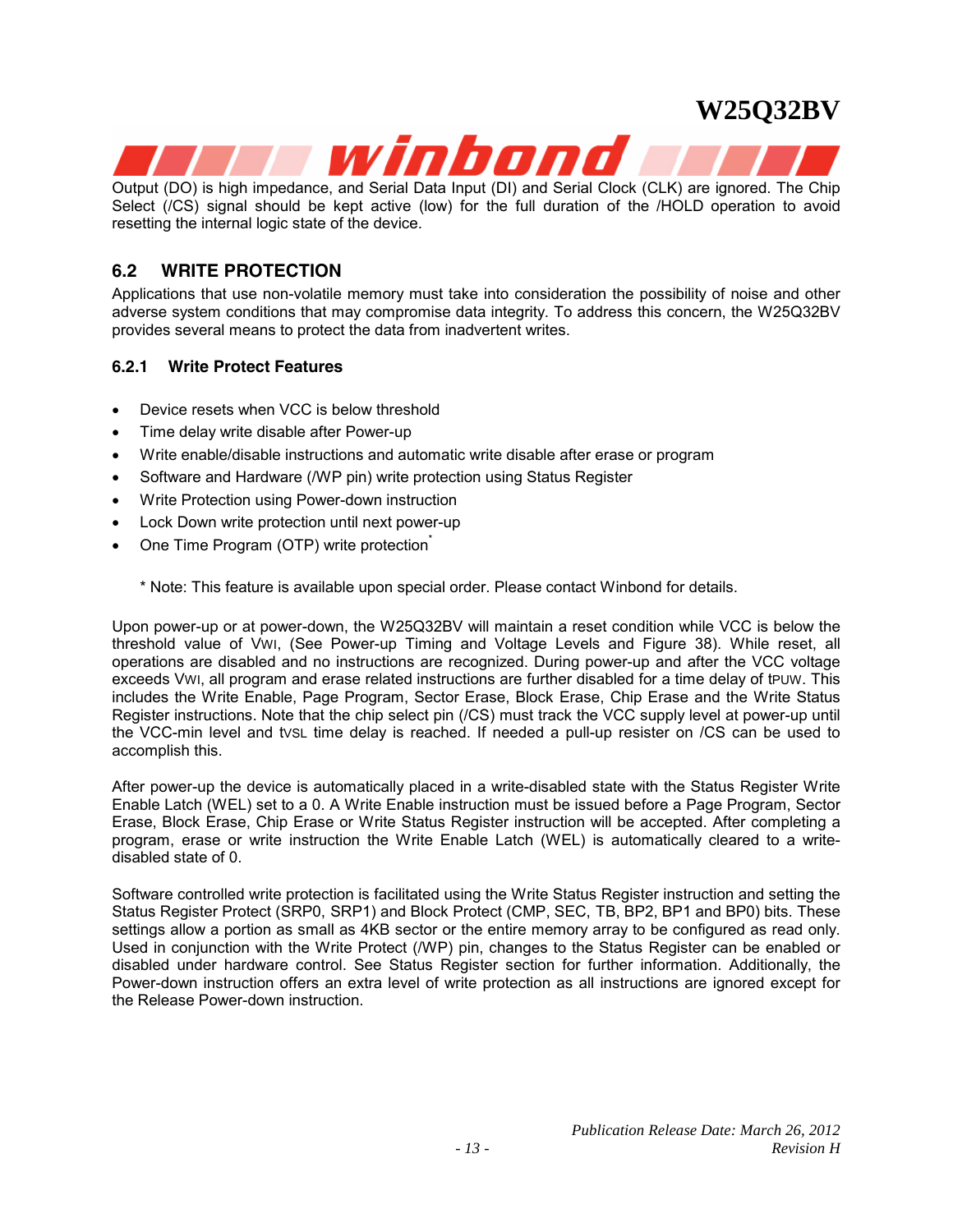

<span id="page-13-0"></span>

The Read Status Register-1 and Status Register-2 instructions can be used to provide status on the availability of the Flash memory array, if the device is write enabled or disabled, the state of write protection, Quad SPI setting, Security Register lock status and Erase/Program Suspend status. The Write Status Register instruction can be used to configure the device write protection features, Quad SPI setting and Security Register OTP lock. Write access to the Status Register is controlled by the state of the nonvolatile Status Register Protect bits (SRP0, SRP1), the Write Enable instruction, and during Standard/Dual SPI operations, the /WP pin.

#### **7.1 STATUS REGISTERS**

#### **7.1.1 BUSY Status (BUSY)**

BUSY is a read only bit in the status register (S0) that is set to a 1 state when the device is executing a Page Program, Quad Page Program, Sector Erase, Block Erase, Chip Erase, Write Status Register or Erase/Program Security Register instruction. During this time the device will ignore further instructions except for the Read Status Register and Erase/Program Suspend instruction (see tw, tPP, tSE, tBE, and tce in AC Characteristics). When the program, erase or write status/security register instruction has completed, the BUSY bit will be cleared to a 0 state indicating the device is ready for further instructions.

#### **7.1.2 Write Enable Latch Status (WEL)**

Write Enable Latch (WEL) is a read only bit in the status register (S1) that is set to 1 after executing a Write Enable Instruction. The WEL status bit is cleared to 0 when the device is write disabled. A write disable state occurs upon power-up or after any of the following instructions: Write Disable, Page Program, Quad Page Program, Sector Erase, Block Erase, Chip Erase, Write Status Register, Erase Security Register and Program Security Register.

#### **7.1.3 Block Protect Bits (BP2, BP1, BP0)**

The Block Protect Bits (BP2, BP1, BP0) are non-volatile read/write bits in the status register (S4, S3, and S2) that provide Write Protection control and status. Block Protect bits can be set using the Write Status Register Instruction (see tW in AC characteristics). All, none or a portion of the memory array can be protected from Program and Erase instructions (see Status Register Memory Protection table). The factory default setting for the Block Protection Bits is 0, none of the array protected.

#### **7.1.4 Top/Bottom Block Protect Bit (TB)**

The non-volatile Top/Bottom bit (TB) controls if the Block Protect Bits (BP2, BP1, BP0) protect from the Top (TB=0) or the Bottom (TB=1) of the array as shown in the Status Register Memory Protection table. The factory default setting is TB=0. The TB bit can be set with the Write Status Register Instruction depending on the state of the SRP0, SRP1 and WEL bits.

#### **7.1.5 Sector/Block Protect Bit (SEC)**

The non-volatile Sector/Block Protect bit (SEC) controls if the Block Protect Bits (BP2, BP1, BP0) protect either 4KB Sectors (SEC=1) or 64KB Blocks (SEC=0) in the Top (TB=0) or the Bottom (TB=1) of the array as shown in the Status Register Memory Protection table. The default setting is SEC=0.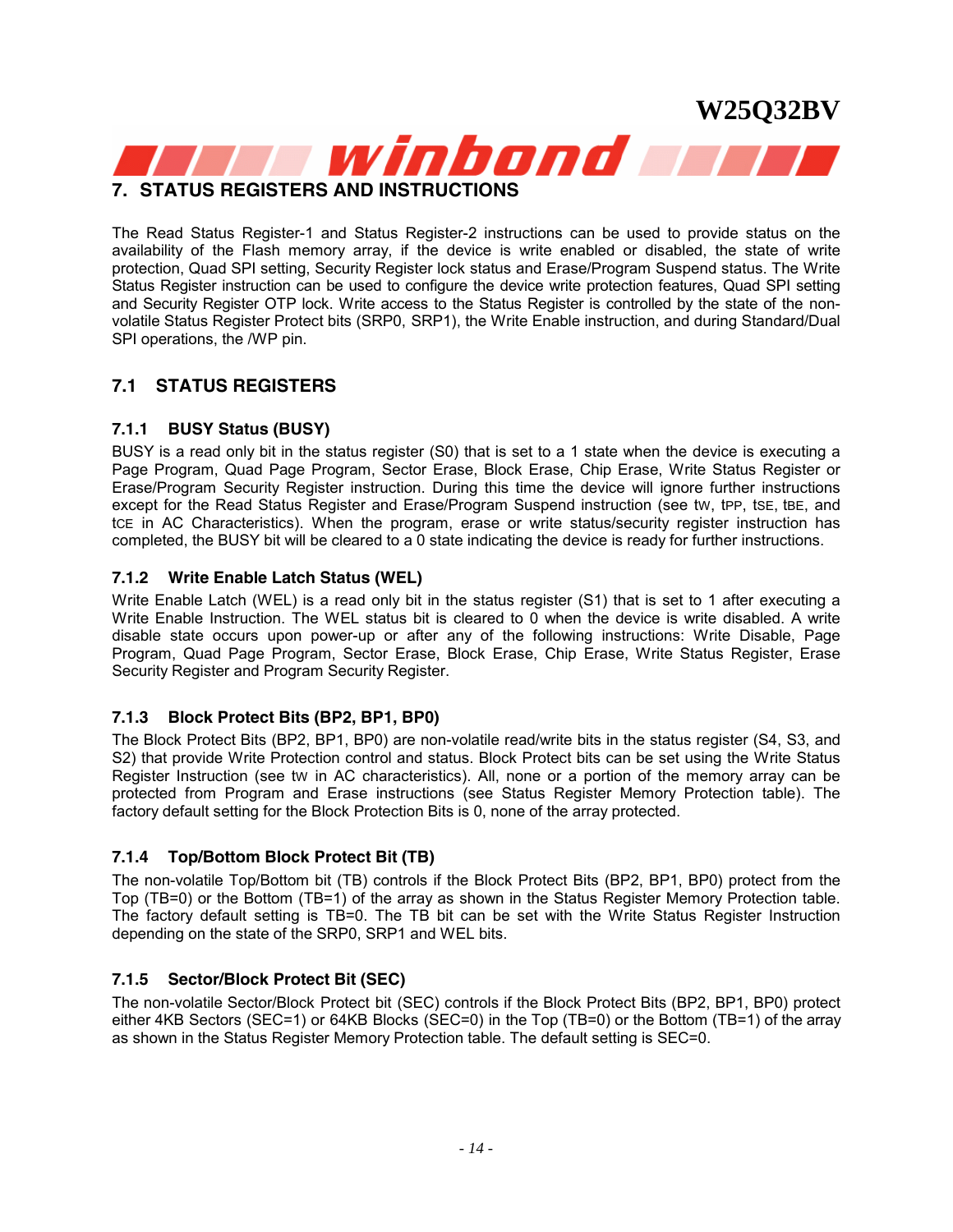<span id="page-14-0"></span>

### **7.1.6 Complement Protect Bit (CMP)**

The Complement Protect bit (CMP) is a non-volatile read/write bit in the status register (S14). It is used in conjunction with SEC, TB, BP2, BP1 and BP0 bits to provide more flexibility for the array protection. Once CMP is set to 1, previous array protection set by SEC, TB, BP2, BP1 and BP0 will be reversed. For instance, when CMP=0, a top 4KB sector can be protected while the rest of the array is not; when CMP=1, the top 4KB sector will become unprotected while the rest of the array become read-only. Please refer to the Status Register Memory Protection table for details. The default setting is CMP=0.

#### **7.1.7 Status Register Protect Bits (SRP1, SRP0)**

The Status Register Protect bits (SRP1 and SRP0) are non-volatile read/write bits in the status register (S8 and S7). The SRP bits control the method of write protection: software protection, hardware protection, power supply lock-down or one time programmable (OTP) protection.

| SRP <sub>1</sub> | SRP <sub>0</sub> | /WP | <b>Status</b><br>Register                       | <b>Description</b>                                                                                                          |
|------------------|------------------|-----|-------------------------------------------------|-----------------------------------------------------------------------------------------------------------------------------|
| 0                | 0                | X   | Software<br>Protection                          | /WP pin has no control. The Status register can be written to<br>after a Write Enable instruction, WEL=1. [Factory Default] |
| $\Omega$         |                  | 0   | Hardware<br>Protected                           | When /WP pin is low the Status Register locked and can not<br>be written to.                                                |
| $\Omega$         |                  |     | Hardware<br>Unprotected                         | When /WP pin is high the Status register is unlocked and can<br>be written to after a Write Enable instruction, WEL=1.      |
|                  | $\Omega$         | X   | Power Supply<br>Lock-Down                       | Status Register is protected and can not be written to again<br>until the next power-down, power-up cycle. <sup>(1)</sup>   |
|                  |                  | X   | One Time<br>Program <sup><math>(2)</math></sup> | Status Register is permanently protected and can not be<br>written to.                                                      |

**Note:**

1. When SRP1, SRP0 = (1, 0), a power-down, power-up cycle will change SRP1, SRP0 to (0, 0) state.

2. This feature is available upon special order. Please contact Winbond for details.

#### **7.1.8 Erase/Program Suspend Status (SUS)**

The Suspend Status bit is a read only bit in the status register (S15) that is set to 1 after executing a Erase/Program Suspend (75h) instruction. The SUS status bit is cleared to 0 by Erase/Program Resume (7Ah) instruction as well as a power-down, power-up cycle.

#### **7.1.9 Security Register Lock Bits (LB3, LB2, LB1)**

The Security Register Lock Bits (LB3, LB2, LB1) are non-volatile One Time Program (OTP) bits in Status Register (S13, S12, S11) that provide the write protect control and status to the Security Registers. The default state of LB[3:1] is 0, Security Registers are unlocked. LB[3:1] can be set to 1 individually using the Write Status Register instruction. LB[3:1] are One Time Programmable (OTP), once it's set to 1, the corresponding 256-Byte Security Register will become read-only permanently.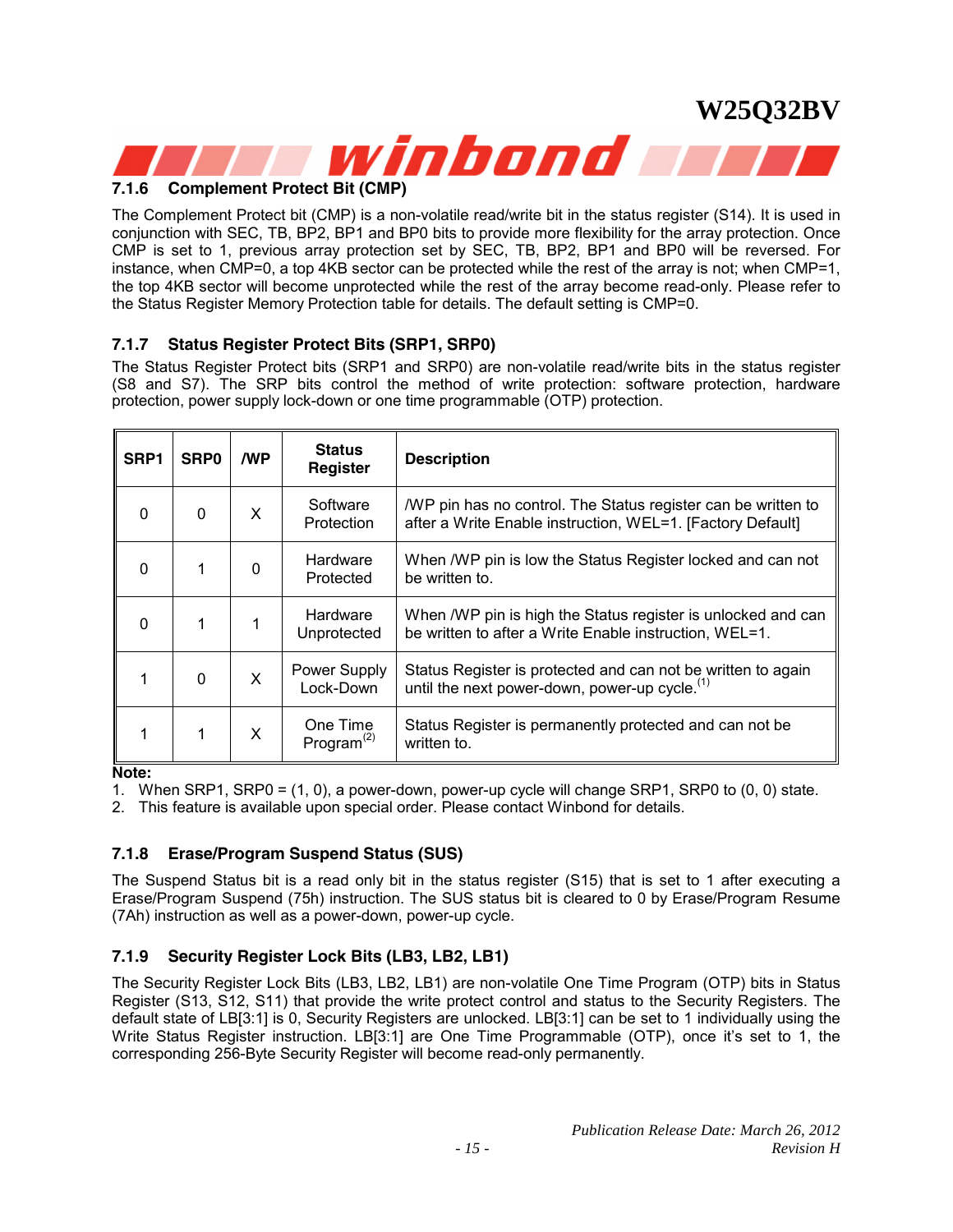<span id="page-15-0"></span>

### **7.1.10 Quad Enable Bit (QE)**

The Quad Enable (QE) bit is a non-volatile read/write bit in the status register (S9) that allows Quad SPI operation. When the QE bit is set to a 0 state (factory default), the /WP pin and /HOLD are enabled. When the QE bit is set to a 1, the Quad IO2 and IO3 pins are enabled, and /WP and /HOLD functions are disabled.

**WARNING: If the /WP or /HOLD pins are tied directly to the power supply or ground during standard SPI or Dual SPI operation, the QE bit should never be set to a 1.** 



Figure 3a. Status Register-1

|                                                                                                                     | S <sub>15</sub> | S14        | S <sub>13</sub> | S <sub>12</sub> | S <sub>11</sub> | S <sub>10</sub> | S9 | S <sub>8</sub> |
|---------------------------------------------------------------------------------------------------------------------|-----------------|------------|-----------------|-----------------|-----------------|-----------------|----|----------------|
|                                                                                                                     | <b>SUS</b>      | <b>CMP</b> | LB <sub>3</sub> | LB <sub>2</sub> | LB1             | (R)             | QE | SRP1           |
| <b>SUSPEND STATUS</b>                                                                                               |                 |            |                 |                 |                 |                 |    |                |
| <b>COMPLEMENT PROTECT</b><br>(non-volatile)<br>SECURITY REGISTER LOCK BITS<br>(non-volatile OTP)<br><b>RESERVED</b> |                 |            |                 |                 |                 |                 |    |                |
| <b>QUAD ENABLE</b><br>(non-volatile)<br><b>STATUS REGISTER PROTECT 1</b><br>(non-volatile)                          |                 |            |                 |                 |                 |                 |    |                |

Figure 3b. Status Register-2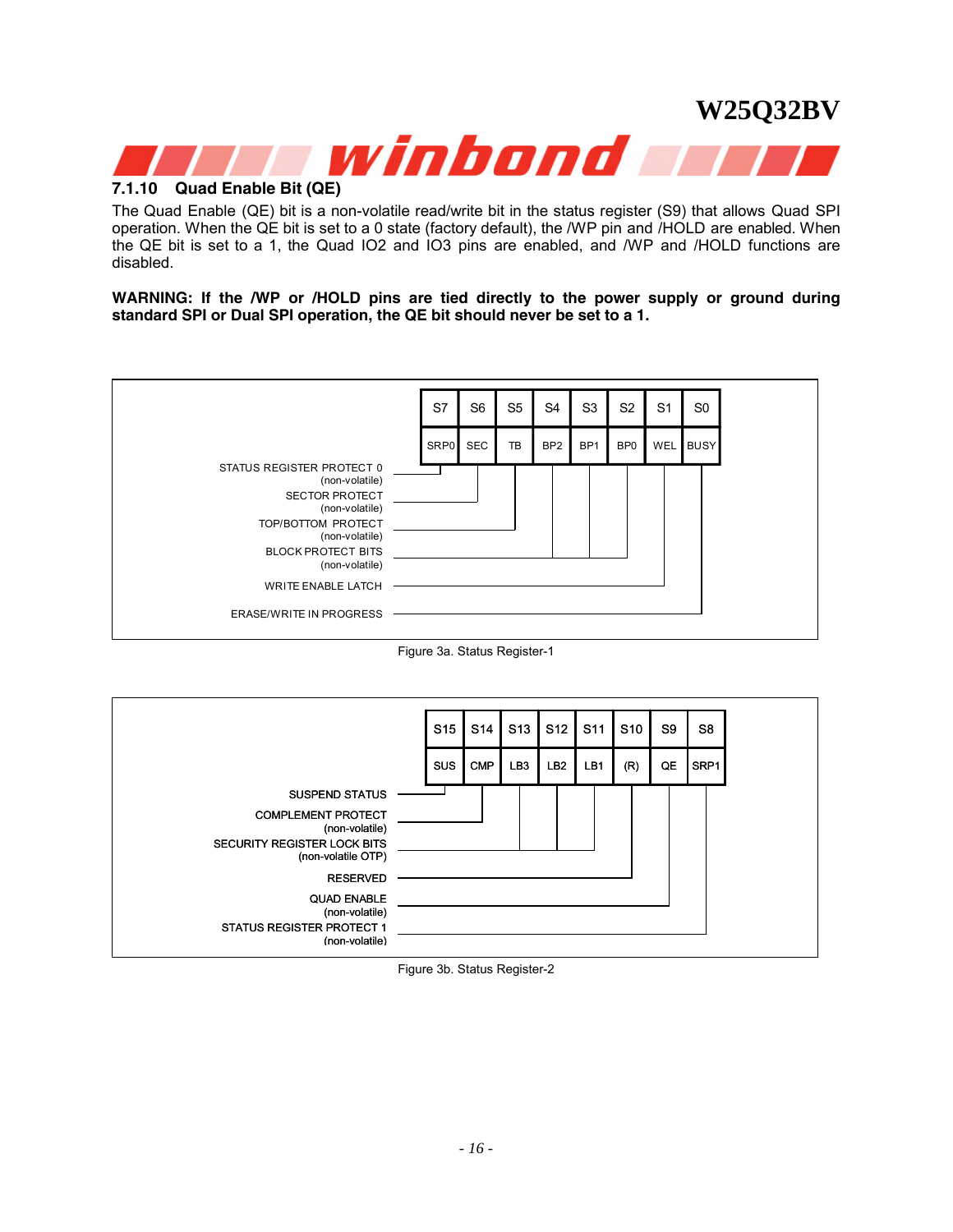<span id="page-16-0"></span>

**7.1.11 Status Register Memory Protection (CMP = 0)** 

|              |              |                 | <b>STATUS REGISTER(1)</b> |                 | W25Q32BV (32M-BIT) MEMORY PROTECTION <sup>(3)</sup> |                                      |                                    |                                            |  |  |
|--------------|--------------|-----------------|---------------------------|-----------------|-----------------------------------------------------|--------------------------------------|------------------------------------|--------------------------------------------|--|--|
| <b>SEC</b>   | <b>TB</b>    | BP <sub>2</sub> | BP1                       | BP <sub>0</sub> | <b>PROTECTED</b><br><b>BLOCK(S)</b>                 | <b>PROTECTED</b><br><b>ADDRESSES</b> | <b>PROTECTED</b><br><b>DENSITY</b> | <b>PROTECTED</b><br>PORTION <sup>(2)</sup> |  |  |
| X            | X            | $\mathbf 0$     | $\mathbf 0$               | $\mathbf 0$     | <b>NONE</b>                                         | <b>NONE</b>                          | <b>NONE</b>                        | <b>NONE</b>                                |  |  |
| $\mathbf 0$  | $\mathbf 0$  | $\mathbf 0$     | $\mathbf 0$               | 1               | 63                                                  | 3F0000h - 3FFFFFh                    | 64KB                               | Upper 1/64                                 |  |  |
| 0            | $\mathbf 0$  | $\mathbf 0$     | 1                         | $\mathbf 0$     | 62 and 63                                           | 3E0000h - 3FFFFFh                    | <b>128KB</b>                       | Upper 1/32                                 |  |  |
| $\mathbf{0}$ | $\mathbf 0$  | $\mathbf 0$     | 1                         | 1               | 60 thru 63                                          | 3C0000h - 3FFFFFh                    | 256KB                              | Upper 1/16                                 |  |  |
| $\mathbf 0$  | $\mathbf 0$  | 1               | $\mathbf 0$               | $\mathbf 0$     | 56 thru 63                                          | 380000h - 3FFFFFh                    | 512KB                              | Upper 1/8                                  |  |  |
| 0            | $\mathbf 0$  | $\mathbf{1}$    | $\mathbf 0$               | $\mathbf{1}$    | 48 thru 63                                          | 300000h - 3FFFFFh                    | 1MB                                | Upper 1/4                                  |  |  |
| 0            | $\mathbf 0$  | 1               | 1                         | $\mathbf 0$     | 32 thru 63                                          | 200000h - 3FFFFFh                    | 2MB                                | Upper 1/2                                  |  |  |
| $\mathbf 0$  | $\mathbf{1}$ | $\mathbf 0$     | 0                         | 1               | $\mathbf 0$                                         | 000000h - 00FFFFh                    | 64KB                               | Lower 1/64                                 |  |  |
| $\mathbf 0$  | $\mathbf{1}$ | $\mathbf{0}$    | 1                         | $\mathbf{0}$    | $0$ and $1$                                         | 000000h - 01FFFFh                    | <b>128KB</b>                       | Lower 1/32                                 |  |  |
| $\mathbf{0}$ | 1            | $\Omega$        | 1                         | 1               | 0 thru 3                                            | 000000h - 03FFFFh<br>256KB           |                                    | Lower 1/16                                 |  |  |
| 0            | $\mathbf{1}$ | 1               | $\mathbf 0$               | $\mathbf 0$     | 0 thru 7                                            | 000000h - 07FFFFh<br>512KB           |                                    | Lower 1/8                                  |  |  |
| $\mathbf{0}$ | $\mathbf{1}$ | 1               | $\mathbf 0$               | 1               | 0 thru 15                                           | 000000h - 0FFFFFh                    | 1MB                                | Lower 1/4                                  |  |  |
| $\mathbf 0$  | $\mathbf{1}$ | 1               | 1                         | $\mathbf 0$     | 0 thru 31                                           | 000000h - 1FFFFFh                    | 2MB                                | Lower 1/2                                  |  |  |
| X            | $\mathsf{x}$ | $\mathbf{1}$    | 1                         | 1               | 0 thru 63                                           | 000000h - 3FFFFFh                    | 4MB                                | <b>ALL</b>                                 |  |  |
| 1            | $\mathbf 0$  | $\mathbf 0$     | $\mathbf 0$               | 1               | 63                                                  | 3FF000h - 3FFFFFh                    | 4KB                                | $U - 1/1024$                               |  |  |
| 1            | $\mathbf 0$  | $\mathbf 0$     | 1                         | $\mathbf 0$     | 63                                                  | 3FE000h - 3FFFFFh                    | 8KB                                | $U - 1/512$                                |  |  |
| 1            | $\mathbf 0$  | $\mathbf 0$     | 1                         | 1               | 63                                                  | 3FC000h - 3FFFFFh                    | 16KB                               | $U - 1/256$                                |  |  |
| 1            | $\mathbf 0$  | 1               | $\mathbf 0$               | X               | 63                                                  | 3F8000h - 3FFFFFh                    | 32KB                               | $U - 1/128$                                |  |  |
| 1            | $\mathbf{1}$ | $\mathbf 0$     | $\mathbf 0$               | $\mathbf{1}$    | $\mathbf 0$                                         | 000000h - 000FFFh                    | 4KB                                | L - 1/1024                                 |  |  |
| 1            | $\mathbf{1}$ | $\mathbf 0$     | 1                         | $\mathbf 0$     | $\mathbf 0$                                         | 000000h - 001FFFh                    | 8KB                                | $L - 1/512$                                |  |  |
| 1            | $\mathbf{1}$ | $\mathbf 0$     | 1                         | 1               | $\mathbf 0$                                         | 000000h - 003FFFh                    | 16KB                               | $L - 1/256$                                |  |  |
| 1            | 1            | 1               | 0                         | X               | $\pmb{0}$                                           | 000000h - 007FFFh                    | 32KB                               | $L - 1/128$                                |  |  |

#### **Notes:**

1.  $X =$  don't care

2.  $L =$  Lower;  $U =$  Upper

3. If any Erase or Program command specifies a memory region that contains protected data portion, this command will be ignored.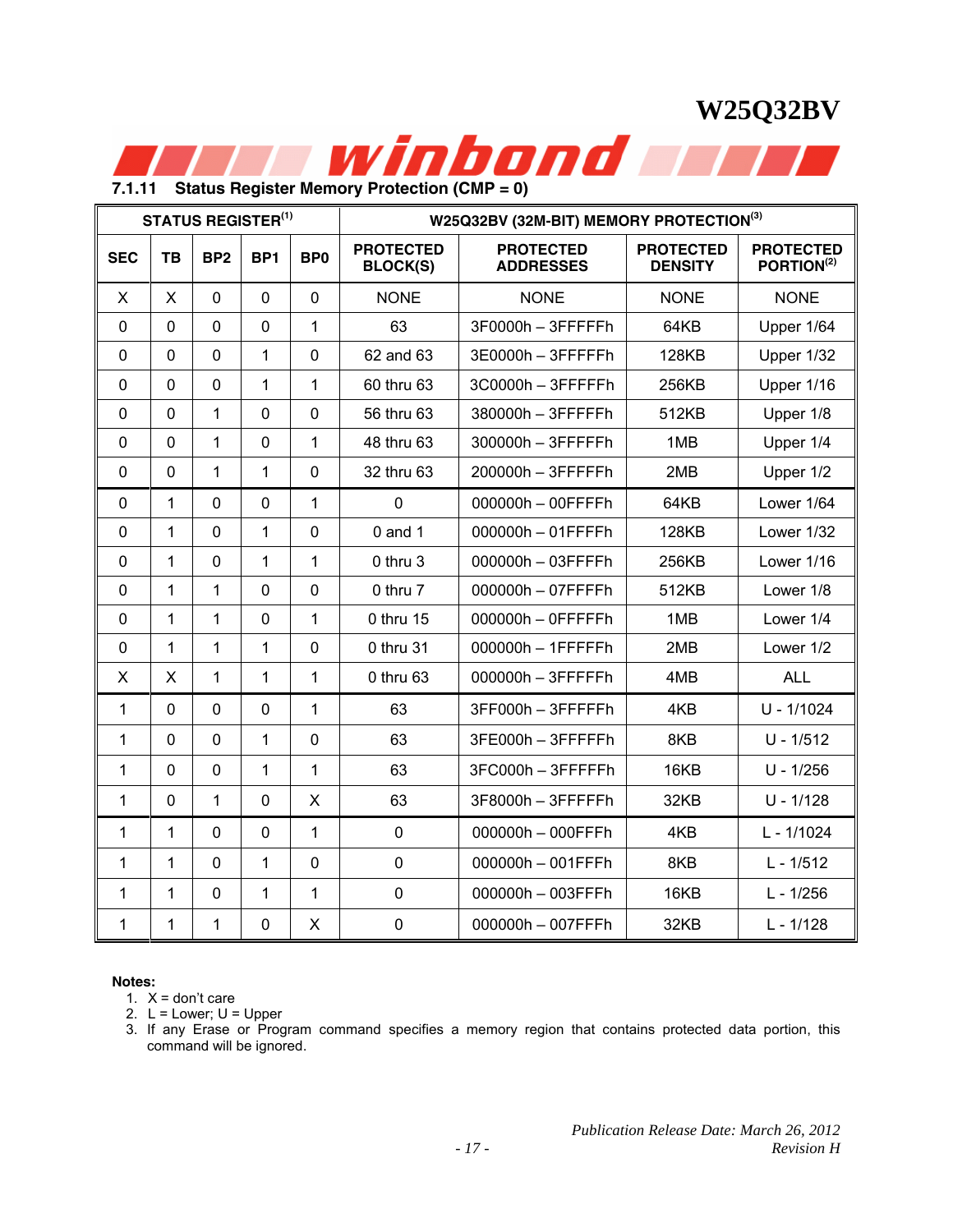<span id="page-17-0"></span>

| <b>STATUS REGISTER(1)</b> |                |                 |                 |                 | W25Q32BV (32M-BIT) MEMORY PROTECTION(3) |                                      |                                    |                                            |  |  |
|---------------------------|----------------|-----------------|-----------------|-----------------|-----------------------------------------|--------------------------------------|------------------------------------|--------------------------------------------|--|--|
| <b>SEC</b>                | <b>TB</b>      | BP <sub>2</sub> | BP <sub>1</sub> | BP <sub>0</sub> | <b>PROTECTED</b><br><b>BLOCK(S)</b>     | <b>PROTECTED</b><br><b>ADDRESSES</b> | <b>PROTECTED</b><br><b>DENSITY</b> | <b>PROTECTED</b><br>PORTION <sup>(2)</sup> |  |  |
| X                         | $\mathsf{x}$   | $\mathbf 0$     | $\mathbf 0$     | $\mathbf 0$     | 0 thru 63                               | 000000h - 3FFFFFh                    | 4MB                                | <b>ALL</b>                                 |  |  |
| 0                         | $\mathbf 0$    | $\mathbf 0$     | $\mathbf 0$     | 1               | 0 thru 62                               | 000000h - 3EFFFFh                    | 4,032KB                            | Lower 63/64                                |  |  |
| $\mathbf 0$               | $\overline{0}$ | $\mathbf 0$     | 1               | $\mathbf 0$     | 0 and 61                                | 000000h - 3DFFFFh                    | 3,968KB                            | Lower 31/32                                |  |  |
| $\mathbf 0$               | $\mathbf 0$    | $\mathbf 0$     | 1               | 1               | 0 thru 59                               | 000000h - 3BFFFFh                    | 3,840KB                            | Lower 15/16                                |  |  |
| 0                         | $\mathbf 0$    | 1               | $\mathbf 0$     | $\mathbf 0$     | 0 thru 55                               | 000000h - 37FFFFh                    | 3,584KB                            | Lower 7/8                                  |  |  |
| $\mathbf{0}$              | $\mathbf 0$    | 1               | $\mathbf 0$     | 1               | 0 thru 47                               | 000000h - 2FFFFFh                    | 3MB                                | Lower 3/4                                  |  |  |
| $\mathbf 0$               | $\mathbf 0$    | 1               | 1               | $\mathbf 0$     | 0 thru 31                               | 000000h - 1FFFFFh                    | 2MB                                | Lower 1/2                                  |  |  |
| 0                         | 1              | $\mathbf 0$     | $\mathbf 0$     | 1               | 1 thru 63                               | 010000h - 3FFFFFh                    | 4,032KB                            | <b>Upper 63/64</b>                         |  |  |
| $\mathbf 0$               | 1              | $\mathbf 0$     | 1               | $\mathbf 0$     | 2 and 63                                | 020000h - 3FFFFFh                    | 3,968KB                            | <b>Upper 31/32</b>                         |  |  |
| $\mathbf{0}$              | $\overline{1}$ | $\overline{0}$  | 1               | $\overline{1}$  | 4 thru 63                               | 040000h - 3FFFFFh                    | 3,840KB                            | <b>Upper 15/16</b>                         |  |  |
| $\mathbf 0$               | 1              | 1               | $\mathbf 0$     | $\mathbf 0$     | 8 thru 63                               | 080000h - 3FFFFFh                    | 3,584KB                            | Upper 7/8                                  |  |  |
| $\mathbf 0$               | 1              | 1               | $\mathbf 0$     | 1               | 16 thru 63                              | 100000h - 3FFFFFh                    | 3MB                                | Upper 3/4                                  |  |  |
| 0                         | 1              | 1               | 1               | $\mathbf 0$     | 32 thru 63                              | 200000h - 3FFFFFh                    | 2MB                                | Upper 1/2                                  |  |  |
| X                         | X              | 1               | 1               | 1               | <b>NONE</b>                             | <b>NONE</b>                          | <b>NONE</b>                        | <b>NONE</b>                                |  |  |
| 1                         | $\mathbf 0$    | $\mathbf 0$     | $\mathbf 0$     | 1               | $0$ thru $63$                           | 000000h - 3FEFFFh                    | 4,092KB                            | L - 1023/1024                              |  |  |
| 1                         | $\mathbf 0$    | $\mathbf 0$     | 1               | 0               | 0 thru 63                               | 000000h - 3FDFFFh                    | 4,088KB                            | $L - 511/512$                              |  |  |
| 1                         | $\mathbf 0$    | $\mathbf 0$     | 1               | 1               | 0 thru 63                               | 000000h - 3FBFFFh                    | 4,080KB                            | $L - 255/256$                              |  |  |
| 1                         | $\mathbf 0$    | 1               | $\mathbf 0$     | X               | 0 thru 63                               | 000000h - 3F7FFFh                    | 4,064KB                            | L - 127/128                                |  |  |
| 1                         | 1              | $\mathbf 0$     | $\mathbf 0$     | 1               | 0 thru 63                               | 001000h - 3FFFFFh                    | 4,092KB                            | U - 1023/1024                              |  |  |
| 1                         | 1              | $\mathbf 0$     | 1               | $\mathbf 0$     | 0 thru 63                               | 002000h - 3FFFFFh                    | 4,088KB                            | $U - 511/512$                              |  |  |
| 1                         | 1              | $\mathbf 0$     | 1               | 1               | 0 thru 63                               | 004000h - 3FFFFFh                    | 4,080KB                            | $U - 255/256$                              |  |  |
| 1                         | 1              | 1               | 0               | X               | 0 thru 63                               | 008000h - 3FFFFFh                    | 4,064KB                            | U - 127/128                                |  |  |

#### **Notes:**

1.  $X =$  don't care

2.  $L =$  Lower;  $U =$  Upper

3. If any Erase or Program command specifies a memory region that contains protected data portion, this command will be ignored.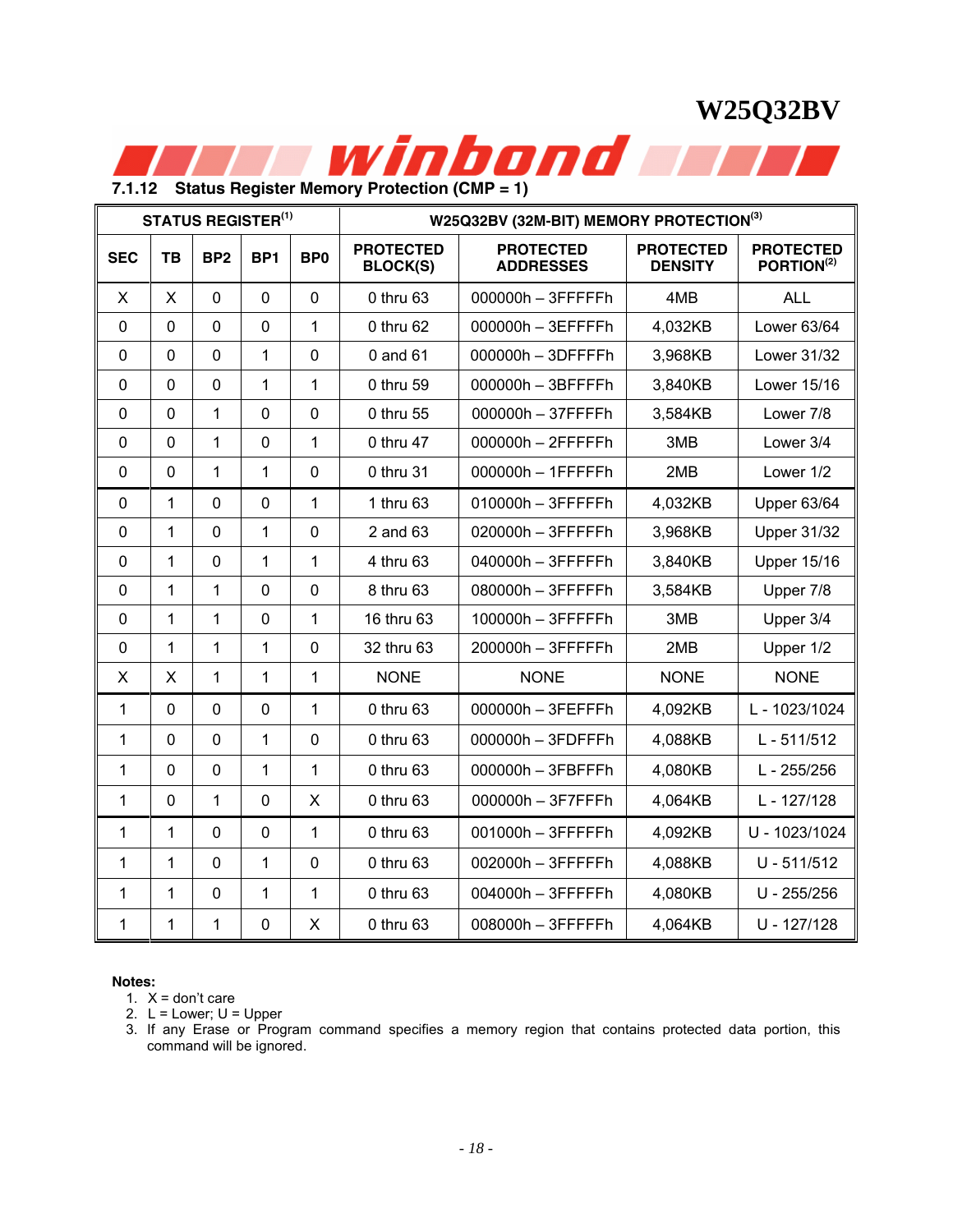<span id="page-18-0"></span>

#### **7.2 INSTRUCTIONS**

The instruction set of the W25Q32BV consists of thirty five basic instructions that are fully controlled through the SPI bus (see Instruction Set table1-3). Instructions are initiated with the falling edge of Chip Select (/CS). The first byte of data clocked into the DI input provides the instruction code. Data on the DI input is sampled on the rising edge of clock with most significant bit (MSB) first.

Instructions vary in length from a single byte to several bytes and may be followed by address bytes, data bytes, dummy bytes (don't care), and in some cases, a combination. Instructions are completed with the rising edge of edge /CS. Clock relative timing diagrams for each instruction are included in figures 4 through 37. All read instructions can be completed after any clocked bit. However, all instructions that Write, Program or Erase must complete on a byte boundary (/CS driven high after a full 8-bits have been clocked) otherwise the instruction will be ignored. This feature further protects the device from inadvertent writes. Additionally, while the memory is being programmed or erased, or when the Status Register is being written, all instructions except for Read Status Register will be ignored until the program or erase cycle has completed.

| <b>MANUFACTURER ID</b> | (MF7-MF0)       |              |
|------------------------|-----------------|--------------|
| Winbond Serial Flash   | EF <sub>h</sub> |              |
|                        |                 |              |
| Device ID              | $(ID7-ID0)$     | $(ID15-ID0)$ |
| <b>Instruction</b>     | <b>ABh, 90h</b> | 9Fh          |
| W25Q32BV               | 15h             | 4016h        |

#### **7.2.1 Manufacturer and Device Identification**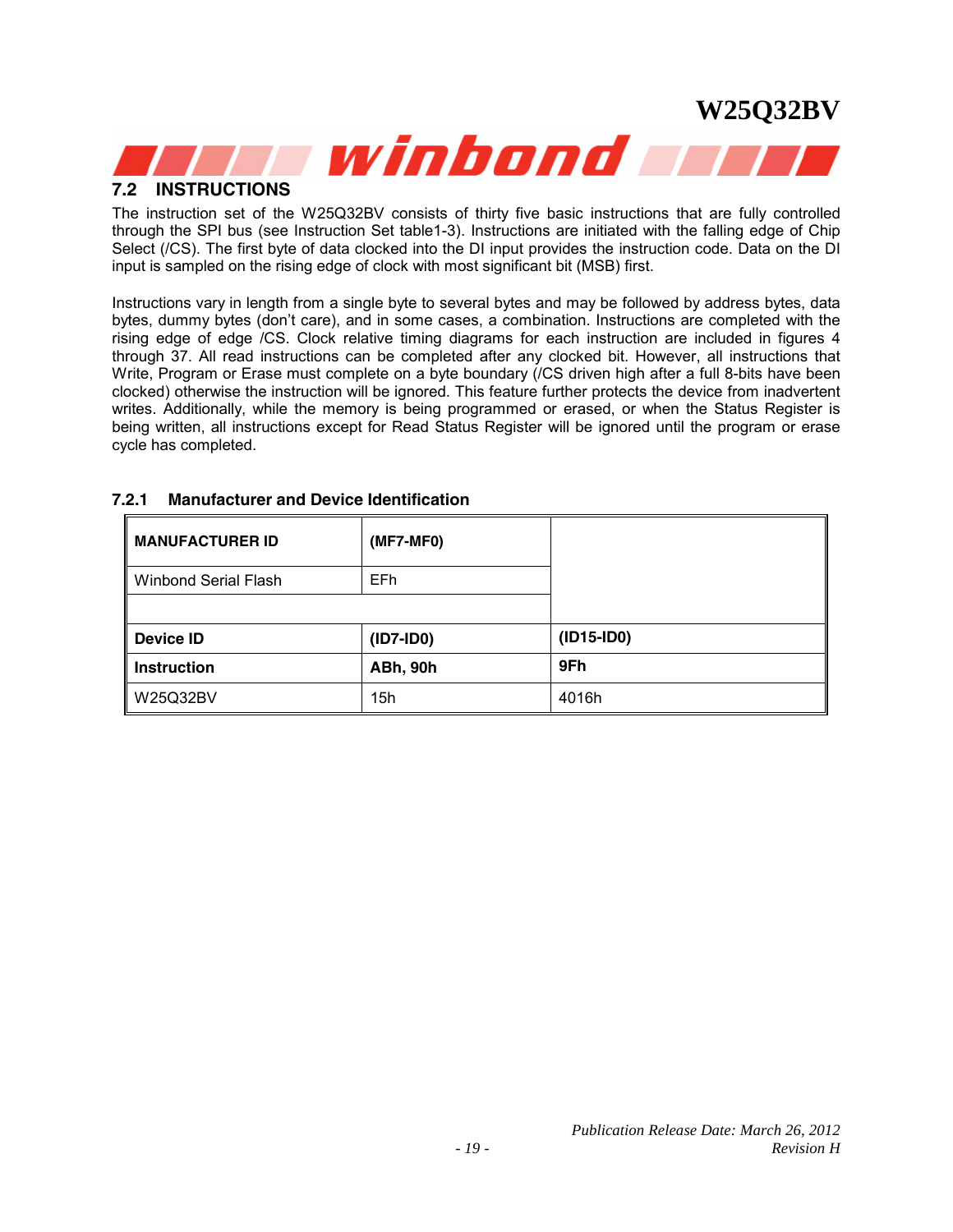<span id="page-19-0"></span>

**7.2.2 Instruction Set Table 1 (Erase, Program Instructions)(1)**

| <b>INSTRUCTION NAME</b>                             | <b>BYTE 1</b><br>(CODE) | <b>BYTE 2</b>                                     | <b>BYTE 3</b> | <b>BYTE 4</b> | <b>BYTE 5</b>              | BYTE <sub>6</sub> |
|-----------------------------------------------------|-------------------------|---------------------------------------------------|---------------|---------------|----------------------------|-------------------|
| <b>Write Enable</b>                                 | 06h                     |                                                   |               |               |                            |                   |
| Write Enable for Volatile<br><b>Status Register</b> | 50h                     |                                                   |               |               |                            |                   |
| <b>Write Disable</b>                                | 04h                     |                                                   |               |               |                            |                   |
| Read Status Register-1                              | 05h                     | $\left( \text{S7--S0}\right) ^{\left( 2\right) }$ |               |               |                            |                   |
| Read Status Register-2                              | 35h                     | $(S15-S8)^{(2)}$                                  |               |               |                            |                   |
| Write Status Register                               | 01h                     | $(S7-S0)$                                         | $(S15-S8)$    |               |                            |                   |
| Page Program                                        | 02 <sub>h</sub>         | A23-A16                                           | $A15 - A8$    | $A7 - A0$     | $(D7-D0)$                  |                   |
| Quad Page Program                                   | 32h                     | A23-A16                                           | $A15 - A8$    | $A7 - A0$     | $(D7-D0, )$ <sup>(3)</sup> |                   |
| Sector Erase (4KB)                                  | 20h                     | A23-A16                                           | $A15 - A8$    | $A7 - A0$     |                            |                   |
| Block Erase (32KB)                                  | 52h                     | A23-A16                                           | $A15 - A8$    | $A7 - A0$     |                            |                   |
| Block Erase (64KB)                                  | D <sub>8</sub> h        | A23-A16                                           | $A15 - A8$    | $A7 - A0$     |                            |                   |
| Chip Erase                                          | <b>C7h/60h</b>          |                                                   |               |               |                            |                   |
| Erase / Program Suspend                             | 75h                     |                                                   |               |               |                            |                   |
| Erase / Program Resume                              | 7Ah                     |                                                   |               |               |                            |                   |
| Power-down                                          | B9h                     |                                                   |               |               |                            |                   |
| <b>Continuous Read Mode</b><br>Reset $(4)$          | <b>FFh</b>              | FF <sub>h</sub>                                   |               |               |                            |                   |

#### **Notes:**

- 1. Data bytes are shifted with Most Significant Bit first. Byte fields with data in parenthesis "()" indicate data being read from the device on the DO pin.
- 2. The Status Register contents will repeat continuously until /CS terminates the instruction.
- 3. Quad Page Program Input Data:

| $IO0 = (D4, D0, \ldots)$ |  |
|--------------------------|--|
| $IO1 = (D5, D1, \ldots)$ |  |
| $IO2 = (D6, D2, \ldots)$ |  |
| $IO3 = (D7, D3, \ldots)$ |  |

4. This instruction is recommended when using the Dual or Quad "Continuous Read Mode" feature. See section 7.2.19 & 7.2.20 for more information.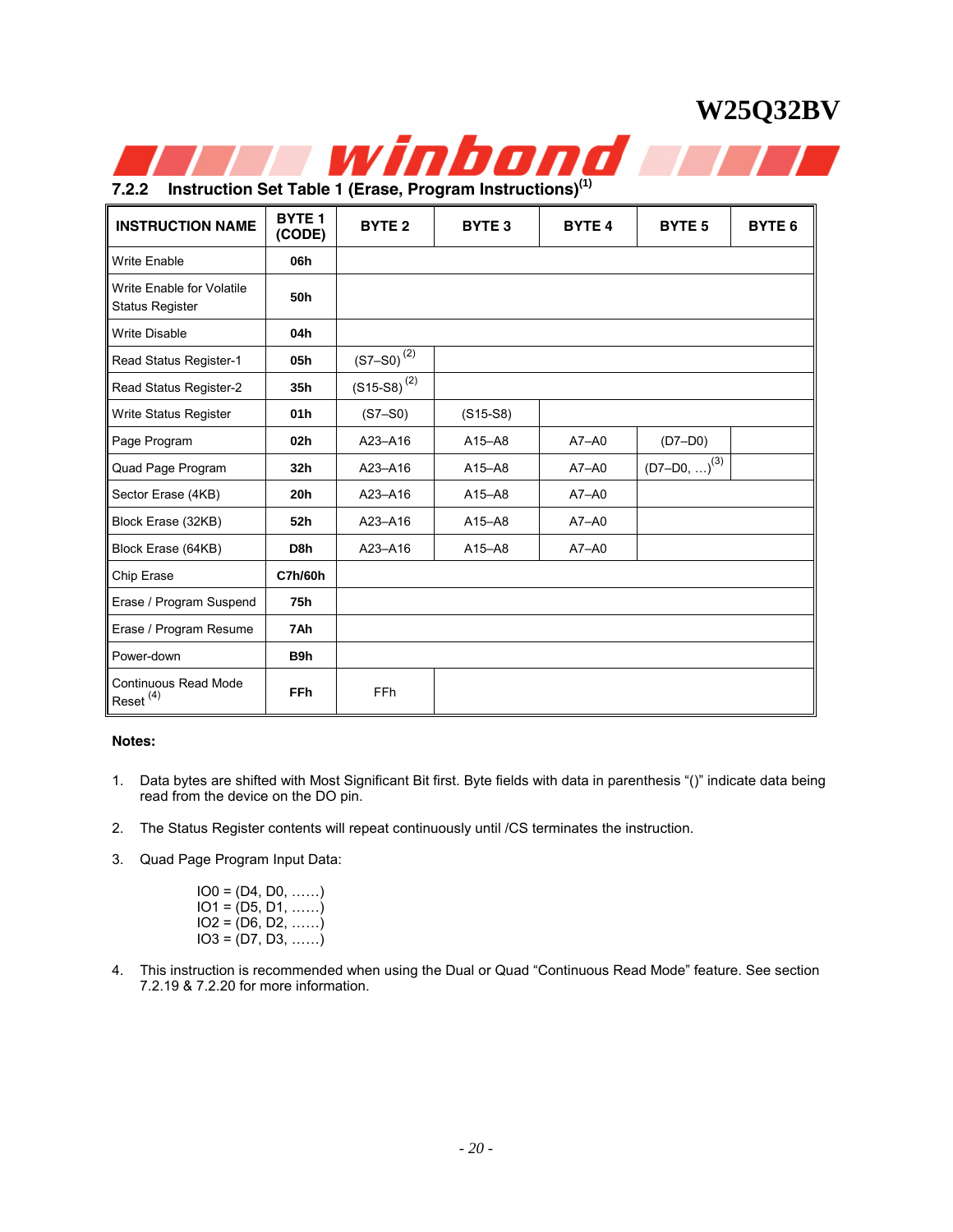<span id="page-20-0"></span>

**7.2.3 Instruction Set Table 2 (Read Instructions)** 

| <b>INSTRUCTION NAME</b>                 | <b>BYTE 1</b><br>(CODE) | BYTE <sub>2</sub>            | <b>BYTE 3</b>                     | <b>BYTE 4</b>     | BYTE <sub>5</sub> | BYTE <sub>6</sub> |
|-----------------------------------------|-------------------------|------------------------------|-----------------------------------|-------------------|-------------------|-------------------|
| Read Data                               | 03h                     | A23-A16                      | A15-A8                            | A7-A0             | $(D7-D0)$         |                   |
| <b>Fast Read</b>                        | 0Bh                     | A23-A16                      | A15-A8                            | A7-A0             | dummy             | $(D7-D0)$         |
| <b>Fast Read Dual Output</b>            | 3Bh                     | A23-A16                      | A15-A8                            | A7-A0             | dummy             | $(D7-D0, )^{(1)}$ |
| Fast Read Quad Output                   | 6Bh                     | A23-A16                      | A15-A8                            | A7-A0             | dummy             | $(D7-D0, )^{(3)}$ |
| Fast Read Dual I/O                      | <b>BBh</b>              | A23-A8 $^{(2)}$              | A7-A0, M7-M0 $^{(2)}$             | $(D7-D0, )^{(1)}$ |                   |                   |
| Fast Read Quad I/O                      | <b>EBh</b>              | A23-A0, M7-M0 $(4)$          | $(x, x, x, x, D7-D0,$<br>$^{(5)}$ | $(D7-D0, )^{(3)}$ |                   |                   |
| Word Read Quad $I/O^{(7)}$              | E7h                     |                              | $(x, x, D7-D0, )^{(6)}$           | $(D7-D0, )^{(3)}$ |                   |                   |
| Octal Word Read Quad I/O <sup>(8)</sup> | E <sub>3</sub> h        | A23-A0, M7-M0 <sup>(4)</sup> | $(D7-D0, )^{(3)}$                 |                   |                   |                   |
| Set Burst with Wrap                     | 77h                     | xxxxxx, $W6-W4^{(4)}$        |                                   |                   |                   |                   |

**Notes:** 

1. Dual Output data IO0 = (D6, D4, D2, D0)  $IO1 = (D7, D5, D3, D1)$ 

2. Dual Input Address

IO0 = A22, A20, A18, A16, A14, A12, A10, A8 A6, A4, A2, A0, M6, M4, M2, M0 IO1 = A23, A21, A19, A17, A15, A13, A11, A9 A7, A5, A3, A1, M7, M5, M3, M1

3. Quad Output Data

 $IO0 = (D4, D0, \ldots)$  $IO1 = (D5, D1, \ldots)$  $IO2 = (D6, D2, \ldots)$  $IO3 = (D7, D3, \ldots)$ 

4. Quad Input Address Set Burst with Wrap Input

 $IO0 = A20, A16, A12, A8, A4, A0, M4, M0$   $IO0 = x, x, x, x, x, x, W4, x$  $IO1 = A21, A17, A13, A9, A5, A1, M5, M1$   $IO1 = x, x, x, x, x, x, W5, x$ IO2 = A22, A18, A14, A10, A6, A2, M6, M2 IO2 = x, x, x, x, x, x, W6 x , IO3 = A23, A19, A15, A11, A7, A3, M7, M3

| 5. Fast Read Quad I/O Data |  |
|----------------------------|--|

 $IO0 = (x, x, x, x, D4, D0, \ldots)$  $IO1 = (x, x, x, x, D5, D1, \ldots)$ IO2 = (x, x, x, x, D6, D2, …..) IO3 = (x, x, x, x, D7, D3, …..)

6. Word Read Quad I/O Data

 $IO0 = (x, x, D4, D0, \ldots)$  $IO1 = (x, x, D5, D1, \ldots)$  $IO2 = (x, x, D6, D2, \ldots)$  $IO3 = (x, x, D7, D3, \ldots)$ 

7. The lowest address bit must be  $0.$  (A $0 = 0$ )

8. The lowest 4 address bits must be 0. ( A0, A1, A2, A3 = 0 )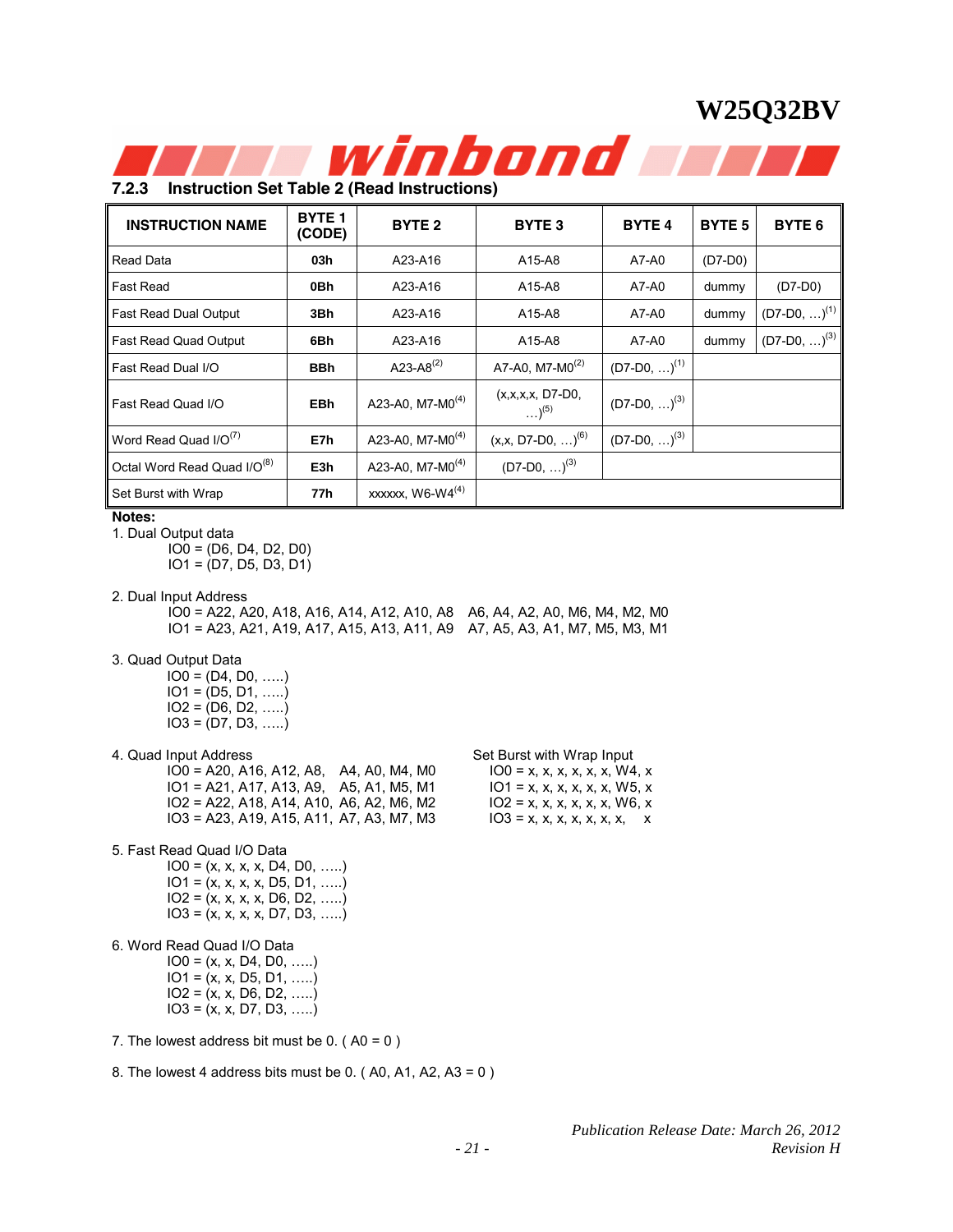<span id="page-21-0"></span>

**7.2.4 Instruction Set Table 3 (ID, Security Instructions)** 

| <b>INSTRUCTION</b><br><b>NAME</b>            | <b>BYTE1</b><br>(CODE) | BYTE <sub>2</sub>           | BYTE <sub>3</sub>           | <b>BYTE 4</b>           | <b>BYTE 5</b>     | BYTE <sub>6</sub> |
|----------------------------------------------|------------------------|-----------------------------|-----------------------------|-------------------------|-------------------|-------------------|
| Release Power down /<br>Device ID            | <b>ABh</b>             | dummy                       | dummy                       | dummy                   | $(ID7-ID0)^{(1)}$ |                   |
| Manufacturer/<br>Device $ID^{(2)}$           | 90 <sub>h</sub>        | dummy                       | dummy                       | 00h                     | $(MF7-MF0)$       | $(ID7-IDO)$       |
| Manufacturer/Device ID<br>by Dual I/O        | 92h                    | A23-A8                      | A7-A0, M[7:0]               | (MF[7:0], ID[7:0])      |                   |                   |
| Manufacture/Device ID<br>by Quad I/O         | 94h                    | A23-A0, M[7:0]              | xxxx, (MF[7:0], ID[7:0])    | (MF[7:0], ID[7:0], )    |                   |                   |
| <b>JEDEC ID</b>                              | 9Fh                    | $(MF7-MF0)$<br>Manufacturer | $(ID15-ID8)$<br>Memory Type | $(ID7-ID0)$<br>Capacity |                   |                   |
| Read Unique ID                               | 4Bh                    | dummy                       | dummy                       | dummy                   | dummy             | $(ID63-ID0)$      |
| Read SFDP Register                           | 5Ah                    | 00h                         | 00h                         | $A7 - A0$               | dummy             | $(D7-0)$          |
| Erase<br>Security Registers <sup>(3)</sup>   | 44h                    | $A23 - A16$                 | $A15 - A8$                  | $A7 - A0$               |                   |                   |
| Program<br>Security Registers <sup>(3)</sup> | 42h                    | $A23 - A16$                 | $A15 - A8$                  | $A7 - A0$               | $(D7-0)$          | $(D7-0)$          |
| Read<br>Security Registers <sup>(3)</sup>    | 48h                    | $A23 - A16$                 | $A15 - A8$                  | $A7 - A0$               | dummy             | $(D7-0)$          |

#### **Notes:**

1. The Device ID will repeat continuously until /CS terminates the instruction.

2. See Manufacturer and Device Identification table for Device ID information.

3. Security Register Address:

|  | Security Register 1: $A23-16 = 00h$ ; $A15-8 = 10h$ ; $A7-0 = b$ yte address       |
|--|------------------------------------------------------------------------------------|
|  | Security Register 2: $\,$ A23-16 = 00h; $\,$ A15-8 = 20h; $\,$ A7-0 = byte address |
|  | Security Register 3: A23-16 = 00h; A15-8 = 30h; A7-0 = byte address                |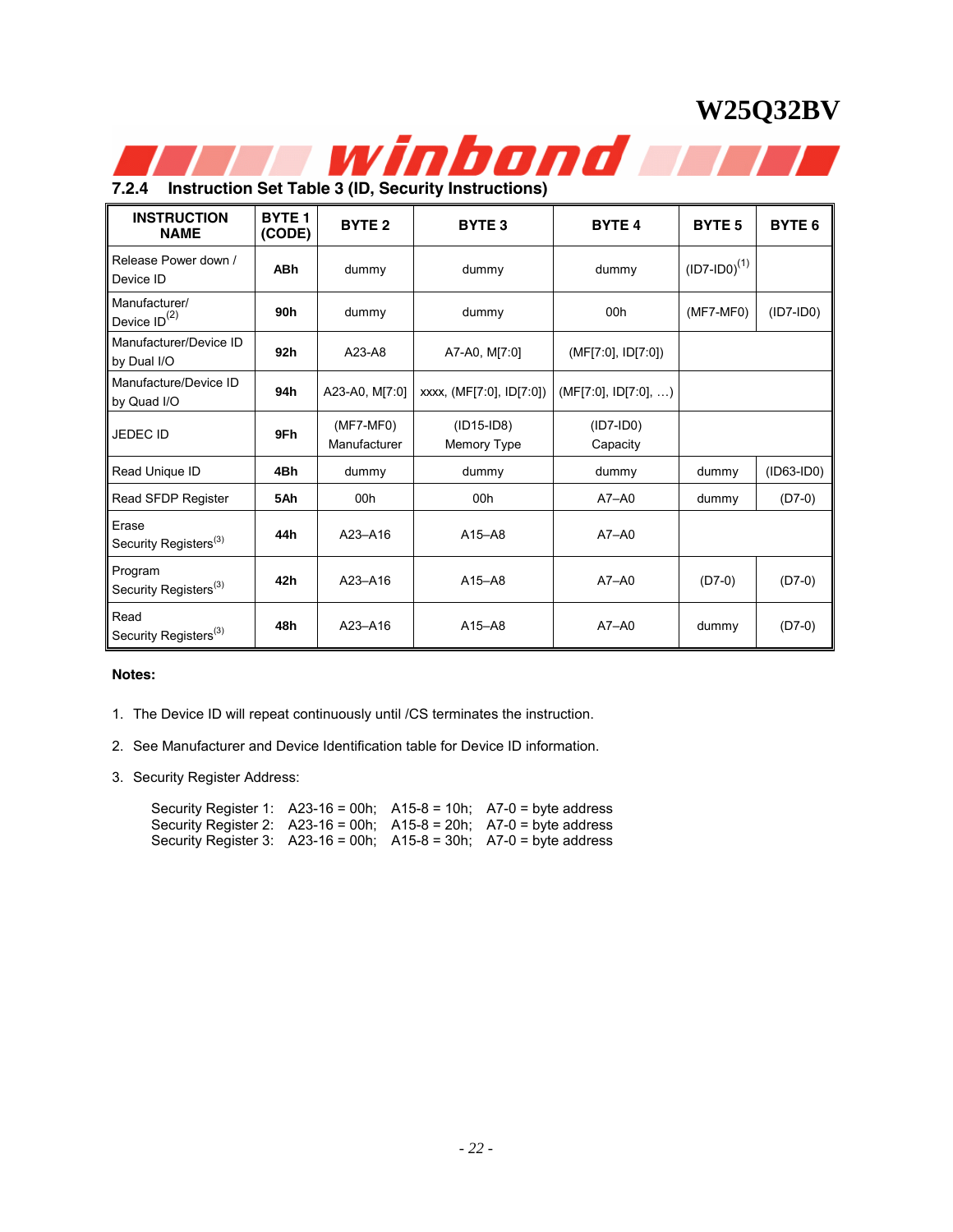# <span id="page-22-0"></span>winbond **A 7.2.5 Write Enable (06h)**

The Write Enable instruction (Figure 4) sets the Write Enable Latch (WEL) bit in the Status Register to a 1. The WEL bit must be set prior to every Page Program, Quad Page Program, Sector Erase, Block Erase, Chip Erase, Write Status Register and Erase/Program Security Registers instruction. The Write Enable instruction is entered by driving /CS low, shifting the instruction code "06h" into the Data Input (DI) pin on the rising edge of CLK, and then driving /CS high.



Figure 4. Write Enable Instruction Sequence Diagram

#### **7.2.6 Write Enable for Volatile Status Register (50h)**

The non-volatile Status Register bits described in section 7.1 can also be written to as volatile bits. This gives more flexibility to change the system configuration and memory protection schemes quickly without waiting for the typical non-volatile bit write cycles or affecting the endurance of the Status Register nonvolatile bits. To write the volatile values into the Status Register bits, the Write Enable for Volatile Status Register (50h) instruction must be issued prior to a Write Status Register (01h) instruction. Write Enable for Volatile Status Register instruction (Figure 5) will not set the Write Enable Latch (WEL) bit, it is only valid for the Write Status Register instruction to change the volatile Status Register bit values.



Figure 5. Write Enable for Volatile Status Register Instruction Sequence Diagram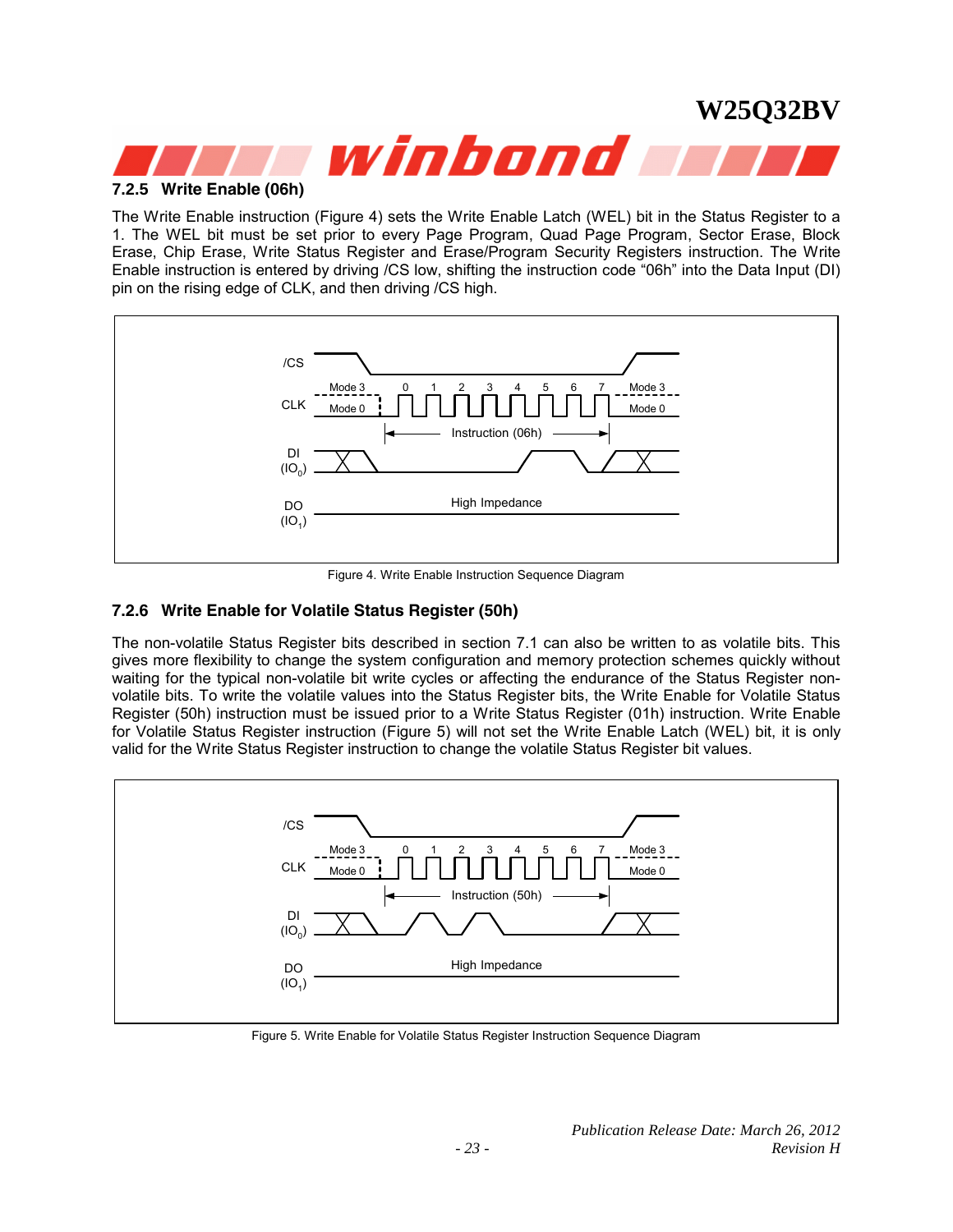<span id="page-23-0"></span>

The Write Disable instruction (Figure 6) resets the Write Enable Latch (WEL) bit in the Status Register to a 0. The Write Disable instruction is entered by driving /CS low, shifting the instruction code "04h" into the DI pin and then driving /CS high. Note that the WEL bit is automatically reset after Power-up and upon completion of the Write Status Register, Erase/Program Security Registers, Page Program, Quad Page Program, Sector Erase, Block Erase and Chip Erase instructions.

Write Disable instruction can also be used to invalidate the Write Enable for Volatile Status Register instruction.



Figure 6. Write Disable Instruction Sequence Diagram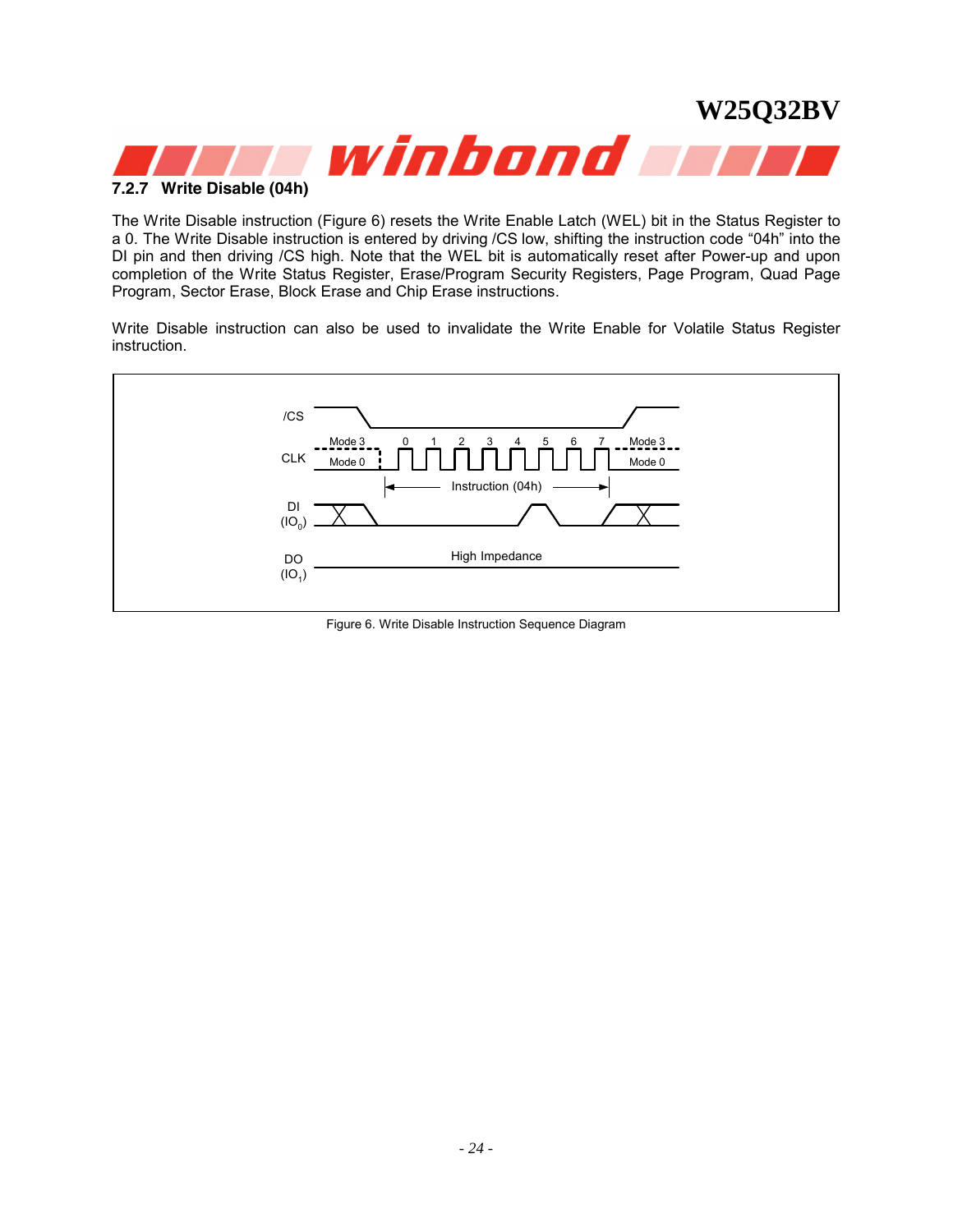<span id="page-24-0"></span>

**7.2.8 Read Status Register-1 (05h) and Read Status Register-2 (35h)** 

The Read Status Register instructions allow the 8-bit Status Registers to be read. The instruction is entered by driving /CS low and shifting the instruction code "05h" for Status Register-1 or "35h" for Status Register-2 into the DI pin on the rising edge of CLK. The status register bits are then shifted out on the DO pin at the falling edge of CLK with most significant bit (MSB) first as shown in Figure 7. The Status Register bits are shown in Figure 3a and 3b and include the BUSY, WEL, BP2-BP0, TB, SEC, SRP0, SRP1, QE, LB[3:1], CMP and SUS bits (see Status Register section earlier in this datasheet).

The Read Status Register instruction may be used at any time, even while a Program, Erase or Write Status Register cycle is in progress. This allows the BUSY status bit to be checked to determine when the cycle is complete and if the device can accept another instruction. The Status Register can be read continuously, as shown in Figure 7. The instruction is completed by driving /CS high.



Figure 7. Read Status Register Instruction Sequence Diagram

#### **7.2.9 Write Status Register (01h)**

The Write Status Register instruction allows the Status Register to be written. Only non-volatile Status Register bits SRP0, SEC, TB, BP2, BP1, BP0 (bits 7 thru 2 of Status Register-1) and CMP, LB3, LB2, LB1, QE, SRP1 (bits 14 thru 8 of Status Register-2) can be written to. All other Status Register bit locations are read-only and will not be affected by the Write Status Register instruction. LB[3:1] are nonvolatile OTP bits, once it is set to 1, it can not be cleared to 0. The Status Register bits are shown in Figure 3 and described in 7.1.

To write non-volatile Status Register bits, a standard Write Enable (06h) instruction must previously have been executed for the device to accept the Write Status Register Instruction (Status Register bit WEL must equal 1). Once write enabled, the instruction is entered by driving /CS low, sending the instruction code "01h", and then writing the status register data byte as illustrated in Figure 8.

To write volatile Status Register bits, a Write Enable for Volatile Status Register (50h) instruction must have been executed prior to the Write Status Register instruction (Status Register bit WEL remains 0). However, SRP1 and LB3, LB2, LB1 can not be changed from "1" to "0" because of the OTP protection for these bits. Upon power off, the volatile Status Register bit values will be lost, and the non-volatile Status Register bit values will be restored when power on again.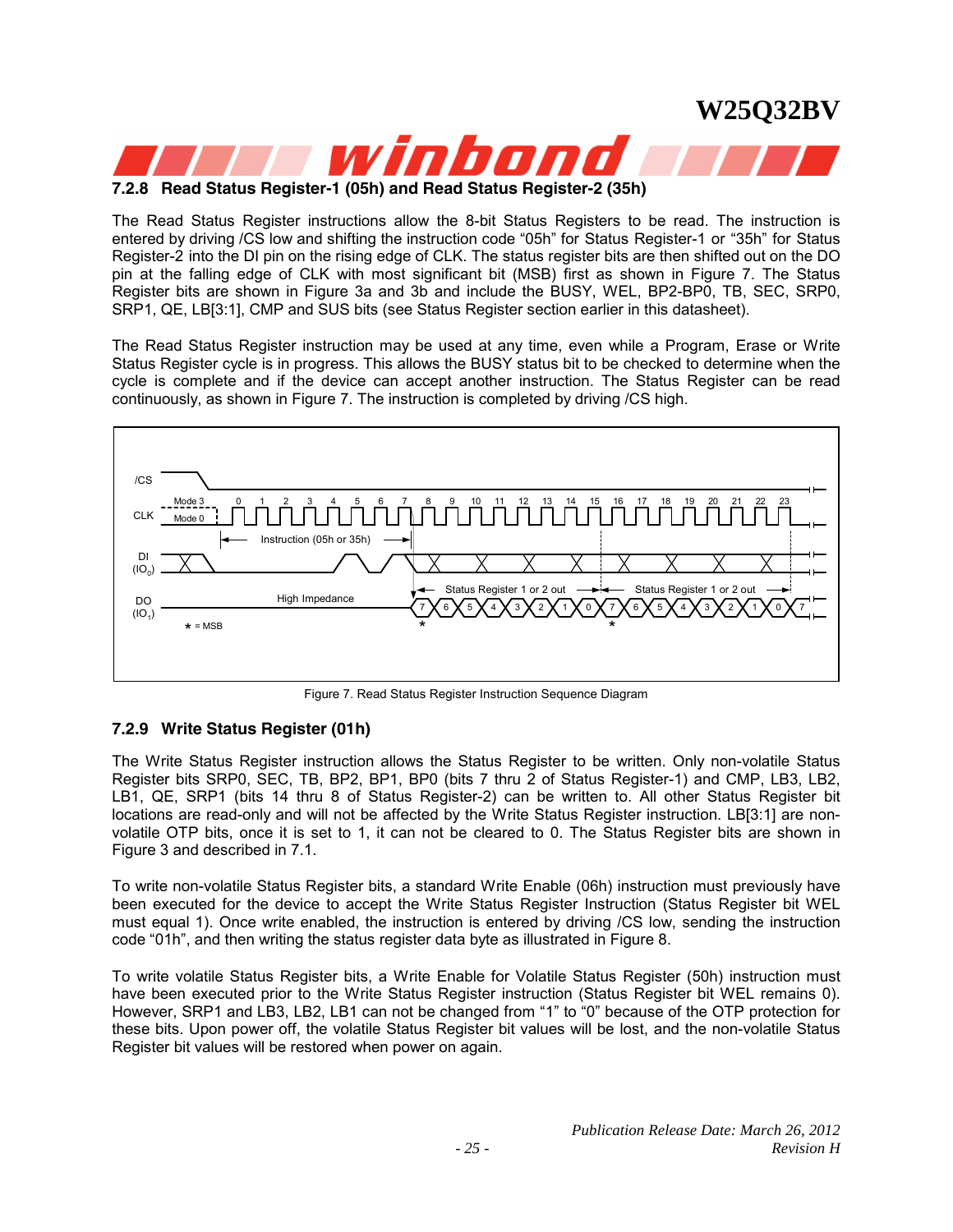# winhon

**W25Q32BV** 

To complete the Write Status Register instruction, the /CS pin must be driven high after the eighth or sixteenth bit of data that is clocked in. If this is not done the Write Status Register instruction will not be executed. If /CS is driven high after the eighth clock (compatible with the 25X series) the CMP and QE bits will be cleared to 0.

During non-volatile Status Register write operation (06h combined with 01h), after /CS is driven high, the self-timed Write Status Register cycle will commence for a time duration of tw (See AC Characteristics). While the Write Status Register cycle is in progress, the Read Status Register instruction may still be accessed to check the status of the BUSY bit. The BUSY bit is a 1 during the Write Status Register cycle and a 0 when the cycle is finished and ready to accept other instructions again. After the Write Status Register cycle has finished, the Write Enable Latch (WEL) bit in the Status Register will be cleared to 0.

During volatile Status Register write operation (50h combined with 01h), after /CS is driven high, the Status Register bits will be refreshed to the new values within the time period of tsHSL2 (See AC Characteristics). BUSY bit will remain 0 during the Status Register bit refresh period.

Please refer to 7.1 for detailed Status Register Bit descriptions. Factory default for all status Register bits are 0.



Figure 8. Write Status Register Instruction Sequence Diagram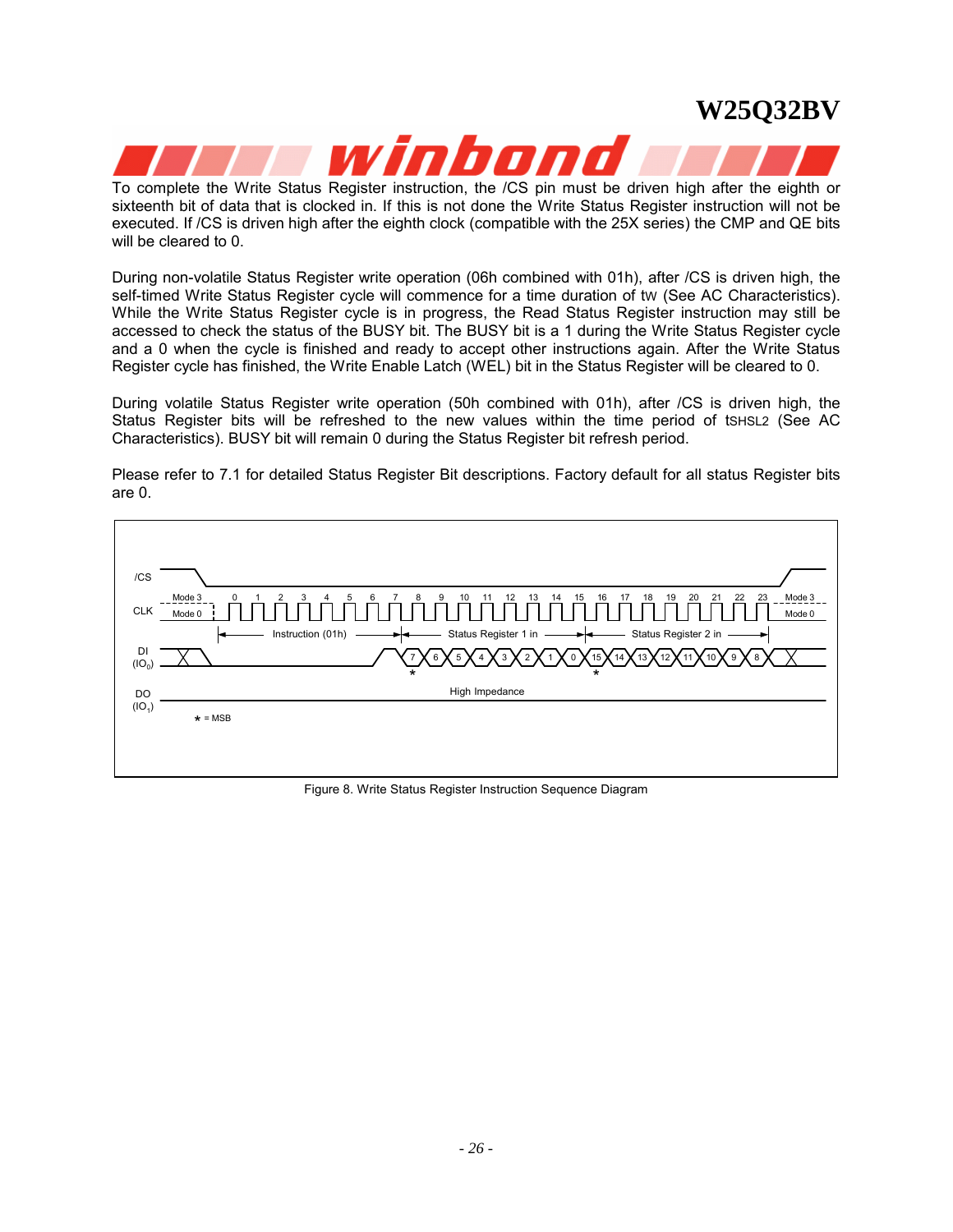<span id="page-26-0"></span>

The Read Data instruction allows one or more data bytes to be sequentially read from the memory. The instruction is initiated by driving the /CS pin low and then shifting the instruction code "03h" followed by a 24-bit address (A23-A0) into the DI pin. The code and address bits are latched on the rising edge of the CLK pin. After the address is received, the data byte of the addressed memory location will be shifted out on the DO pin at the falling edge of CLK with most significant bit (MSB) first. The address is automatically incremented to the next higher address after each byte of data is shifted out allowing for a continuous stream of data. This means that the entire memory can be accessed with a single instruction as long as the clock continues. The instruction is completed by driving /CS high.

The Read Data instruction sequence is shown in Figure 9. If a Read Data instruction is issued while an Erase, Program or Write cycle is in process (BUSY=1) the instruction is ignored and will not have any effects on the current cycle. The Read Data instruction allows clock rates from D.C. to a maximum of fR (see AC Electrical Characteristics).



Figure 9. Read Data Instruction Sequence Diagram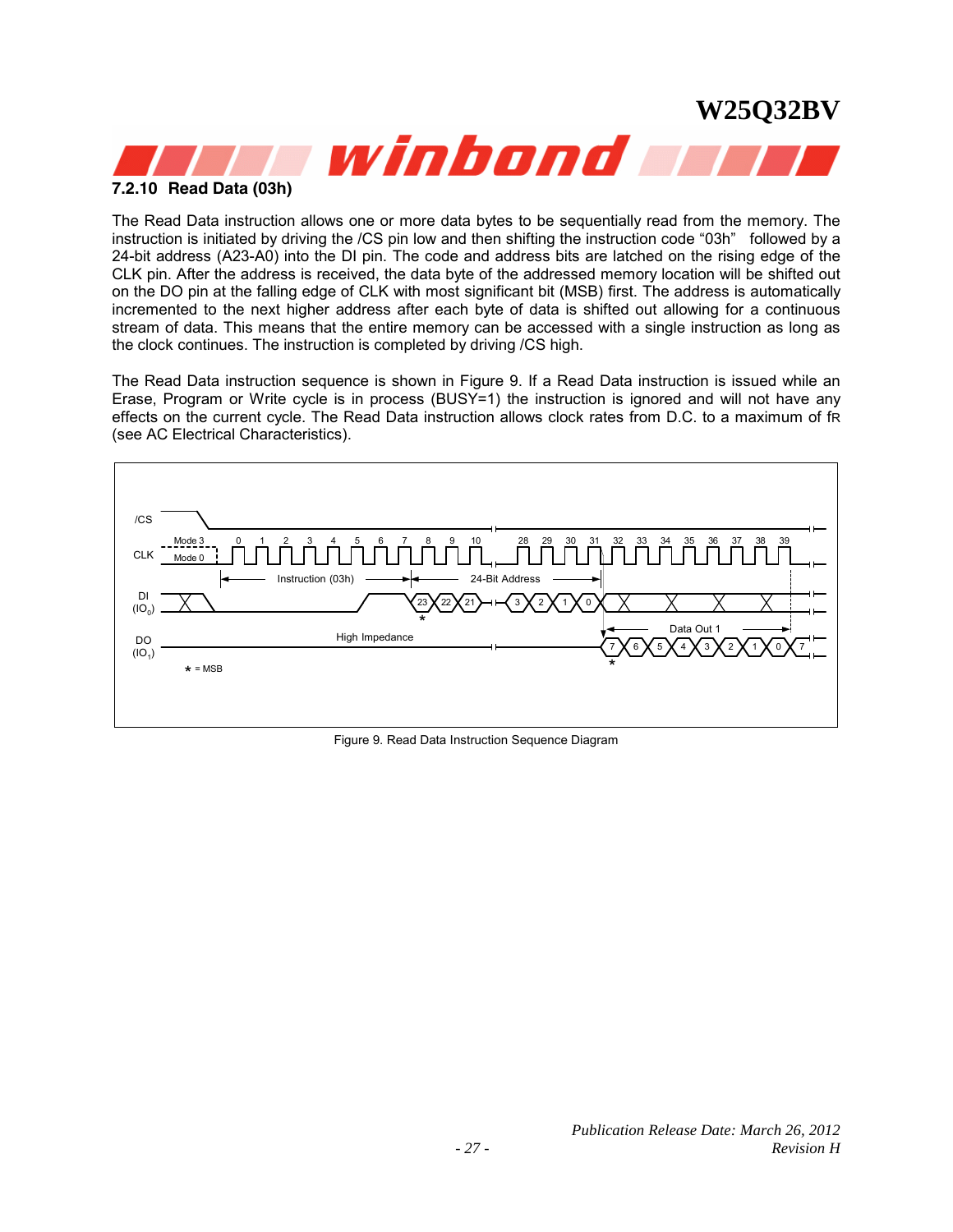<span id="page-27-0"></span>

The Fast Read instruction is similar to the Read Data instruction except that it can operate at the highest possible frequency of FR (see AC Electrical Characteristics). This is accomplished by adding eight "dummy" clocks after the 24-bit address as shown in Figure 10. The dummy clocks allow the devices internal circuits additional time for setting up the initial address. During the dummy clocks the data value on the DO pin is a "don't care".



Figure 10. Fast Read Instruction Sequence Diagram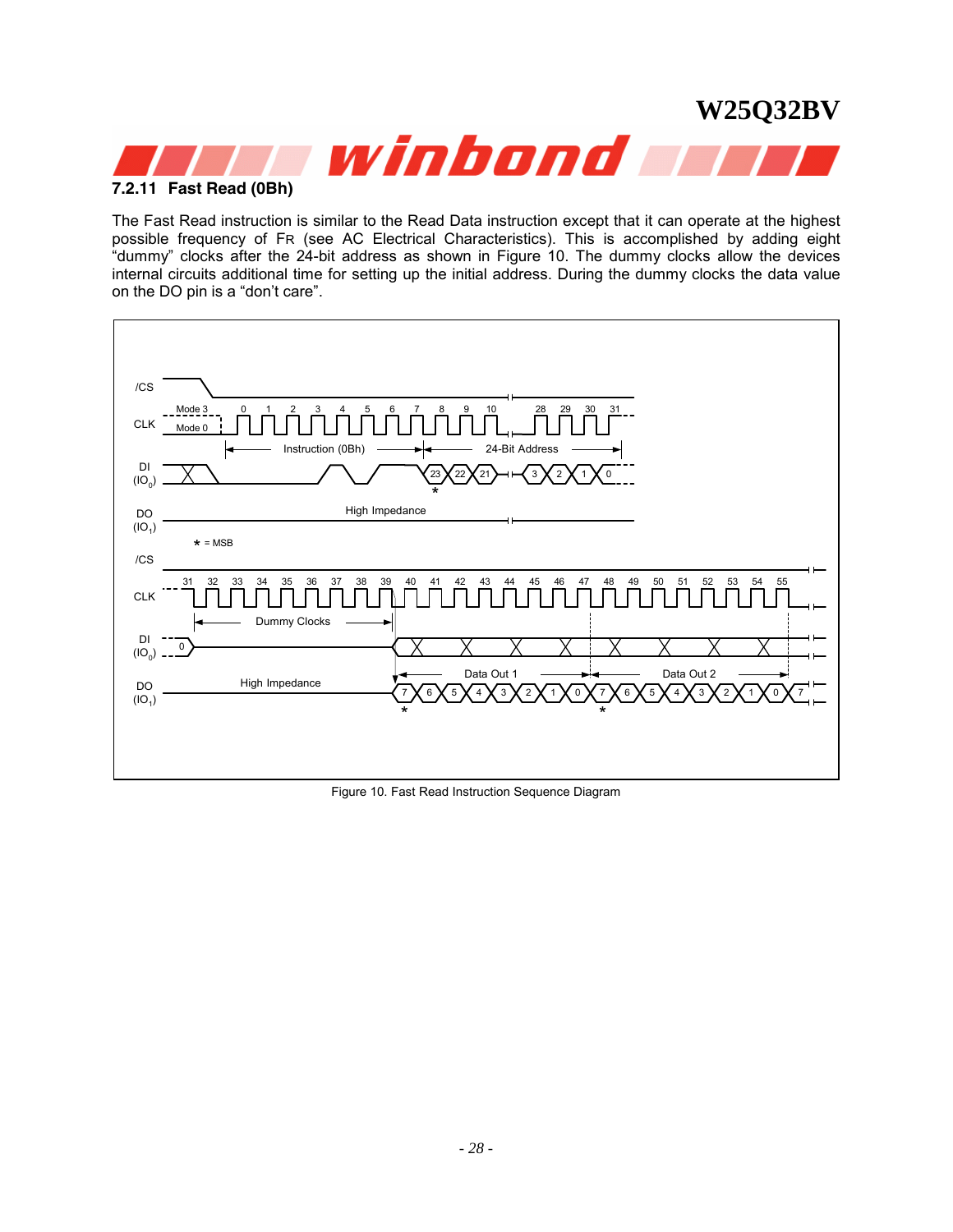<span id="page-28-0"></span>

#### **7.2.12 Fast Read Dual Output (3Bh)**

The Fast Read Dual Output (3Bh) instruction is similar to the standard Fast Read (0Bh) instruction except that data is output on two pins;  $IO<sub>0</sub>$  and  $IO<sub>1</sub>$ . This allows data to be transferred from the W25Q32BV at twice the rate of standard SPI devices. The Fast Read Dual Output instruction is ideal for quickly downloading code from Flash to RAM upon power-up or for applications that cache code-segments to RAM for execution.

Similar to the Fast Read instruction, the Fast Read Dual Output instruction can operate at the highest possible frequency of FR (see AC Electrical Characteristics). This is accomplished by adding eight "dummy" clocks after the 24-bit address as shown in Figure 11. The dummy clocks allow the device's internal circuits additional time for setting up the initial address. The input data during the dummy clocks is "don't care". However, the  $IO_0$  pin should be high-impedance prior to the falling edge of the first data out clock.



Figure 11. Fast Read Dual Output Instruction Sequence Diagram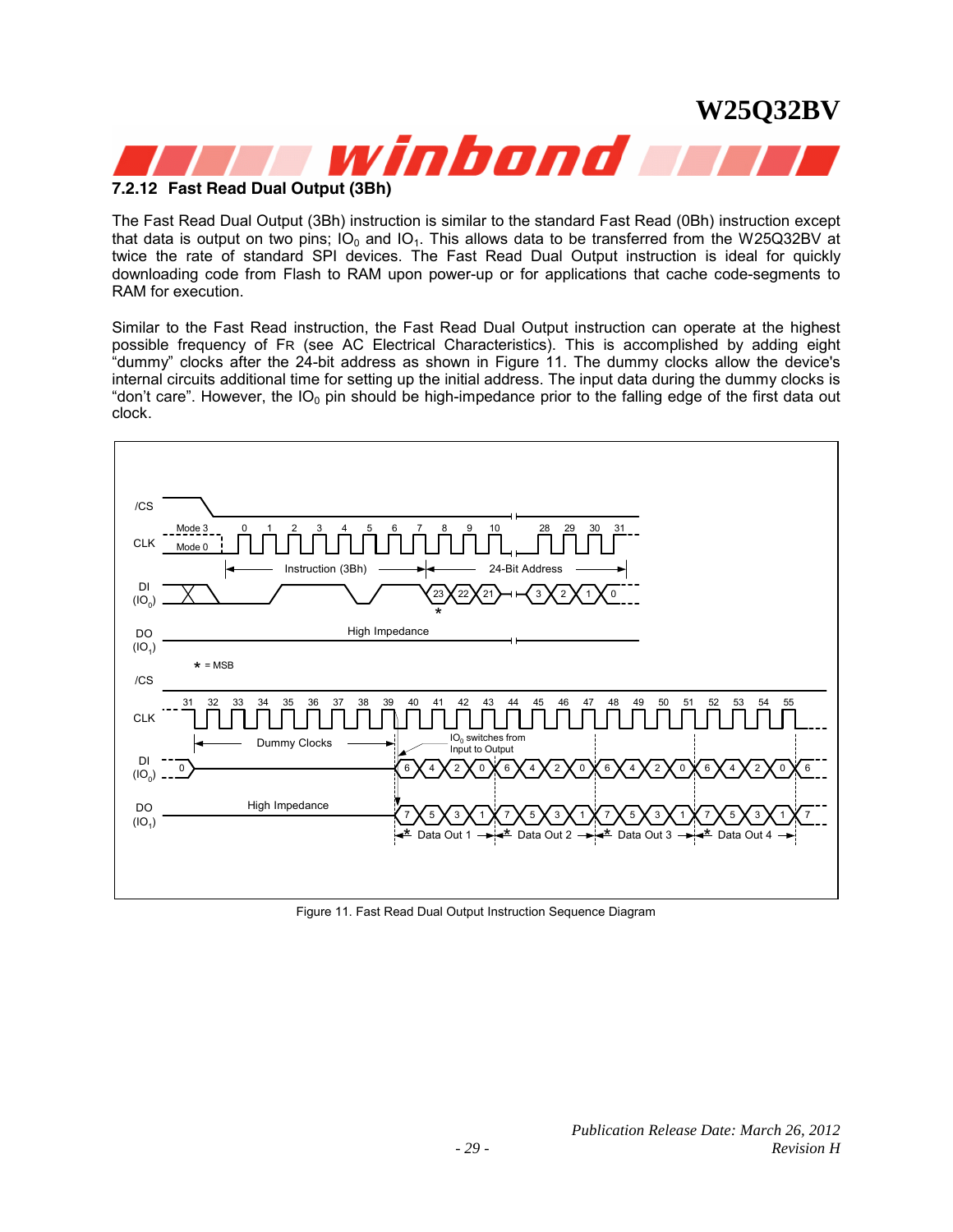<span id="page-29-0"></span>

#### **7.2.13 Fast Read Quad Output (6Bh)**

The Fast Read Quad Output (6Bh) instruction is similar to the Fast Read Dual Output (3Bh) instruction except that data is output on four pins,  $IO_0$ ,  $IO_1$ ,  $IO_2$ , and  $IO_3$ . A Quad enable of Status Register-2 must be executed before the device will accept the Fast Read Quad Output Instruction (Status Register bit QE must equal 1). The Fast Read Quad Output Instruction allows data to be transferred from the W25Q32BV at four times the rate of standard SPI devices.

The Fast Read Quad Output instruction can operate at the highest possible frequency of FR (see AC Electrical Characteristics). This is accomplished by adding eight "dummy" clocks after the 24-bit address as shown in Figure 12. The dummy clocks allow the device's internal circuits additional time for setting up the initial address. The input data during the dummy clocks is "don't care". However, the IO pins should be high-impedance prior to the falling edge of the first data out clock.



Figure 12. Fast Read Quad Output Instruction Sequence Diagram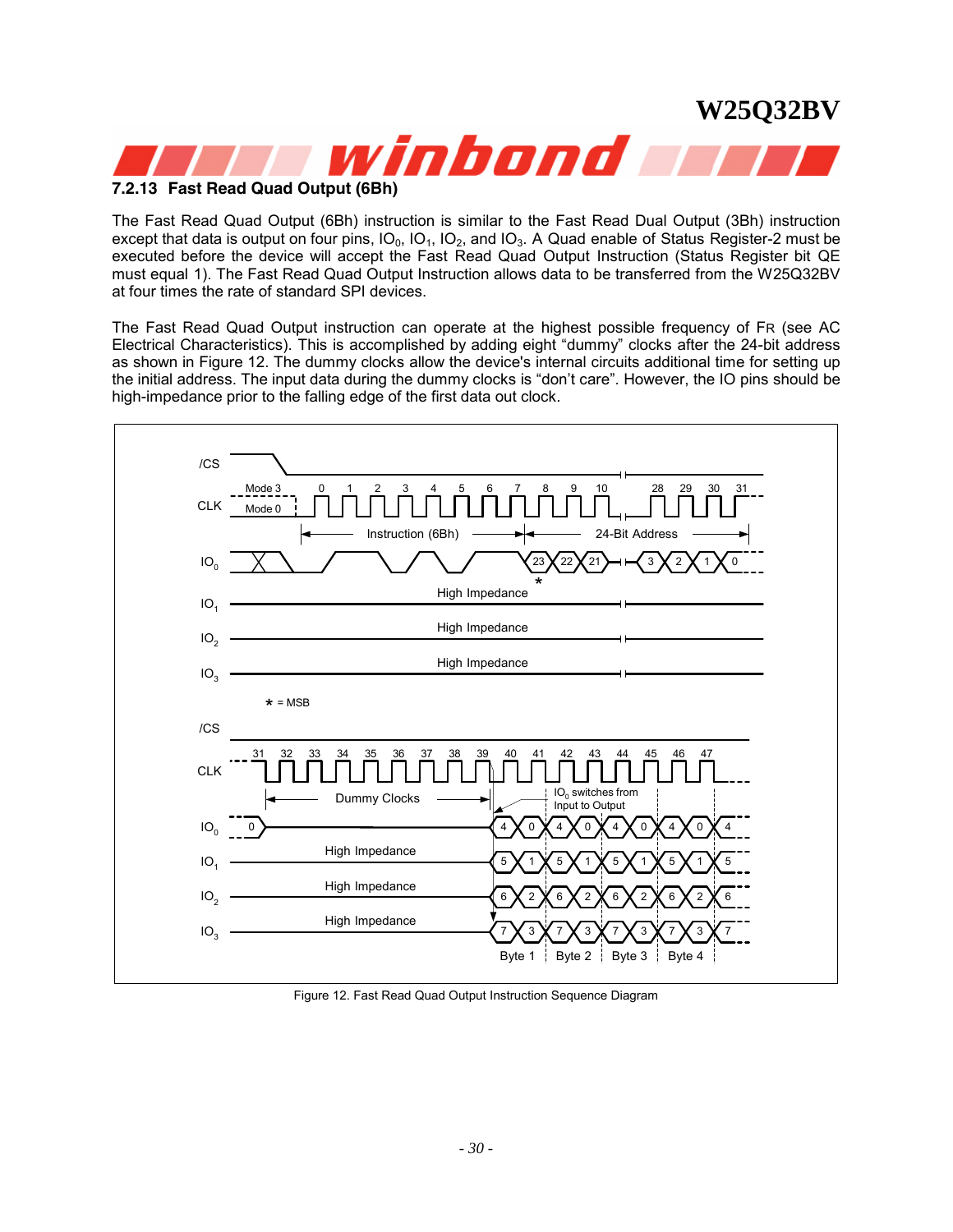<span id="page-30-0"></span>

#### **7.2.14 Fast Read Dual I/O (BBh)**

The Fast Read Dual I/O (BBh) instruction allows for improved random access while maintaining two IO pins,  $IO_0$  and  $IO_1$ . It is similar to the Fast Read Dual Output (3Bh) instruction but with the capability to input the Address bits (A23-0) two bits per clock. This reduced instruction overhead may allow for code execution (XIP) directly from the Dual SPI in some applications.

#### **Fast Read Dual I/O with "Continuous Read Mode"**

The Fast Read Dual I/O instruction can further reduce instruction overhead through setting the "Continuous Read Mode" bits (M7-0) after the input Address bits (A23-0), as shown in Figure 13a. The upper nibble of the (M7-4) controls the length of the next Fast Read Dual I/O instruction through the inclusion or exclusion of the first byte instruction code. The lower nibble bits of the (M3-0) are don't care ("x"). However, the IO pins should be high-impedance prior to the falling edge of the first data out clock.

If the "Continuous Read Mode" bits M5-4 = (1,0), then the next Fast Read Dual I/O instruction (after /CS is raised and then lowered) does not require the BBh instruction code, as shown in Figure 13b. This reduces the instruction sequence by eight clocks and allows the Read address to be immediately entered after /CS is asserted low. If the "Continuous Read Mode" bits M5-4 do not equal to (1,0), the next instruction (after /CS is raised and then lowered) requires the first byte instruction code, thus returning to normal operation. A "Continuous Read Mode" Reset instruction can also be used to reset (M7-0) before issuing normal instructions (See 7.2.20 for detail descriptions).



Figure 13a. Fast Read Dual I/O Instruction Sequence (Initial instruction or previous M5-4 ≠ 10)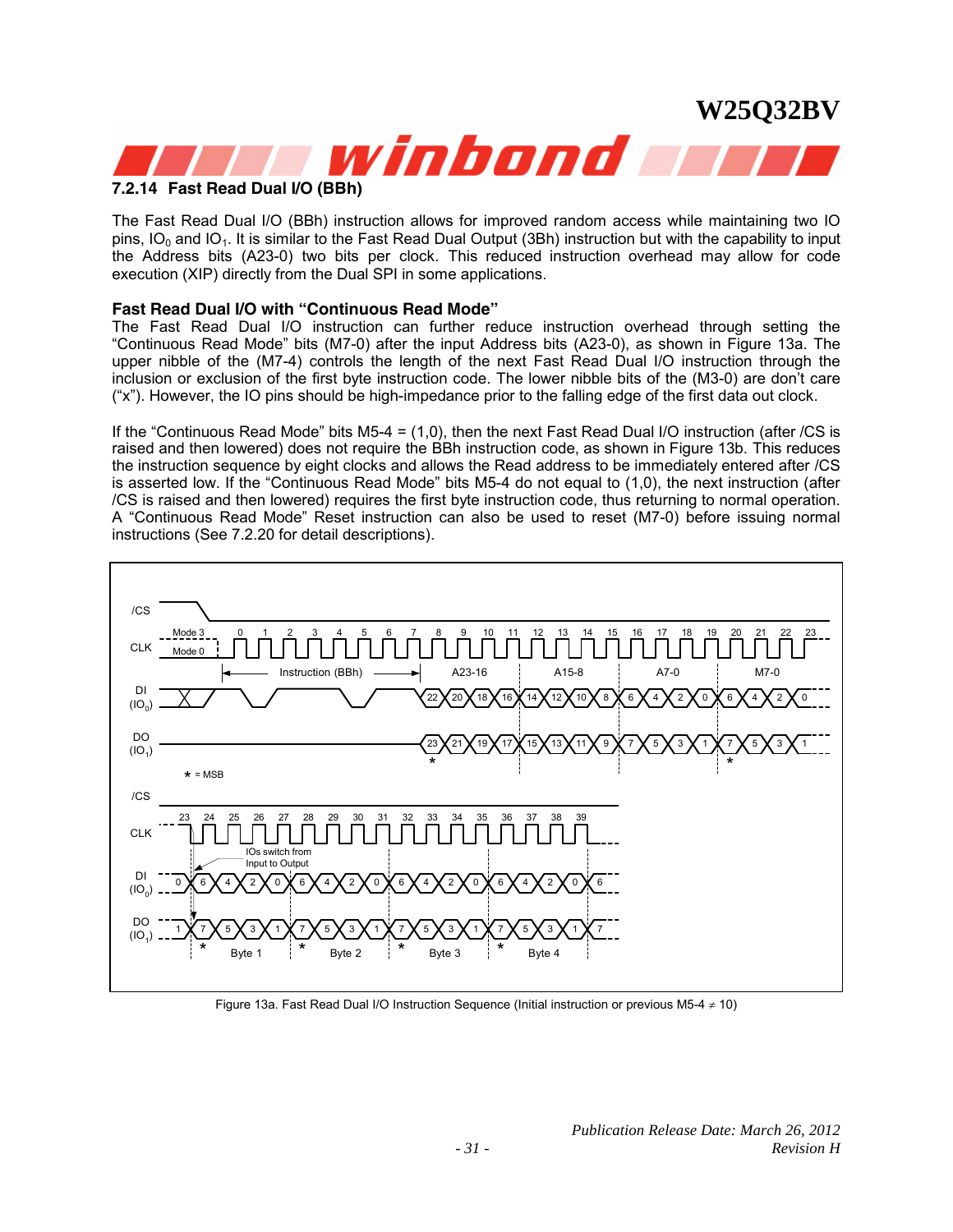



Figure 13b. Fast Read Dual I/O Instruction Sequence (Previous instruction set M5-4 = 10)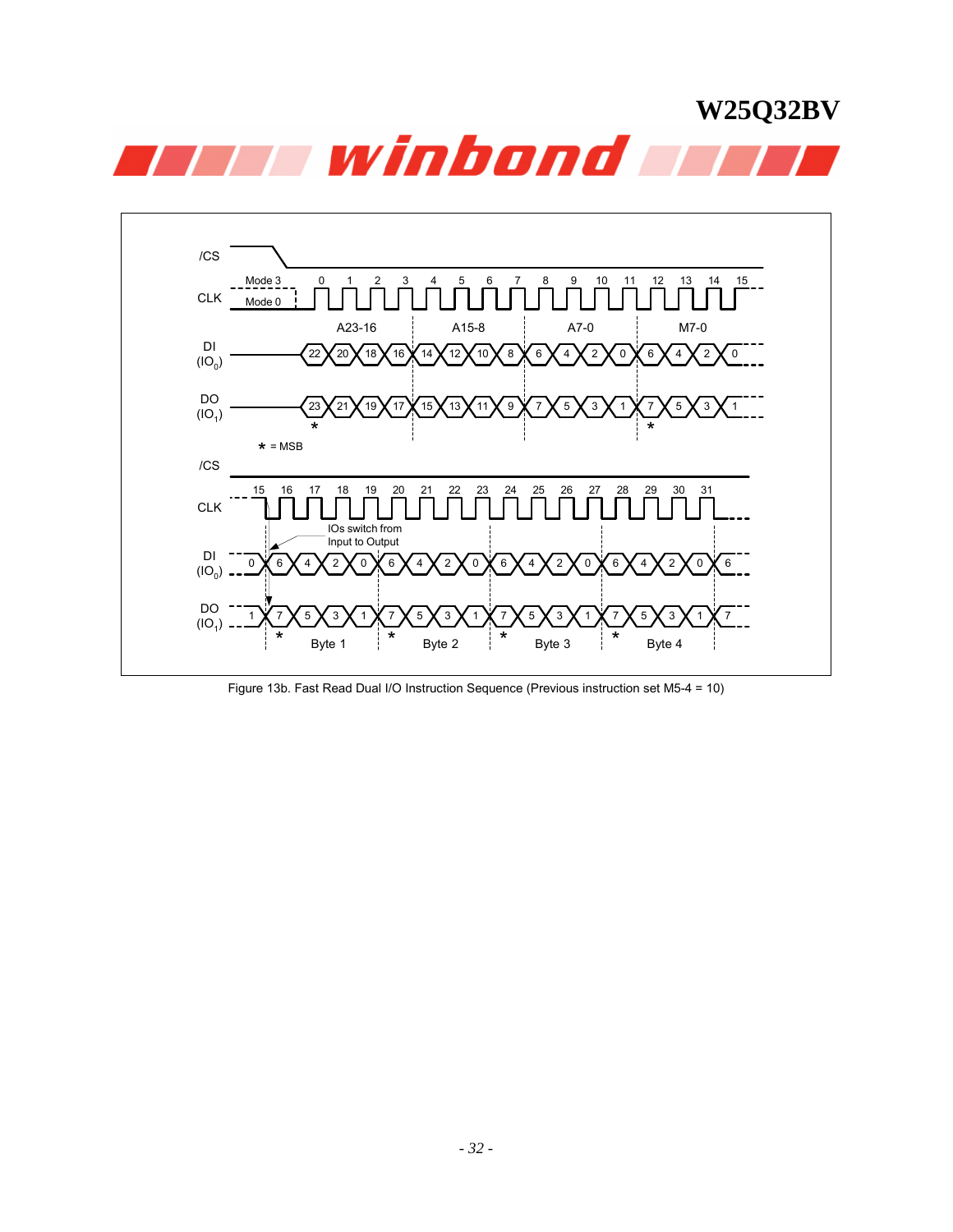<span id="page-32-0"></span>

#### **7.2.15 Fast Read Quad I/O (EBh)**

The Fast Read Quad I/O (EBh) instruction is similar to the Fast Read Dual I/O (BBh) instruction except that address and data bits are input and output through four pins  $IO_0$ ,  $IO_1$ ,  $IO_2$  and  $IO_3$  and four Dummy clock are required prior to the data output. The Quad I/O dramatically reduces instruction overhead allowing faster random access for code execution (XIP) directly from the Quad SPI. The Quad Enable bit (QE) of Status Register-2 must be set to enable the Fast Read Quad I/O Instruction.

#### **Fast Read Quad I/O with "Continuous Read Mode"**

The Fast Read Quad I/O instruction can further reduce instruction overhead through setting the "Continuous Read Mode" bits (M7-0) after the input Address bits (A23-0), as shown in Figure 14a. The upper nibble of the (M7-4) controls the length of the next Fast Read Quad I/O instruction through the inclusion or exclusion of the first byte instruction code. The lower nibble bits of the (M3-0) are don't care ("x"). However, the IO pins should be high-impedance prior to the falling edge of the first data out clock.

If the "Continuous Read Mode" bits M5-4 = (1,0), then the next Fast Read Quad I/O instruction (after /CS is raised and then lowered) does not require the EBh instruction code, as shown in Figure 14b. This reduces the instruction sequence by eight clocks and allows the Read address to be immediately entered after /CS is asserted low. If the "Continuous Read Mode" bits M5-4 do not equal to (1,0), the next instruction (after /CS is raised and then lowered) requires the first byte instruction code, thus returning to normal operation. A "Continuous Read Mode" Reset instruction can also be used to reset (M7-0) before issuing normal instructions (See 7.2.20 for detail descriptions).



Figure 14a. Fast Read Quad I/O Instruction Sequence (Initial instruction or previous M5-4 ≠ 10)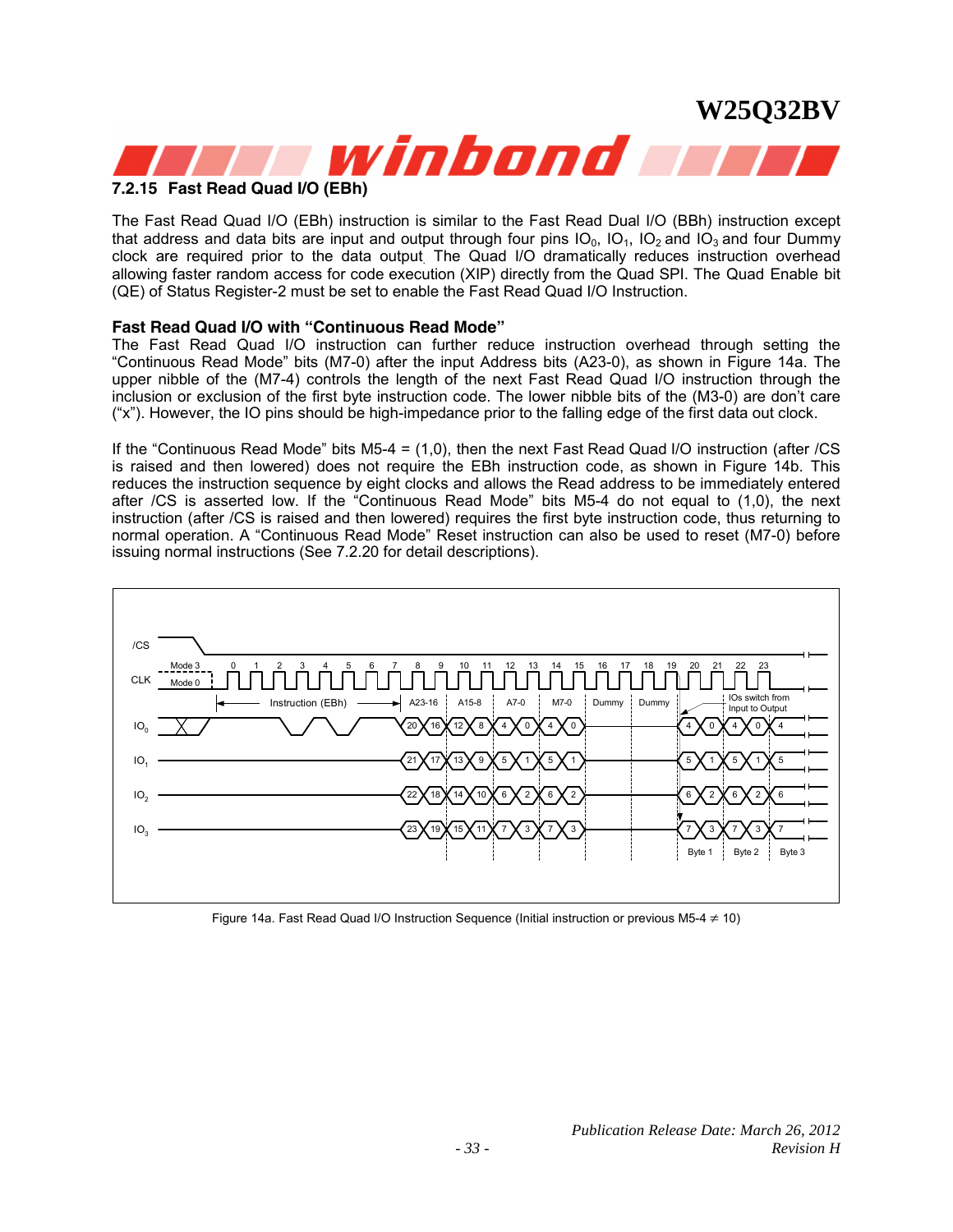

Figure 14b. Fast Read Quad I/O Instruction Sequence (Previous instruction set M5-4 = 10)

#### **Fast Read Quad I/O with "8/16/32/64-Byte Wrap Around"**

The Fast Read Quad I/O instruction can also be used to access a specific portion within a page by issuing a "Set Burst with Wrap" command prior to EBh. The "Set Burst with Wrap" command can either enable or disable the "Wrap Around" feature for the following EBh commands. When "Wrap Around" is enabled, the data being accessed can be limited to either an 8, 16, 32 or 64-byte section of a 256-byte page. The output data starts at the initial address specified in the instruction, once it reaches the ending boundary of the 8/16/32/64-byte section, the output will wrap around to the beginning boundary automatically until /CS is pulled high to terminate the command.

The Burst with Wrap feature allows applications that use cache to quickly fetch a critical address and then fill the cache afterwards within a fixed length (8/16/32/64-byte) of data without issuing multiple read commands.

The "Set Burst with Wrap" instruction allows three "Wrap Bits", W6-4 to be set. The W4 bit is used to enable or disable the "Wrap Around" operation while W6-5 are used to specify the length of the wrap around section within a page. See 7.2.18 for detail descriptions.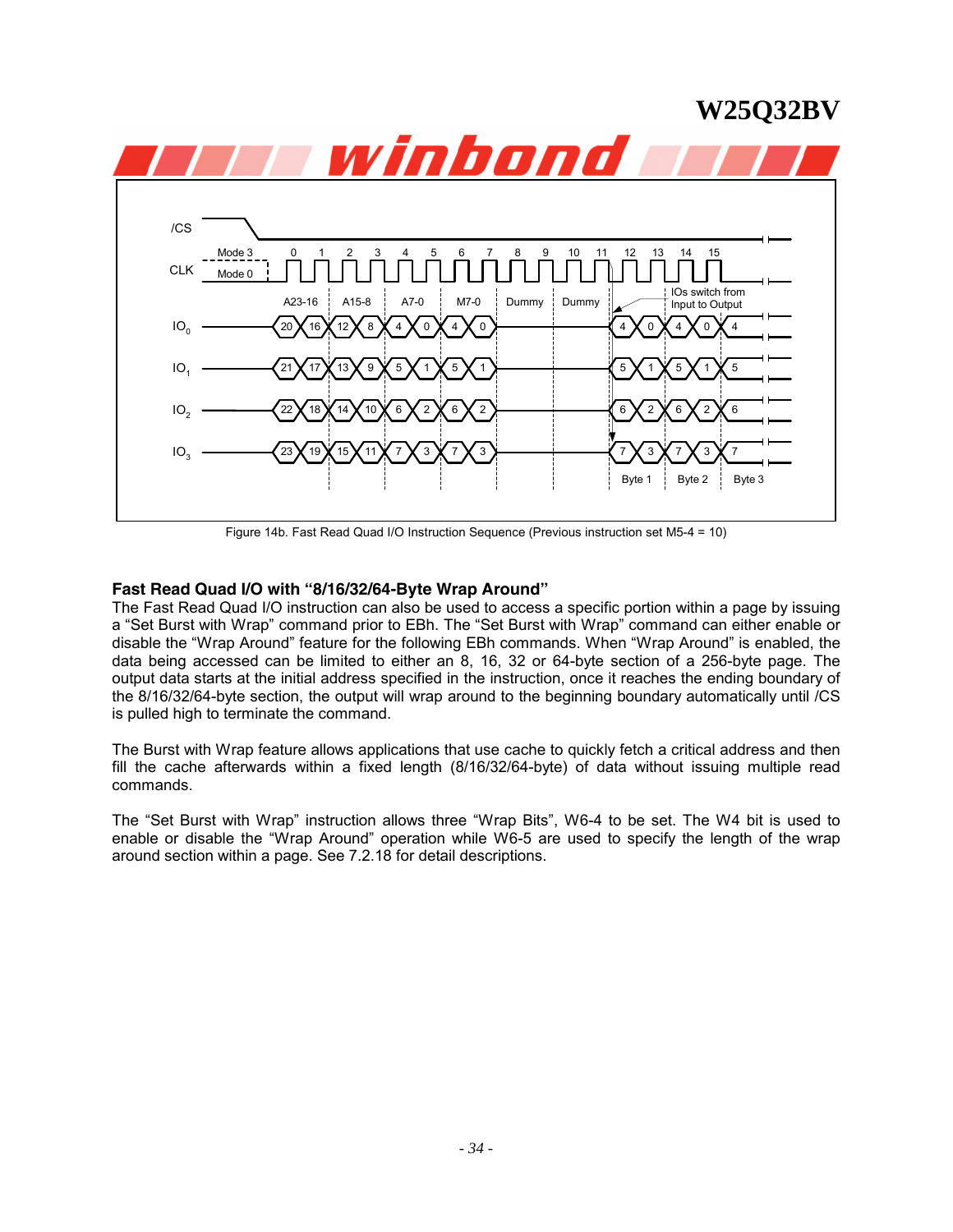

<span id="page-34-0"></span>

#### **7.2.16 Word Read Quad I/O (E7h)**

The Word Read Quad I/O (E7h) instruction is similar to the Fast Read Quad I/O (EBh) instruction except that the lowest Address bit (A0) must equal 0 and only two Dummy clocks are required prior to the data output. The Quad I/O dramatically reduces instruction overhead allowing faster random access for code execution (XIP) directly from the Quad SPI. The Quad Enable bit (QE) of Status Register-2 must be set to enable the Word Read Quad I/O Instruction.

#### **Word Read Quad I/O with "Continuous Read Mode"**

The Word Read Quad I/O instruction can further reduce instruction overhead through setting the "Continuous Read Mode" bits (M7-0) after the input Address bits (A23-0), as shown in Figure 15a. The upper nibble of the (M7-4) controls the length of the next Fast Read Quad I/O instruction through the inclusion or exclusion of the first byte instruction code. The lower nibble bits of the (M3-0) are don't care ("x"). However, the IO pins should be high-impedance prior to the falling edge of the first data out clock.

If the "Continuous Read Mode" bits M5-4 = (1,0), then the next Fast Read Quad I/O instruction (after /CS is raised and then lowered) does not require the E7h instruction code, as shown in Figure 15b. This reduces the instruction sequence by eight clocks and allows the Read address to be immediately entered after /CS is asserted low. If the "Continuous Read Mode" bits M5-4 do not equal to (1,0), the next instruction (after /CS is raised and then lowered) requires the first byte instruction code, thus returning to normal operation. A "Continuous Read Mode" Reset instruction can also be used to reset (M7-0) before issuing normal instructions (See 7.2.20 for detail descriptions).



Figure 15a. Word Read Quad I/O Instruction Sequence (Initial instruction or previous M5-4 ≠ 10)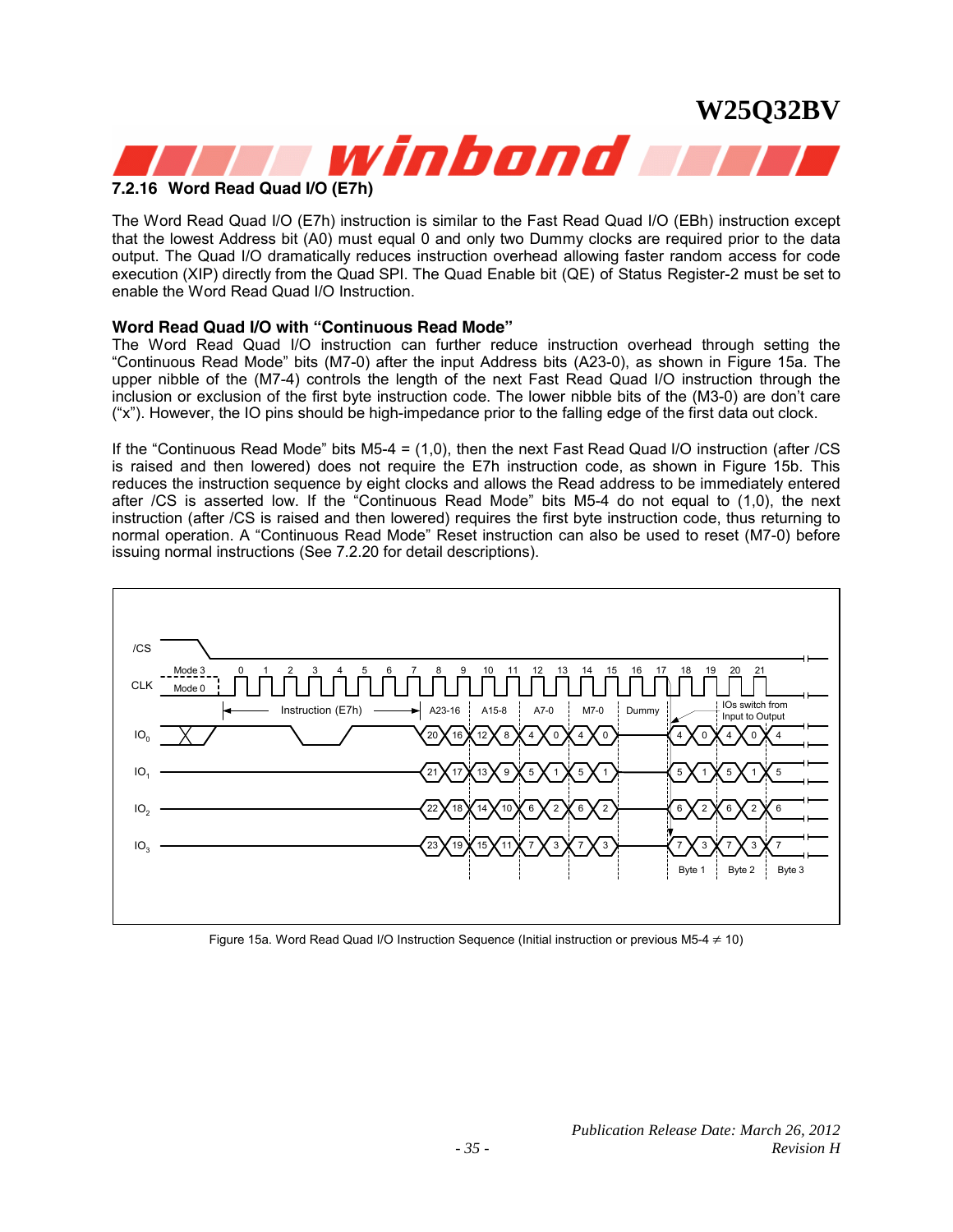

Figure 15b. Word Read Quad I/O Instruction Sequence (Previous instruction set M5-4 = 10)

#### **Word Read Quad I/O with "8/16/32/64-Byte Wrap Around"**

The Word Read Quad I/O instruction can also be used to access a specific portion within a page by issuing a "Set Burst with Wrap" command prior to E7h. The "Set Burst with Wrap" command can either enable or disable the "Wrap Around" feature for the following E7h commands. When "Wrap Around" is enabled, the data being accessed can be limited to either an 8, 16, 32 or 64-byte section of a 256-byte page. The output data starts at the initial address specified in the instruction, once it reaches the ending boundary of the 8/16/32/64-byte section, the output will wrap around to the beginning boundary automatically until /CS is pulled high to terminate the command.

The Burst with Wrap feature allows applications that use cache to quickly fetch a critical address and then fill the cache afterwards within a fixed length (8/16/32/64-byte) of data without issuing multiple read commands.

The "Set Burst with Wrap" instruction allows three "Wrap Bits", W6-4 to be set. The W4 bit is used to enable or disable the "Wrap Around" operation while W6-5 are used to specify the length of the wrap around section within a page. See 7.2.18 for detail descriptions.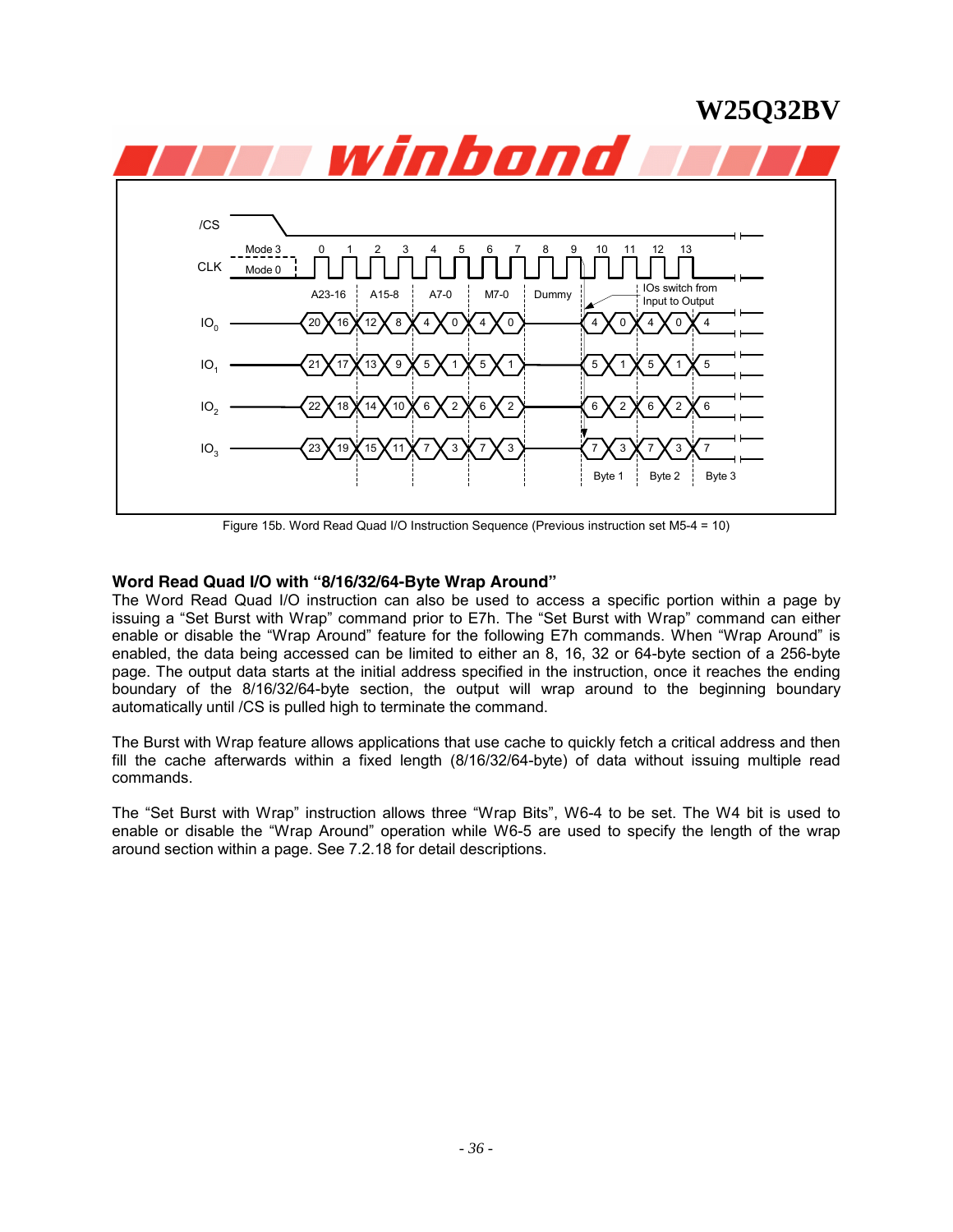

#### **7.2.17 Octal Word Read Quad I/O (E3h)**

The Octal Word Read Quad I/O (E3h) instruction is similar to the Fast Read Quad I/O (EBh) instruction except that the lower four Address bits (A0, A1, A2, A3) must equal 0. As a result, the dummy clocks are not required, which further reduces the instruction overhead allowing even faster random access for code execution (XIP). The Quad Enable bit (QE) of Status Register-2 must be set to enable the Octal Word Read Quad I/O Instruction.

#### **Octal Word Read Quad I/O with "Continuous Read Mode"**

The Octal Word Read Quad I/O instruction can further reduce instruction overhead through setting the "Continuous Read Mode" bits (M7-0) after the input Address bits (A23-0), as shown in Figure 16a. The upper nibble of the (M7-4) controls the length of the next Octal Word Read Quad I/O instruction through the inclusion or exclusion of the first byte instruction code. The lower nibble bits of the (M3-0) are don't care ("x"). However, the IO pins should be high-impedance prior to the falling edge of the first data out clock.

If the "Continuous Read Mode" bits M5-4 = (1,0), then the next Fast Read Quad I/O instruction (after /CS is raised and then lowered) does not require the E3h instruction code, as shown in Figure 16b. This reduces the instruction sequence by eight clocks and allows the Read address to be immediately entered after /CS is asserted low. If the "Continuous Read Mode" bits M5-4 do not equal to (1,0), the next instruction (after /CS is raised and then lowered) requires the first byte instruction code, thus returning to normal operation. A "Continuous Read Mode" Reset instruction can also be used to reset (M7-0) before issuing normal instructions (See 7.2.20 for detail descriptions).



Figure 16a. Octal Word Read Quad I/O Instruction Sequence (Initial instruction or previous M5-4 ≠ 10)

**W25Q32BV**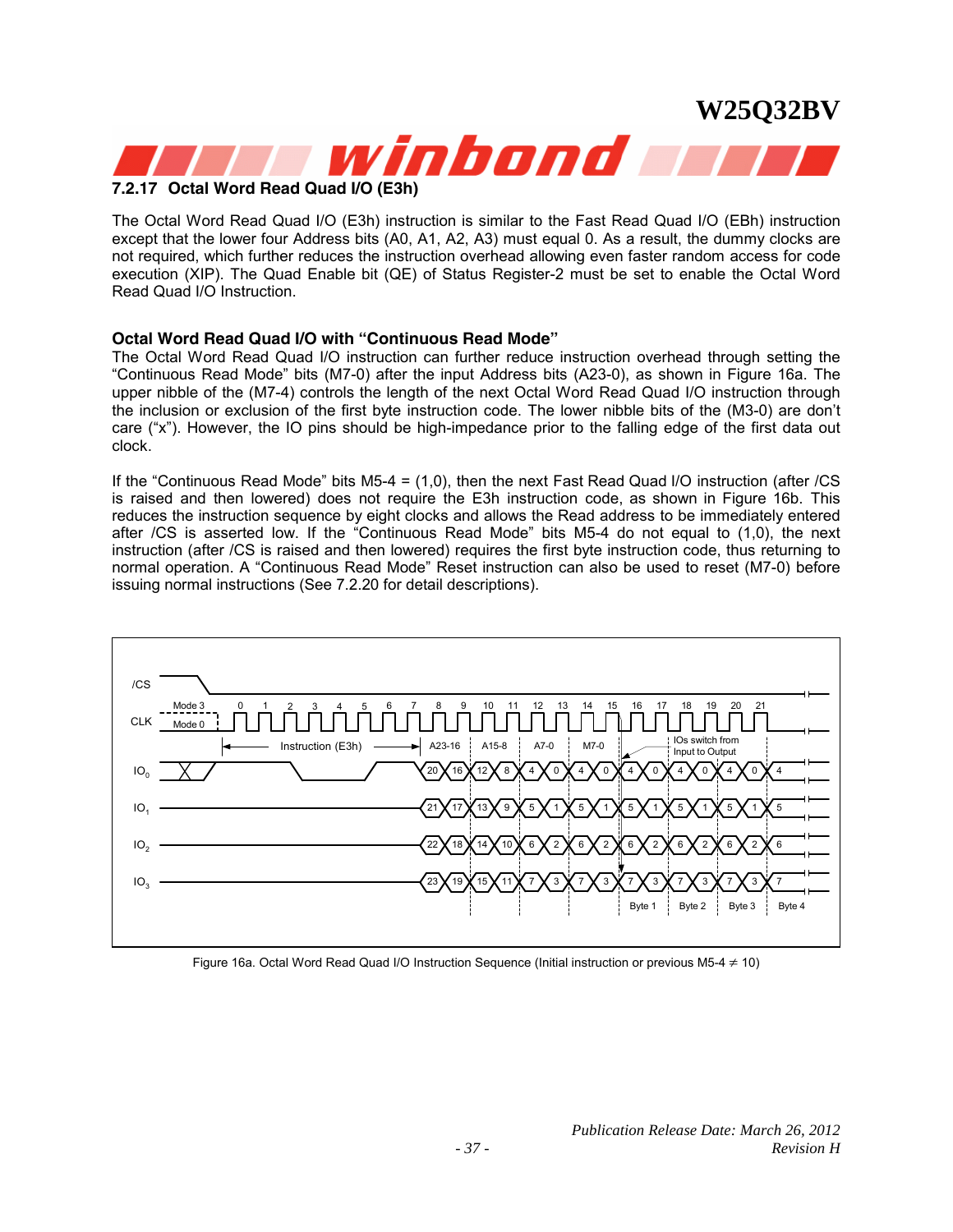

Figure 16b. Octal Word Read Quad I/O Instruction Sequence (Previous instruction set M5-4 = 10)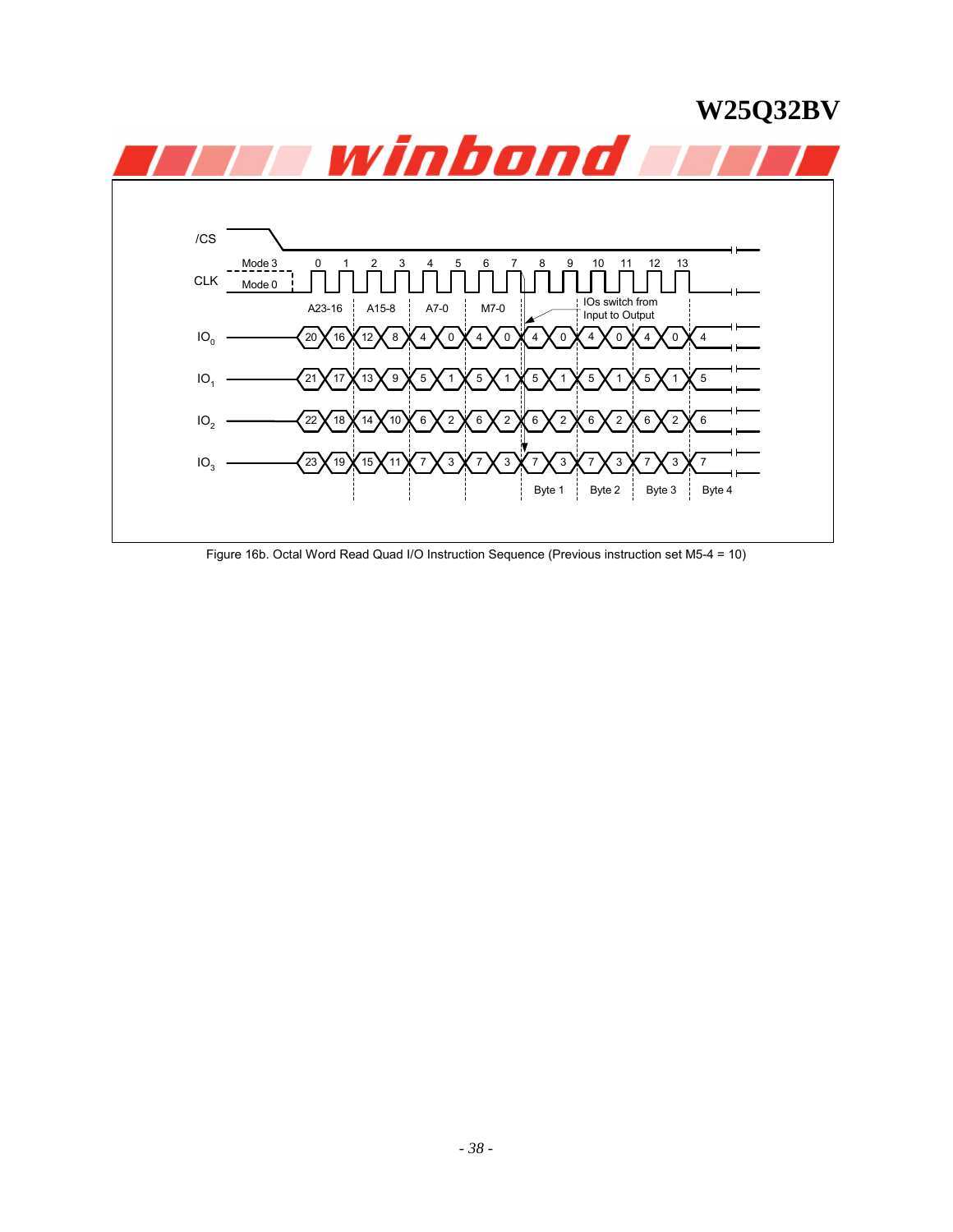

**7.2.18 Set Burst with Wrap (77h)** 

The Set Burst with Wrap (77h) instruction is used in conjunction with "Fast Read Quad I/O" and "Word Read Quad I/O" instructions to access a fixed length of 8/16/32/64-byte section within a 256-byte page. Certain applications can benefit from this feature and improve the overall system code execution performance.

Similar to a Quad I/O instruction, the Set Burst with Wrap instruction is initiated by driving the /CS pin low and then shifting the instruction code "77h" followed by 24 dummy bits and 8 "Wrap Bits", W7-0. The instruction sequence is shown in Figure 17. Wrap bit W7 and the lower nibble W3-0 are not used.

|               |                    | $W4 = 0$           | $W4 = 1$ (DEFAULT) |                    |  |  |
|---------------|--------------------|--------------------|--------------------|--------------------|--|--|
| <b>W6, W5</b> | <b>Wrap Around</b> | <b>Wrap Length</b> | <b>Wrap Around</b> | <b>Wrap Length</b> |  |  |
| 0<br>0        | Yes                | 8-byte             | No                 | N/A                |  |  |
|               | Yes                | 16-byte            | No                 | N/A                |  |  |
| n             | Yes                | 32-byte            | No                 | N/A                |  |  |
|               | Yes                | 64-byte            | No                 | N/A                |  |  |

Once W6-4 is set by a Set Burst with Wrap instruction, all the following "Fast Read Quad I/O" and "Word Read Quad I/O" instructions will use the W6-4 setting to access the 8/16/32/64-byte section within any page. To exit the "Wrap Around" function and return to normal read operation, another Set Burst with Wrap instruction should be issued to set W4 = 1. The default value of W4 upon power on is 1. In the case of a system Reset while  $W4 = 0$ , it is recommended that the controller issues a Set Burst with Wrap instruction to reset W4 = 1 prior to any normal Read instructions since W25Q32BV does not have a hardware Reset Pin.



Figure 17. Set Burst with Wrap Instruction Sequence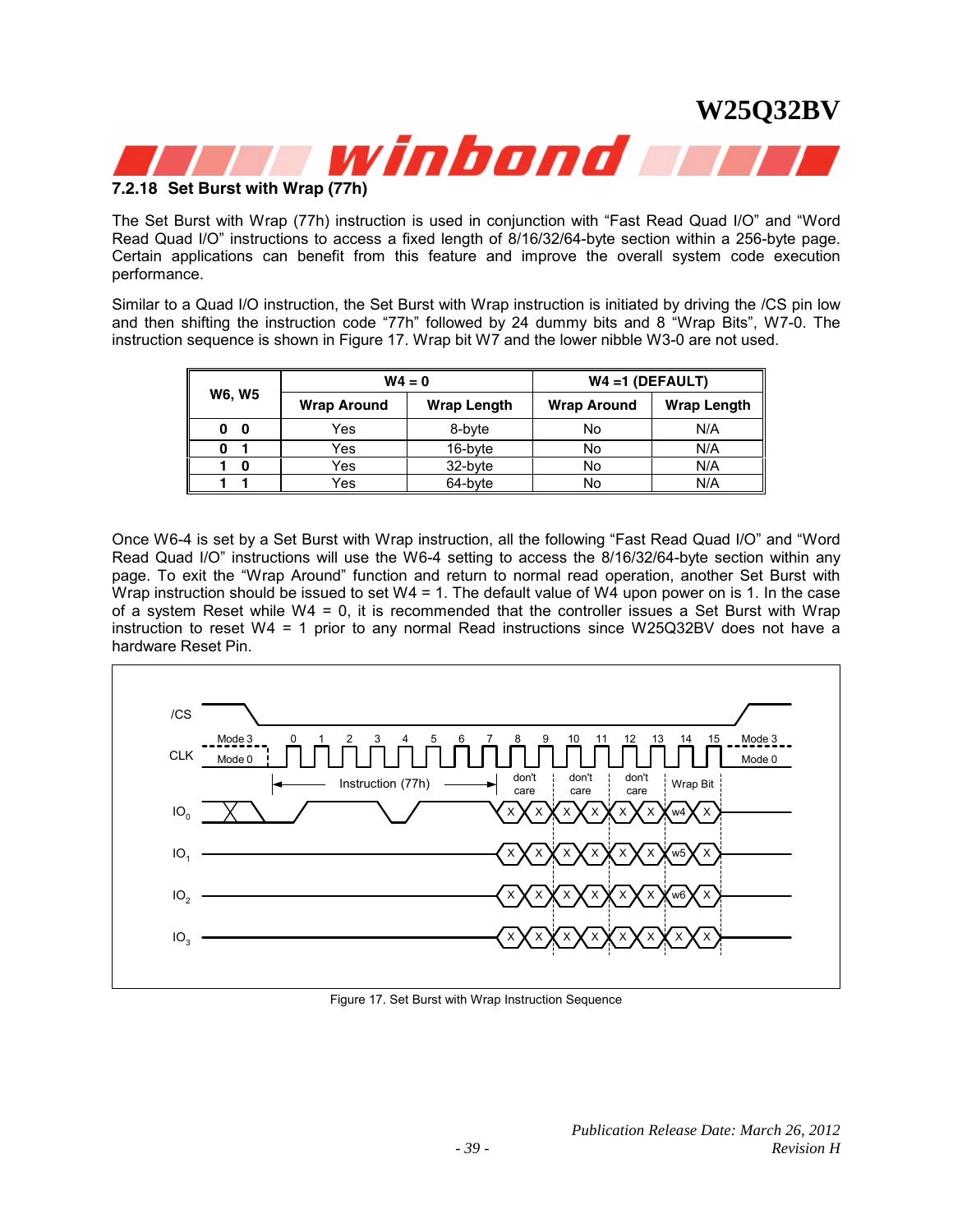

#### **7.2.19 Continuous Read Mode Bits (M7-0)**

The "Continuous Read Mode" bits are used in conjunction with "Fast Read Dual I/O", "Fast Read Quad I/O", "Word Read Quad I/O" and "Octal Word Read Quad I/O" instructions to provide the highest random Flash memory access rate with minimum SPI instruction overhead, thus allow true XIP (execute in place) to be performed on serial flash devices.

M7-0 need to be set by the Dual/Quad I/O Read instructions. M5-4 are used to control whether the 8-bit SPI instruction code (BBh, EBh, E7h or E3h) is needed or not for the next command. When M5-4 = (1,0), the next command will be treated same as the current Dual/Quad I/O Read command without needing the 8-bit instruction code; when M5-4 do not equal to (1,0), the device returns to normal SPI mode, all commands can be accepted. M7-6 and M3-0 are reserved bits for future use, either 0 or 1 values can be used.

#### **7.2.20 Continuous Read Mode Reset (FFh or FFFFh)**

Continuous Read Mode Reset instruction can be used to set M4 = 1, thus the device will release the Continuous Read Mode and return to normal SPI operation, as shown in Figure 18.



Figure 18. Continuous Read Mode Reset for Fast Read Dual/Quad I/O

Since W25Q32BV does not have a hardware Reset pin, so if the controller resets while W25Q32BV is set to Continuous Mode Read, the W25Q32BV will not recognize any initial standard SPI instructions from the controller. To address this possibility, it is recommended to issue a Continuous Read Mode Reset instruction as the first instruction after a system Reset. Doing so will release the device from the Continuous Read Mode and allow Standard SPI instructions to be recognized.

To reset "Continuous Read Mode" during Quad I/O operation, only eight clocks are needed. The instruction is "FFh". To reset "Continuous Read Mode" during Dual I/O operation, sixteen clocks are needed to shift in instruction "FFFFh".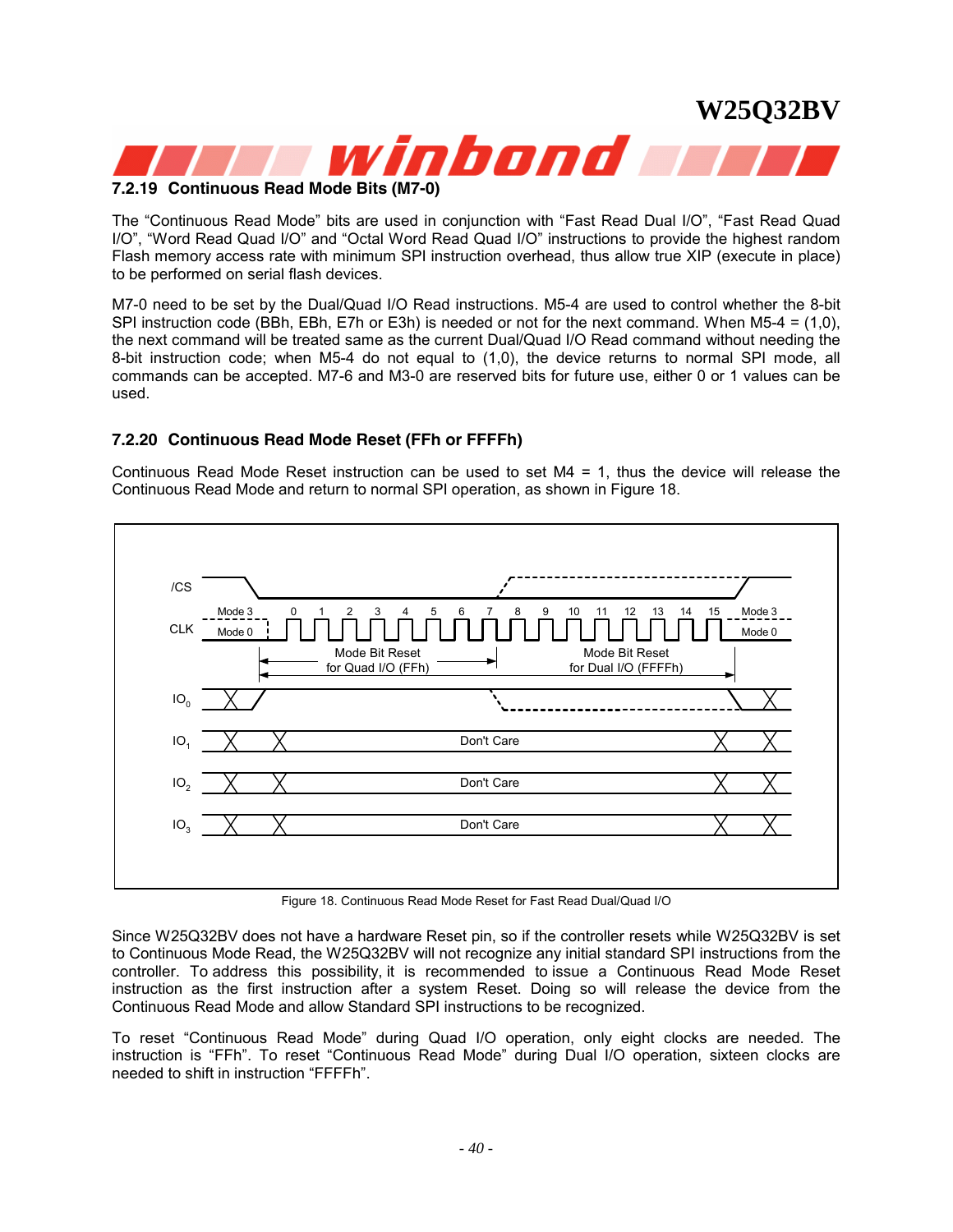

The Page Program instruction allows from one byte to 256 bytes (a page) of data to be programmed at previously erased (FFh) memory locations. A Write Enable instruction must be executed before the device will accept the Page Program Instruction (Status Register bit WEL= 1). The instruction is initiated by driving the /CS pin low then shifting the instruction code "02h" followed by a 24-bit address (A23-A0) and at least one data byte, into the DI pin. The /CS pin must be held low for the entire length of the instruction while data is being sent to the device. The Page Program instruction sequence is shown in Figure 19.

If an entire 256 byte page is to be programmed, the last address byte (the 8 least significant address bits) should be set to 0. If the last address byte is not zero, and the number of clocks exceed the remaining page length, the addressing will wrap to the beginning of the page. In some cases, less than 256 bytes (a partial page) can be programmed without having any effect on other bytes within the same page. One condition to perform a partial page program is that the number of clocks can not exceed the remaining page length. If more than 256 bytes are sent to the device the addressing will wrap to the beginning of the page and overwrite previously sent data.

As with the write and erase instructions, the /CS pin must be driven high after the eighth bit of the last byte has been latched. If this is not done the Page Program instruction will not be executed. After /CS is driven high, the self-timed Page Program instruction will commence for a time duration of tpp (See AC Characteristics). While the Page Program cycle is in progress, the Read Status Register instruction may still be accessed for checking the status of the BUSY bit. The BUSY bit is a 1 during the Page Program cycle and becomes a 0 when the cycle is finished and the device is ready to accept other instructions again. After the Page Program cycle has finished the Write Enable Latch (WEL) bit in the Status Register is cleared to 0. The Page Program instruction will not be executed if the addressed page is protected by the Block Protect (CMP, SEC, TB, BP2, BP1, and BP0) bits.



Figure 19. Page Program Instruction Sequence Diagram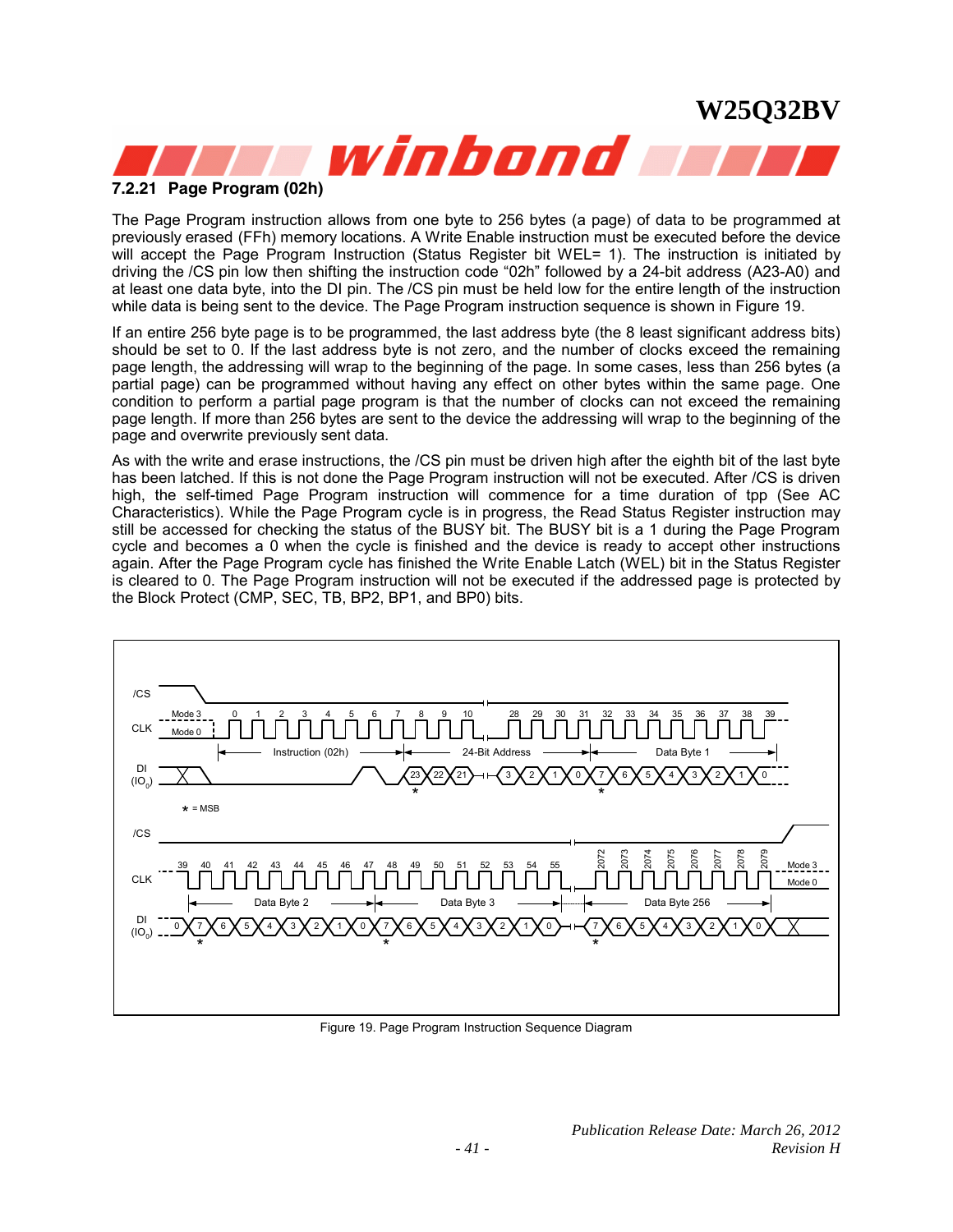

The Quad Page Program instruction allows up to 256 bytes of data to be programmed at previously erased (FFh) memory locations using four pins:  $IO_0$ ,  $IO_1$ ,  $IO_2$ , and  $IO_3$ . The Quad Page Program can improve performance for PROM Programmer and applications that have slow clock speeds <5MHz. Systems with faster clock speed will not realize much benefit for the Quad Page Program instruction since the inherent page program time is much greater than the time it take to clock-in the data.

To use Quad Page Program the Quad Enable in Status Register-2 must be set (QE=1). A Write Enable instruction must be executed before the device will accept the Quad Page Program instruction (Status Register-1, WEL=1). The instruction is initiated by driving the /CS pin low then shifting the instruction code "32h" followed by a 24-bit address (A23-A0) and at least one data byte, into the IO pins. The /CS pin must be held low for the entire length of the instruction while data is being sent to the device. All other functions of Quad Page Program are identical to standard Page Program. The Quad Page Program instruction sequence is shown in Figure 20.



Figure 20. Quad Input Page Program Instruction Sequence Diagram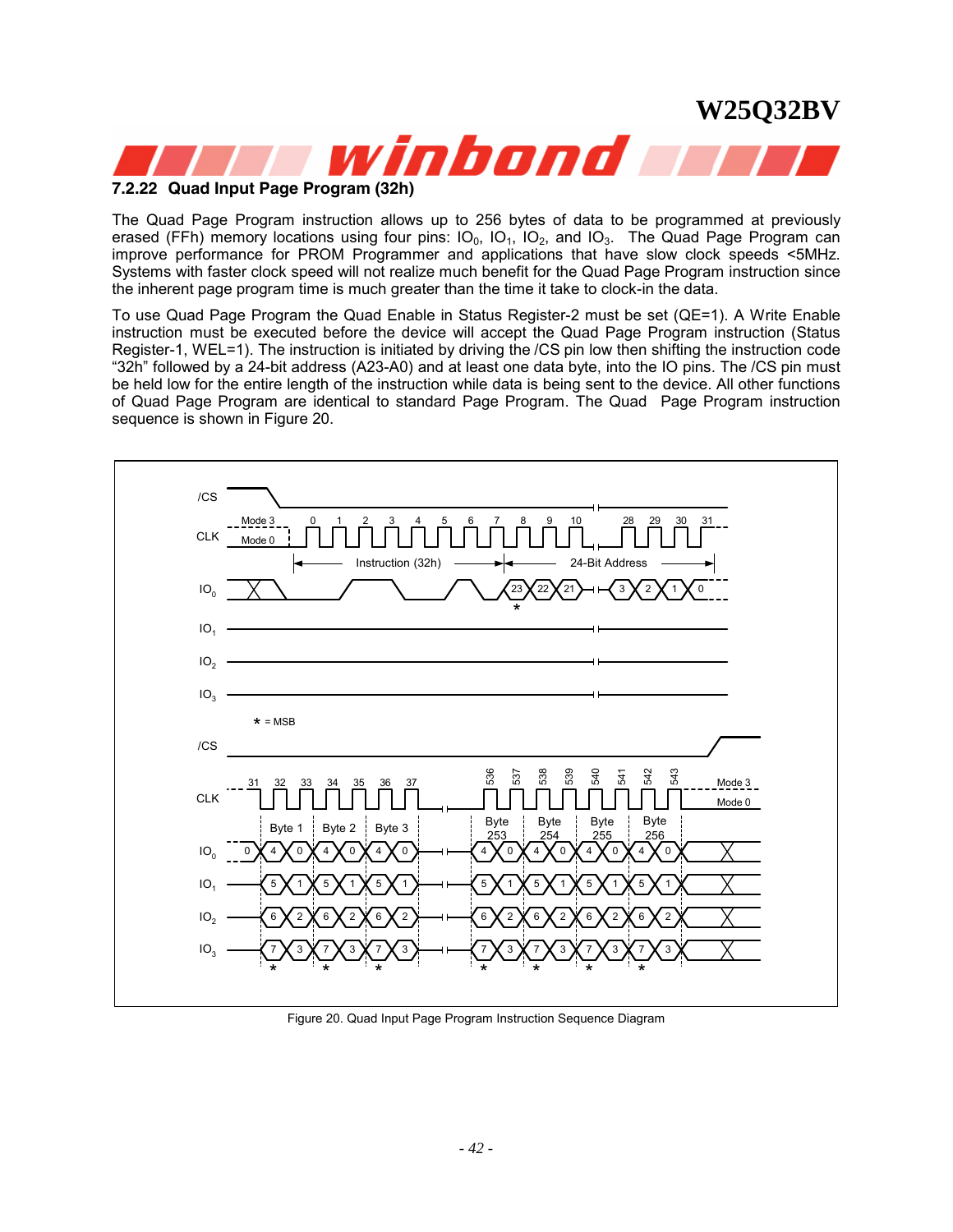

The Sector Erase instruction sets all memory within a specified sector (4K-bytes) to the erased state of all 1s (FFh). A Write Enable instruction must be executed before the device will accept the Sector Erase Instruction (Status Register bit WEL must equal 1). The instruction is initiated by driving the /CS pin low and shifting the instruction code "20h" followed a 24-bit sector address (A23-A0) (see Figure 2). The Sector Erase instruction sequence is shown in Figure 21.

The /CS pin must be driven high after the eighth bit of the last byte has been latched. If this is not done the Sector Erase instruction will not be executed. After /CS is driven high, the self-timed Sector Erase instruction will commence for a time duration of tSE (See AC Characteristics). While the Sector Erase cycle is in progress, the Read Status Register instruction may still be accessed for checking the status of the BUSY bit. The BUSY bit is a 1 during the Sector Erase cycle and becomes a 0 when the cycle is finished and the device is ready to accept other instructions again. After the Sector Erase cycle has finished the Write Enable Latch (WEL) bit in the Status Register is cleared to 0. The Sector Erase instruction will not be executed if the addressed page is protected by the Block Protect (CMP, SEC, TB, BP2, BP1, and BP0) bits (see Status Register Memory Protection table).



Figure 21. Sector Erase Instruction Sequence Diagram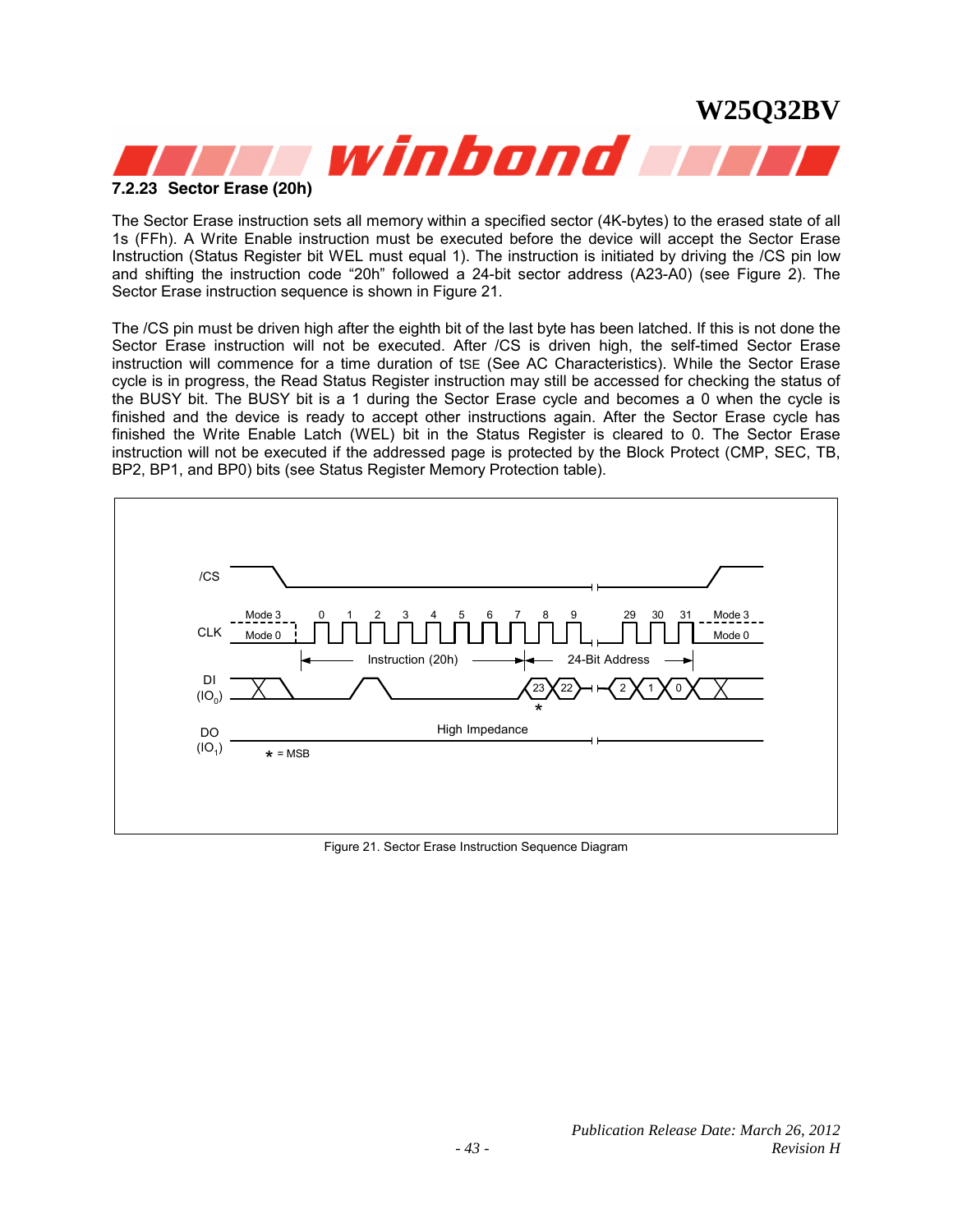

#### **7.2.24 32KB Block Erase (52h)**

The Block Erase instruction sets all memory within a specified block (32K-bytes) to the erased state of all 1s (FFh). A Write Enable instruction must be executed before the device will accept the Block Erase Instruction (Status Register bit WEL must equal 1). The instruction is initiated by driving the /CS pin low and shifting the instruction code "52h" followed a 24-bit block address (A23-A0) (see Figure 2). The Block Erase instruction sequence is shown in Figure 22.

The /CS pin must be driven high after the eighth bit of the last byte has been latched. If this is not done the Block Erase instruction will not be executed. After /CS is driven high, the self-timed Block Erase instruction will commence for a time duration of tBE1 (See AC Characteristics). While the Block Erase cycle is in progress, the Read Status Register instruction may still be accessed for checking the status of the BUSY bit. The BUSY bit is a 1 during the Block Erase cycle and becomes a 0 when the cycle is finished and the device is ready to accept other instructions again. After the Block Erase cycle has finished the Write Enable Latch (WEL) bit in the Status Register is cleared to 0. The Block Erase instruction will not be executed if the addressed page is protected by the Block Protect (CMP, SEC, TB, BP2, BP1, and BP0) bits (see Status Register Memory Protection table).



Figure 22. 32KB Block Erase Instruction Sequence Diagram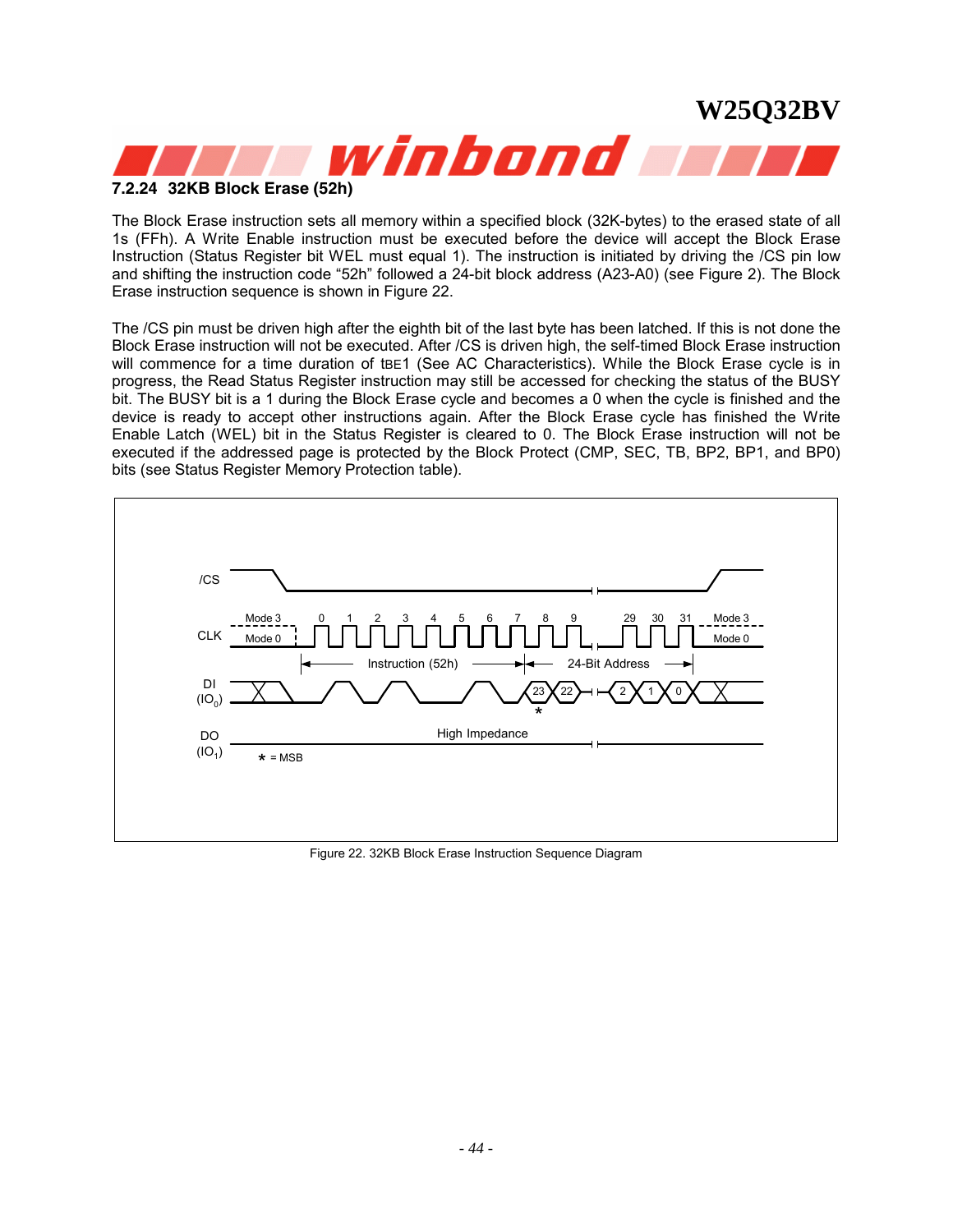

#### **7.2.25 64KB Block Erase (D8h)**

The Block Erase instruction sets all memory within a specified block (64K-bytes) to the erased state of all 1s (FFh). A Write Enable instruction must be executed before the device will accept the Block Erase Instruction (Status Register bit WEL must equal 1). The instruction is initiated by driving the /CS pin low and shifting the instruction code "D8h" followed a 24-bit block address (A23-A0) (see Figure 2). The Block Erase instruction sequence is shown in Figure 23.

The /CS pin must be driven high after the eighth bit of the last byte has been latched. If this is not done the Block Erase instruction will not be executed. After /CS is driven high, the self-timed Block Erase instruction will commence for a time duration of tBE (See AC Characteristics). While the Block Erase cycle is in progress, the Read Status Register instruction may still be accessed for checking the status of the BUSY bit. The BUSY bit is a 1 during the Block Erase cycle and becomes a 0 when the cycle is finished and the device is ready to accept other instructions again. After the Block Erase cycle has finished the Write Enable Latch (WEL) bit in the Status Register is cleared to 0. The Block Erase instruction will not be executed if the addressed page is protected by the Block Protect (CMP, SEC, TB, BP2, BP1, and BP0) bits (see Status Register Memory Protection table).



Figure 23. 64KB Block Erase Instruction Sequence Diagram

**W25Q32BV**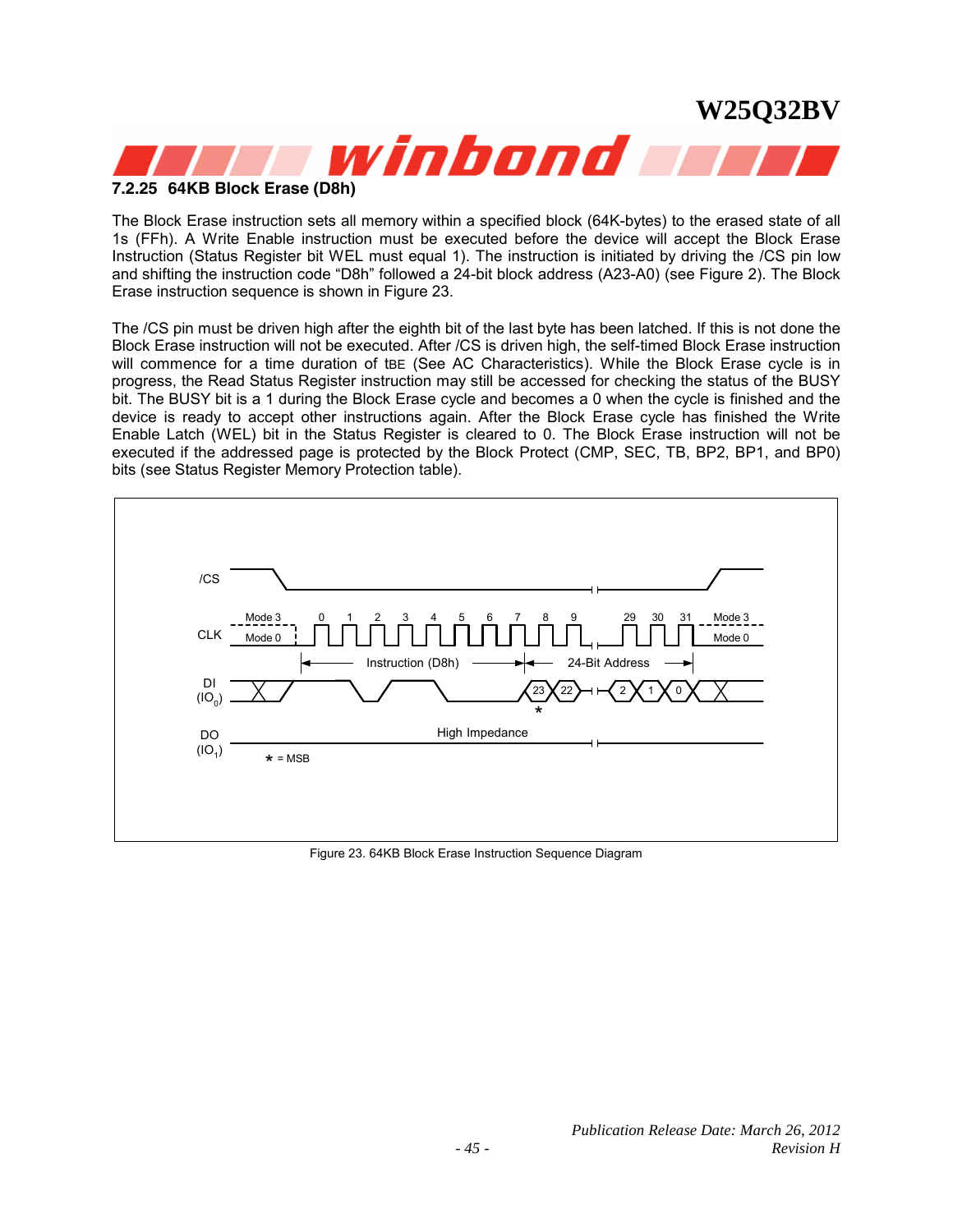

The Chip Erase instruction sets all memory within the device to the erased state of all 1s (FFh). A Write Enable instruction must be executed before the device will accept the Chip Erase Instruction (Status Register bit WEL must equal 1). The instruction is initiated by driving the /CS pin low and shifting the instruction code "C7h" or "60h". The Chip Erase instruction sequence is shown in Figure 24.

The /CS pin must be driven high after the eighth bit has been latched. If this is not done the Chip Erase instruction will not be executed. After /CS is driven high, the self-timed Chip Erase instruction will commence for a time duration of tCE (See AC Characteristics). While the Chip Erase cycle is in progress, the Read Status Register instruction may still be accessed to check the status of the BUSY bit. The BUSY bit is a 1 during the Chip Erase cycle and becomes a 0 when finished and the device is ready to accept other instructions again. After the Chip Erase cycle has finished the Write Enable Latch (WEL) bit in the Status Register is cleared to 0. The Chip Erase instruction will not be executed if any page is protected by the Block Protect (CMP, SEC, TB, BP2, BP1, and BP0) bits (see Status Register Memory Protection table).



Figure 24. Chip Erase Instruction Sequence Diagram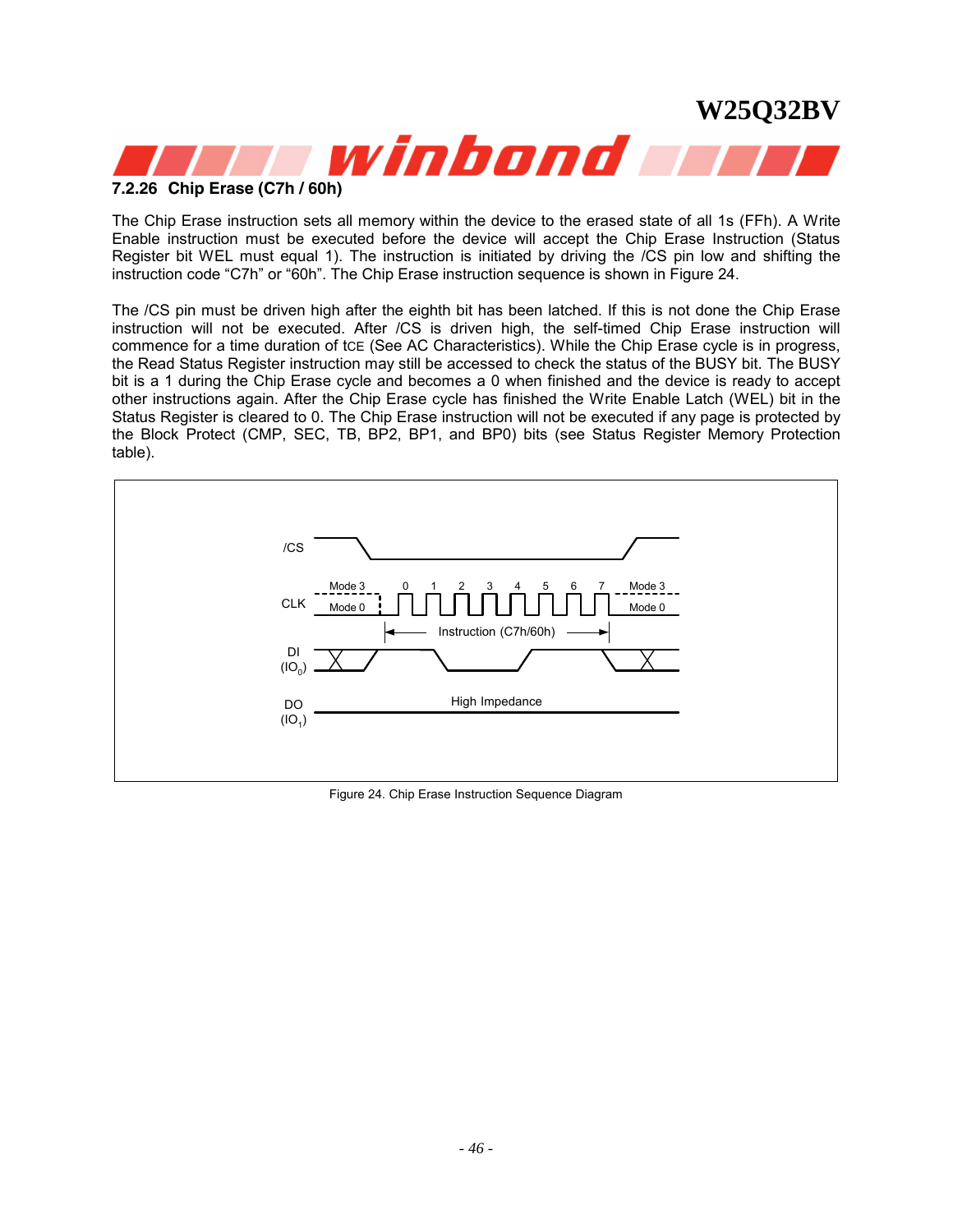

The Erase/Program Suspend instruction "75h", allows the system to interrupt a Sector or Block Erase operation or a Page Program operation and then read from or program/erase data to, any other sectors or blocks. The Erase/Program Suspend instruction sequence is shown in Figure 25.

The Write Status Register instruction (01h) and Erase instructions (20h, 52h, D8h, C7h, 60h, 44h) are not allowed during Erase Suspend. Erase Suspend is valid only during the Sector or Block erase operation. If written during the Chip Erase operation, the Erase Suspend instruction is ignored. The Write Status Register instruction (01h) and Program instructions (02h, 32h, 42h) are not allowed during Program Suspend. Program Suspend is valid only during the Page Program or Quad Page Program operation.

The Erase/Program Suspend instruction "75h" will be accepted by the device only if the SUS bit in the Status Register equals to 0 and the BUSY bit equals to 1 while a Sector or Block Erase or a Page Program operation is on-going. If the SUS bit equals to 1 or the BUSY bit equals to 0, the Suspend instruction will be ignored by the device. A maximum of time of "t<sub>SUS</sub>" (See AC Characteristics) is required to suspend the erase or program operation. The BUSY bit in the Status Register will be cleared from 1 to 0 within " $t_{SUS}$ " and the SUS bit in the Status Register will be set from 0 to 1 immediately after Erase/Program Suspend. For a previously resumed Erase/Program operation, it is also required that the Suspend instruction "75h" is not issued earlier than a minimum of time of " $t_{SUS}$ " following the preceding Resume instruction "7Ah".

Unexpected power off during the Erase/Program suspend state will reset the device and release the suspend state. SUS bit in the Status Register will also reset to 0. The data within the page, sector or block that was being suspended may become corrupted. When the device is powered up again, it is recommended for the user to repeat the same Erase or Program operation that was interrupted, at the same address location, to avoid the potention data corruption.



Figure 25. Erase/Program Suspend Instruction Sequence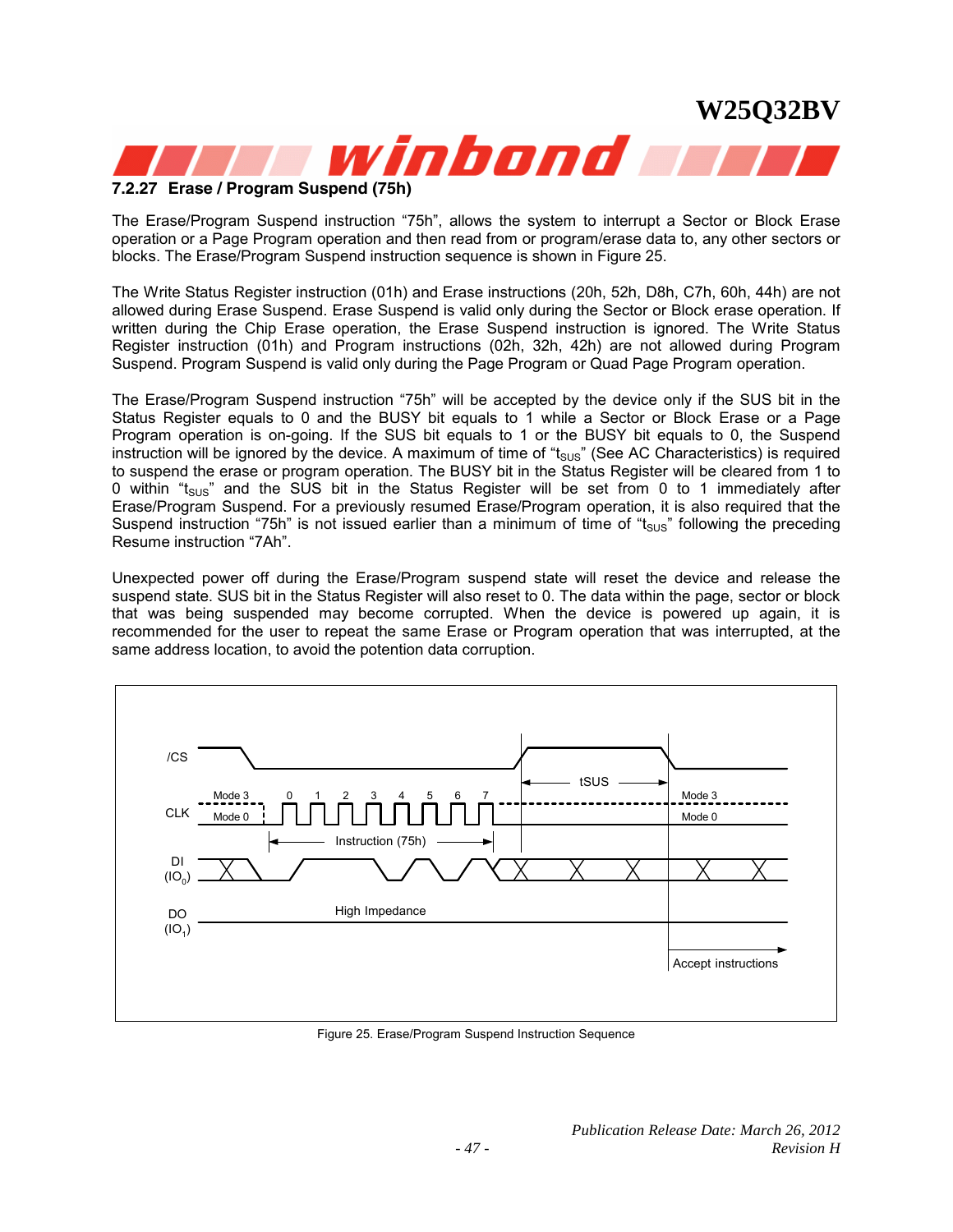

#### **7.2.28 Erase / Program Resume (7Ah)**

The Erase/Program Resume instruction "7Ah" must be written to resume the Sector or Block Erase operation or the Page Program operation after an Erase/Program Suspend. The Resume instruction "7Ah" will be accepted by the device only if the SUS bit in the Status Register equals to 1 and the BUSY bit equals to 0. After issued the SUS bit will be cleared from 1 to 0 immediately, the BUSY bit will be set from 0 to 1 within 200ns and the Sector or Block will complete the erase operation or the page will complete the program operation. If the SUS bit equals to 0 or the BUSY bit equals to 1, the Resume instruction "7Ah" will be ignored by the device. The Erase/Program Resume instruction sequence is shown in Figure 26.

Resume instruction is ignored if the previous Erase/Program Suspend operation was interrupted by unexpected power off. It is also required that a subsequent Erase/Program Suspend instruction not to be issued within a minimum of time of " $t_{SUS}$ " following a previous Resume instruction.



Figure 26. Erase/Program Resume Instruction Sequence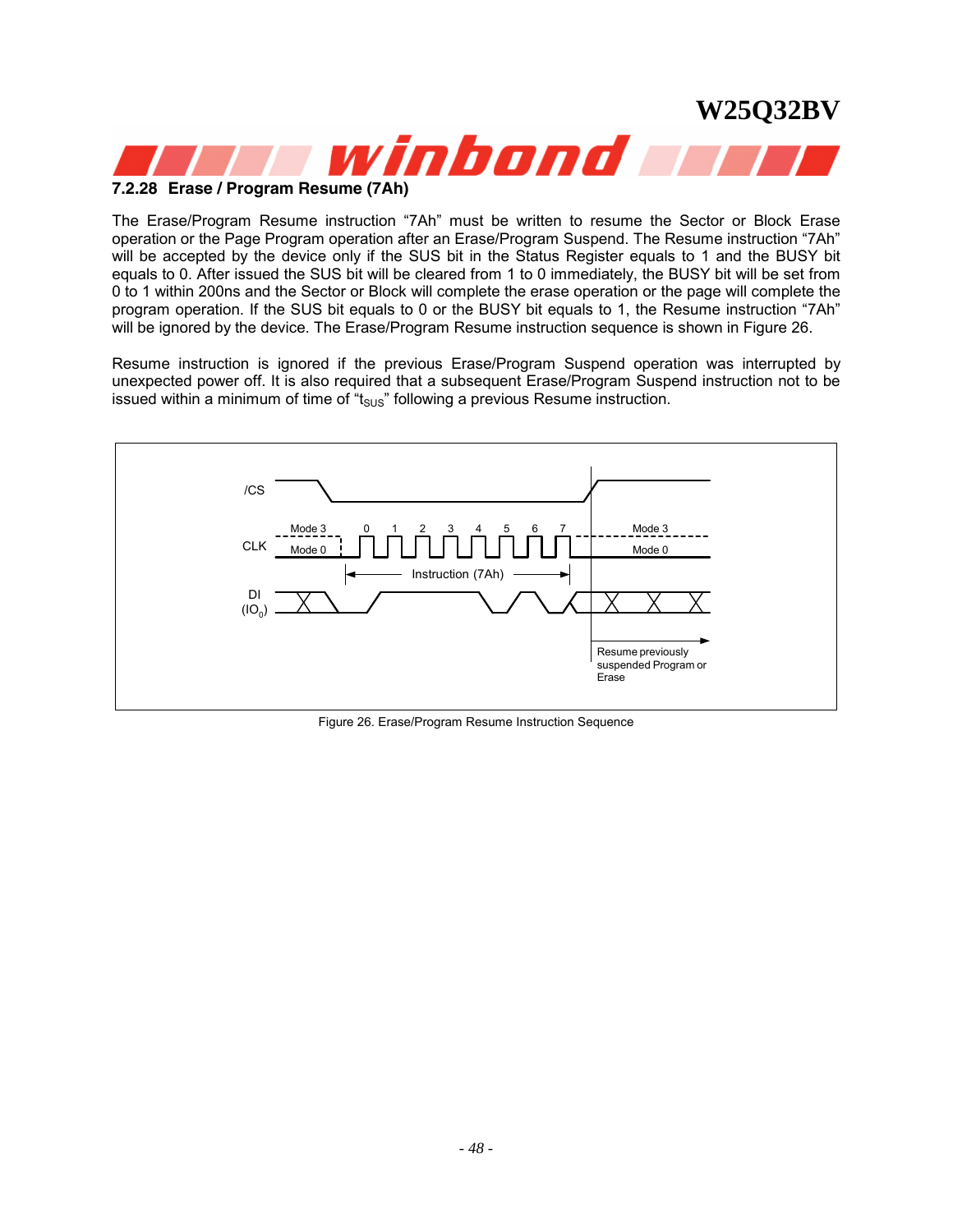

Although the standby current during normal operation is relatively low, standby current can be further reduced with the Power-down instruction. The lower power consumption makes the Power-down instruction especially useful for battery powered applications (See ICC1 and ICC2 in AC Characteristics). The instruction is initiated by driving the /CS pin low and shifting the instruction code "B9h" as shown in Figure 27.

The /CS pin must be driven high after the eighth bit has been latched. If this is not done the Power-down instruction will not be executed. After /CS is driven high, the power-down state will entered within the time duration of tDP (See AC Characteristics). While in the power-down state only the Release from Powerdown / Device ID instruction, which restores the device to normal operation, will be recognized. All other instructions are ignored. This includes the Read Status Register instruction, which is always available during normal operation. Ignoring all but one instruction makes the Power Down state a useful condition for securing maximum write protection. The device always powers-up in the normal operation with the standby current of ICC1.



Figure 27. Deep Power-down Instruction Sequence Diagram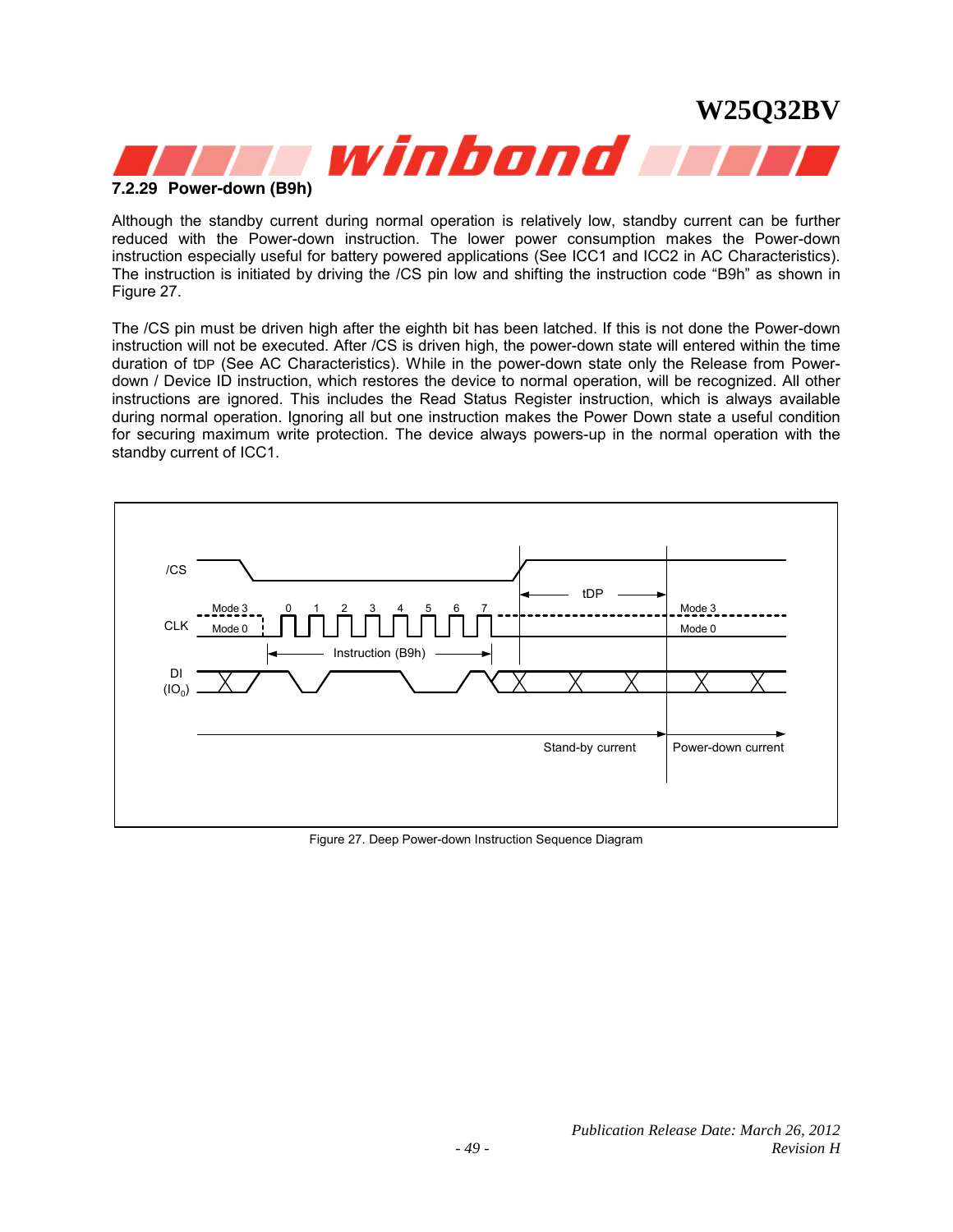



**7.2.30 Release Power-down / Device ID (ABh)** 

The Release from Power-down / Device ID instruction is a multi-purpose instruction. It can be used to release the device from the power-down state, or obtain the devices electronic identification (ID) number.

To release the device from the power-down state, the instruction is issued by driving the /CS pin low, shifting the instruction code "ABh" and driving /CS high as shown in Figure 28a. Release from power-down will take the time duration of tRES1 (See AC Characteristics) before the device will resume normal operation and other instructions are accepted. The /CS pin must remain high during the tRES1 time duration.

When used only to obtain the Device ID while not in the power-down state, the instruction is initiated by driving the /CS pin low and shifting the instruction code "ABh" followed by 3-dummy bytes. The Device ID bits are then shifted out on the falling edge of CLK with most significant bit (MSB) first as shown in Figure 28a. The Device ID values for the W25Q32BV is listed in Manufacturer and Device Identification table. The Device ID can be read continuously. The instruction is completed by driving /CS high.

When used to release the device from the power-down state and obtain the Device ID, the instruction is the same as previously described, and shown in Figure 28b, except that after /CS is driven high it must remain high for a time duration of tRES2 (See AC Characteristics). After this time duration the device will resume normal operation and other instructions will be accepted. If the Release from Power-down / Device ID instruction is issued while an Erase, Program or Write cycle is in process (when BUSY equals 1) the instruction is ignored and will not have any effects on the current cycle.



Figure 28a. Release Power-down Instruction Sequence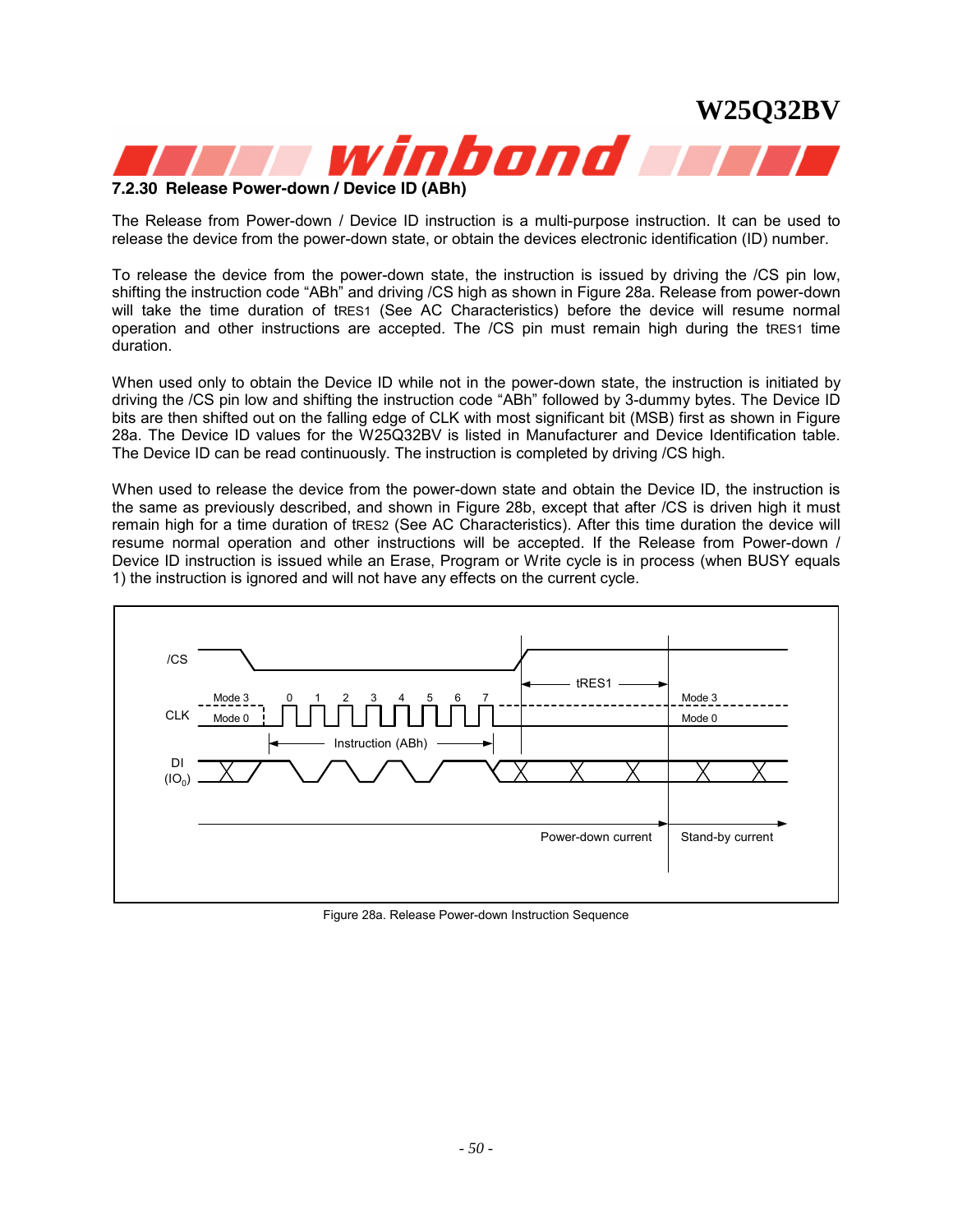

*Publication Release Date: March 26, 2012 - 51 - Revision H*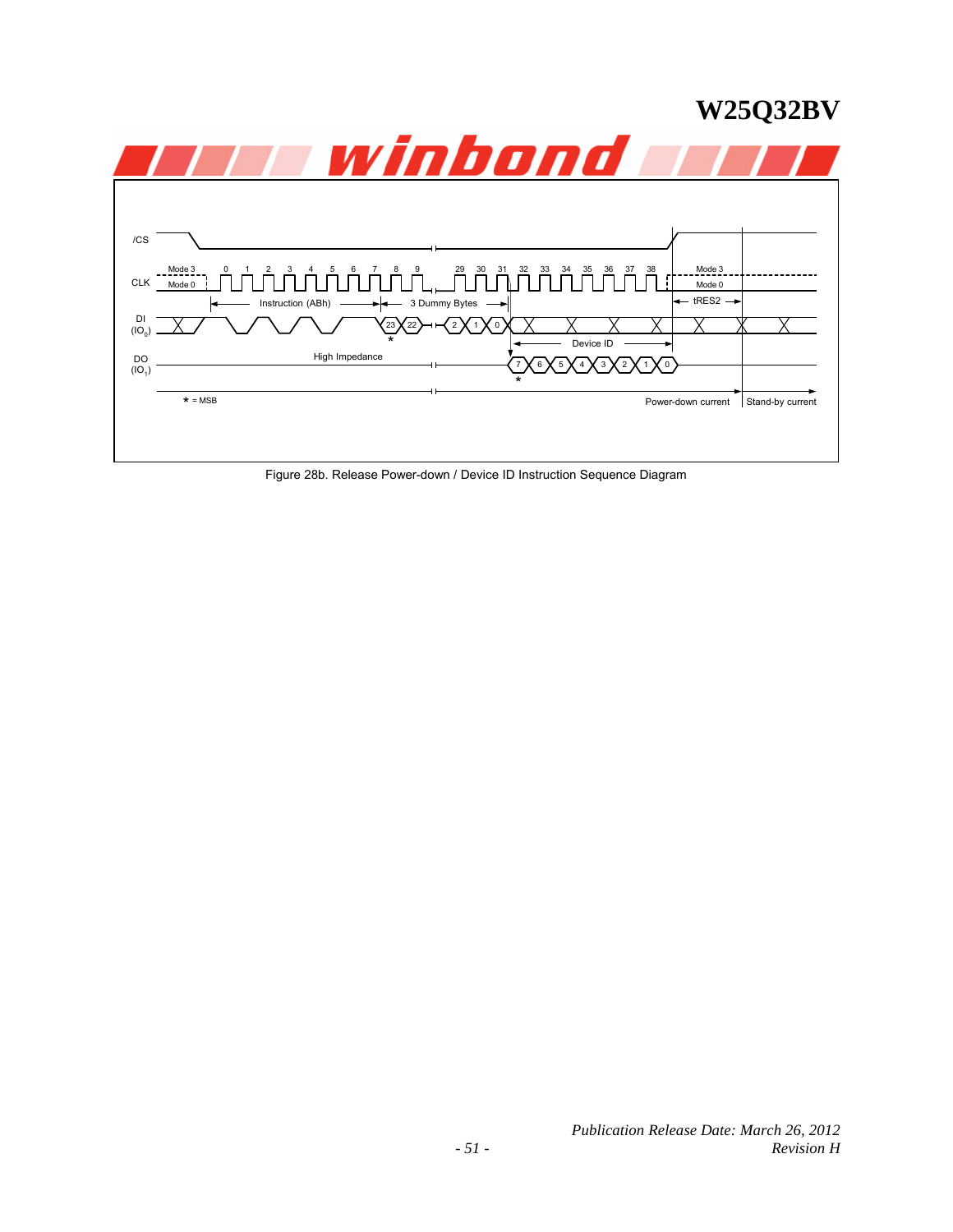

The Read Manufacturer/Device ID instruction is an alternative to the Release from Power-down / Device ID instruction that provides both the JEDEC assigned manufacturer ID and the specific device ID.

The Read Manufacturer/Device ID instruction is very similar to the Release from Power-down / Device ID instruction. The instruction is initiated by driving the /CS pin low and shifting the instruction code "90h" followed by a 24-bit address (A23-A0) of 000000h. After which, the Manufacturer ID for Winbond (EFh) and the Device ID are shifted out on the falling edge of CLK with most significant bit (MSB) first as shown in Figure 29. The Device ID values for the W25Q32BV is listed in Manufacturer and Device Identification table. If the 24-bit address is initially set to 000001h the Device ID will be read first and then followed by the Manufacturer ID. The Manufacturer and Device IDs can be read continuously, alternating from one to the other. The instruction is completed by driving /CS high.



Figure 29. Read Manufacturer / Device ID Diagram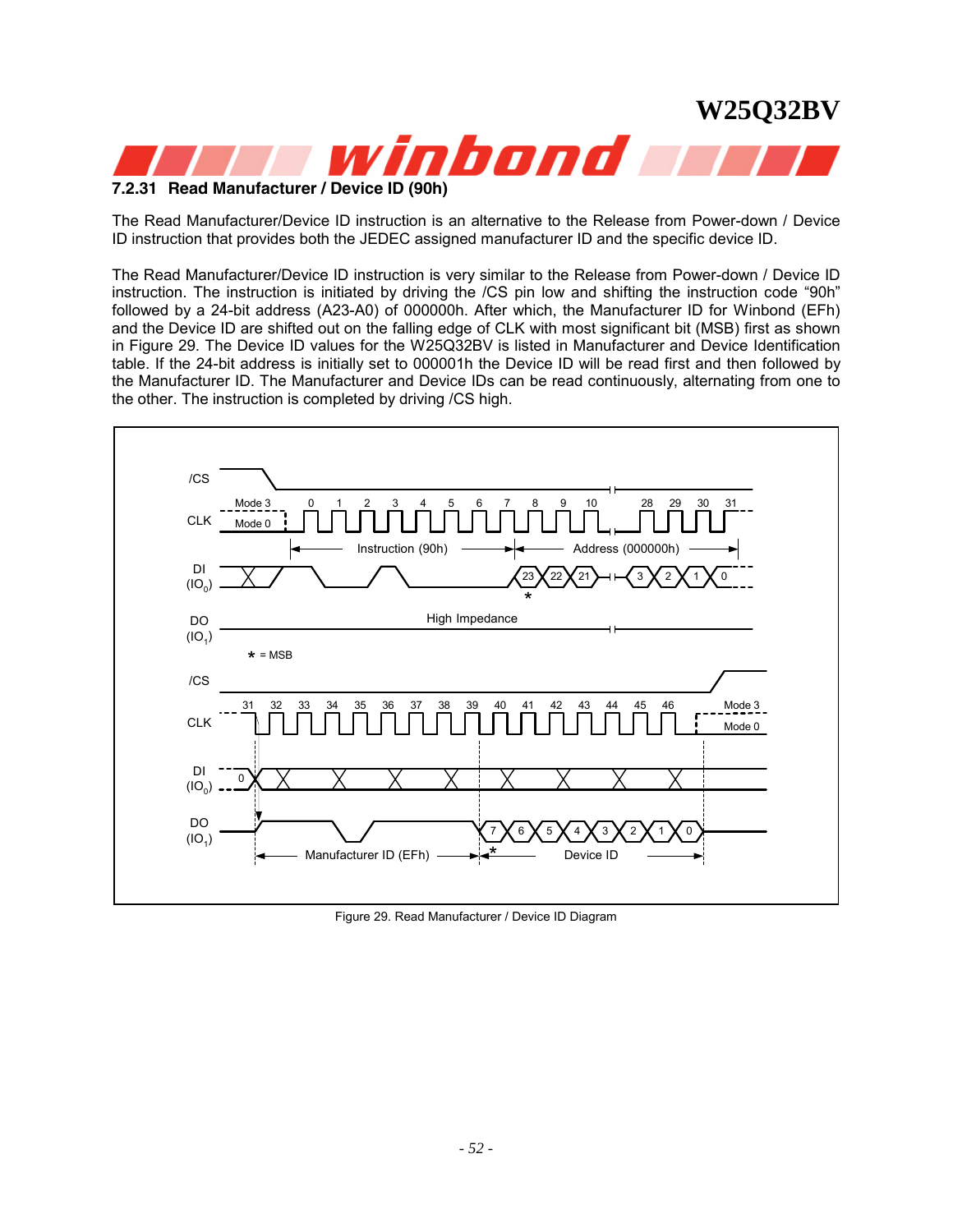

**7.2.32 Read Manufacturer / Device ID Dual I/O (92h)** 

The Manufacturer / Device ID Dual I/O instruction is an alternative to the Read Manufacturer/Device ID instruction that provides both the JEDEC assigned manufacturer ID and the specific device ID at 2x speed.

The Read Manufacturer / Device ID Dual I/O instruction is similar to the Fast Read Dual I/O instruction. The instruction is initiated by driving the /CS pin low and shifting the instruction code "92h" followed by a 24-bit address (A23-A0) of 000000h, 8-bit Continuous Read Mode Bits, with the capability to input the Address bits two bits per clock. After which, the Manufacturer ID for Winbond (EFh) and the Device ID are shifted out 2 bits per clock on the falling edge of CLK with most significant bits (MSB) first as shown in Figure 30. The Device ID values for the W25Q32BV is listed in Manufacturer and Device Identification table. If the 24-bit address is initially set to 000001h the Device ID will be read first and then followed by the Manufacturer ID. The Manufacturer and Device IDs can be read continuously, alternating from one to the other. The instruction is completed by driving /CS high.



Figure 30. Read Manufacturer / Device ID Dual I/O Diagram

Note:

The "Continuous Read Mode" bits M7-0 must be set to Fxh to be compatible with Fast Read Dual I/O instruction.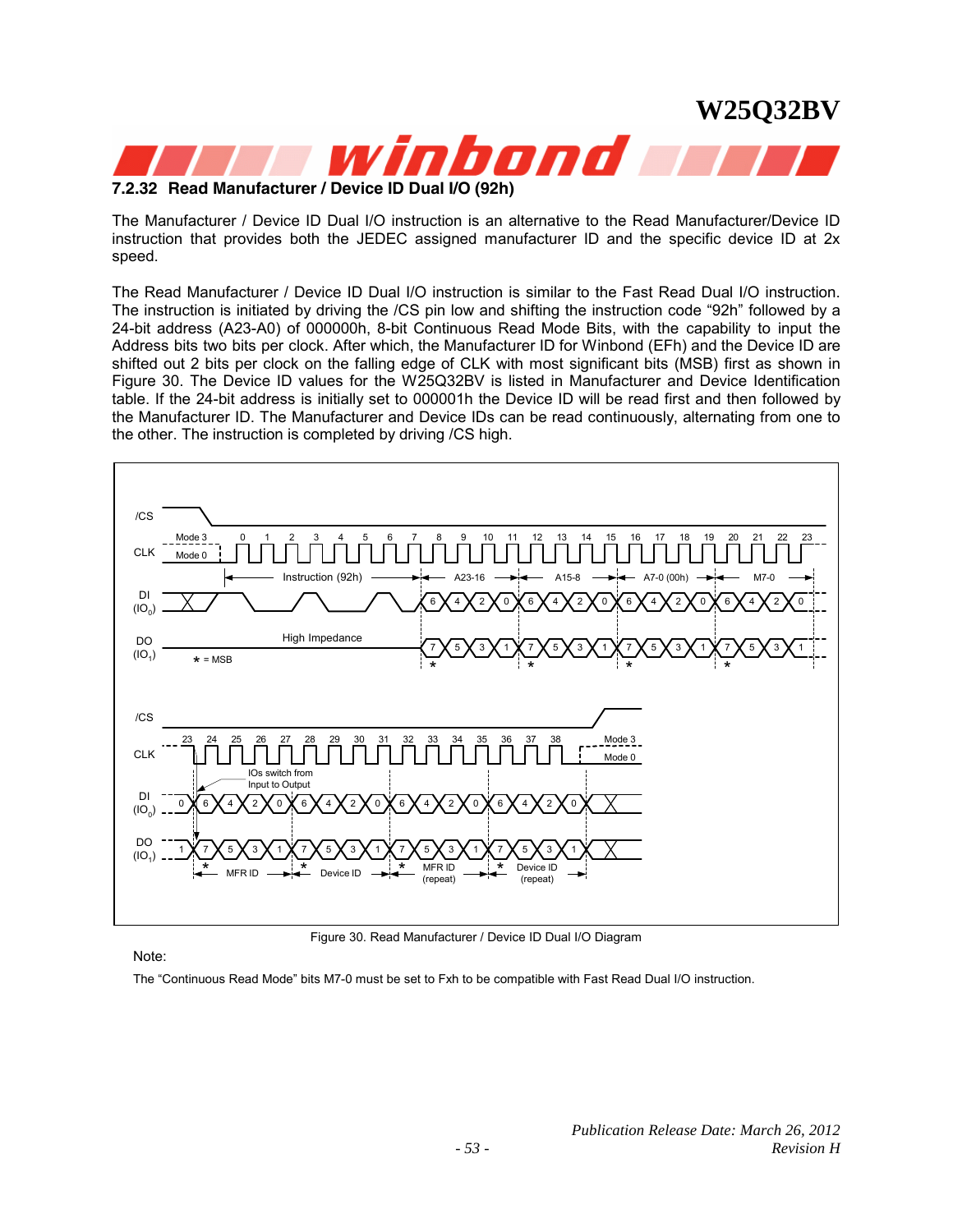

#### **7.2.33 Read Manufacturer / Device ID Quad I/O (94h)**

The Read Manufacturer / Device ID Quad I/O instruction is an alternative to the Read Manufacturer / Device ID instruction that provides both the JEDEC assigned manufacturer ID and the specific device ID at 4x speed.

The Read Manufacturer / Device ID Quad I/O instruction is similar to the Fast Read Quad I/O instruction. The instruction is initiated by driving the /CS pin low and shifting the instruction code "94h" followed by a 24-bit address (A23-A0) of 000000h, 8-bit Continuous Read Mode Bits and then four clock dummy cycles, with the capability to input the Address bits four bits per clock. After which, the Manufacturer ID for Winbond (EFh) and the Device ID are shifted out four bits per clock on the falling edge of CLK with most significant bit (MSB) first as shown in Figure 31. The Device ID values for the W25Q32BV is listed in Manufacturer and Device Identification table. If the 24-bit address is initially set to 000001h the Device ID will be read first and then followed by the Manufacturer ID. The Manufacturer and Device IDs can be read continuously, alternating from one to the other. The instruction is completed by driving /CS high.



Figure 31. Read Manufacturer / Device ID Quad I/O Diagram

Note:

The "Continuous Read Mode" bits M7-0 must be set to Fxh to be compatible with Fast Read Quad I/O instruction.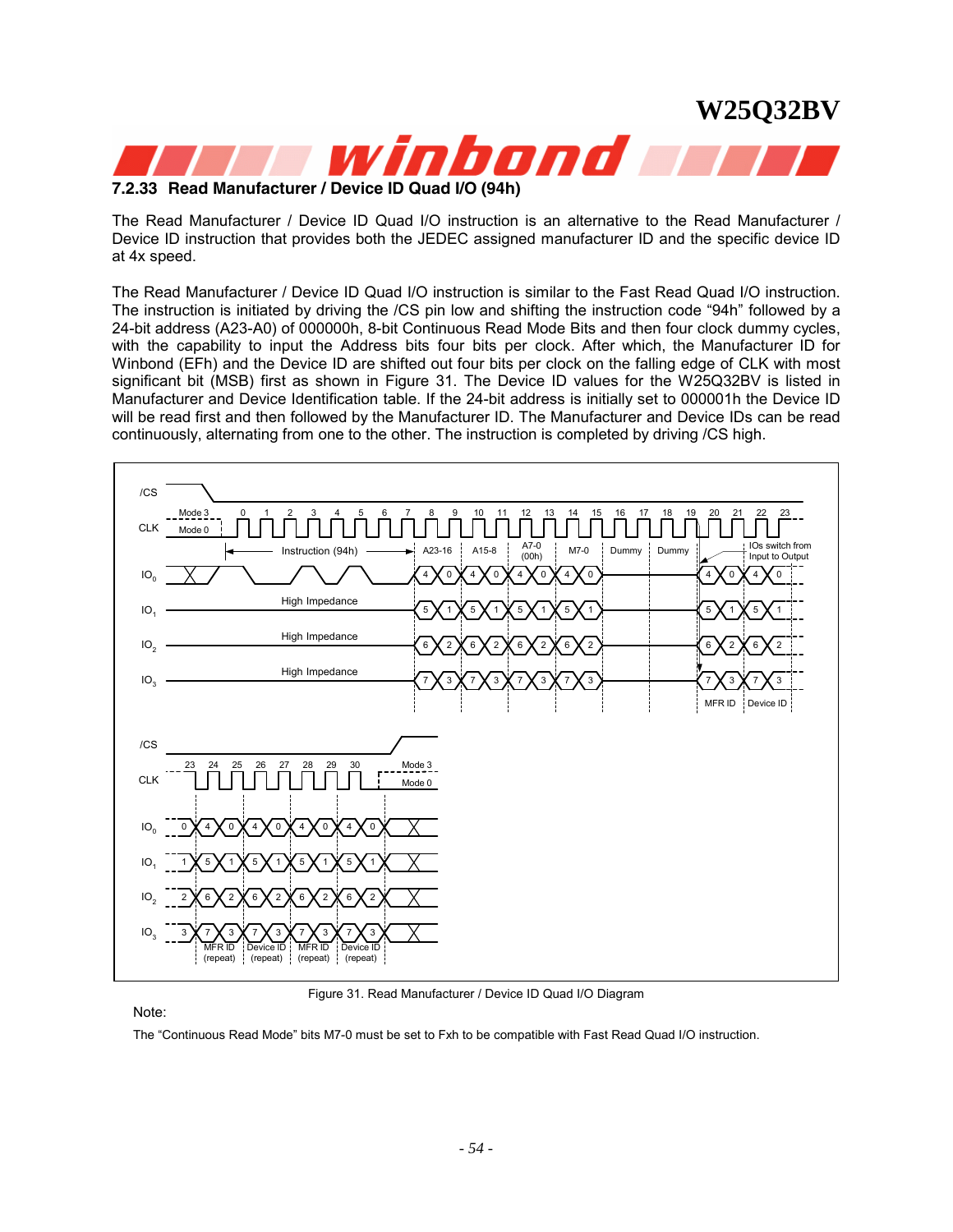

**7.2.34 Read Unique ID Number (4Bh)** 

The Read Unique ID Number instruction accesses a factory-set read-only 64-bit number that is unique to each W25Q32BV device. The ID number can be used in conjunction with user software methods to help prevent copying or cloning of a system. The Read Unique ID instruction is initiated by driving the /CS pin low and shifting the instruction code "4Bh" followed by a four bytes of dummy clocks. After which, the 64 bit ID is shifted out on the falling edge of CLK as shown in Figure 32.



Figure 32. Read Unique ID Number Instruction Sequence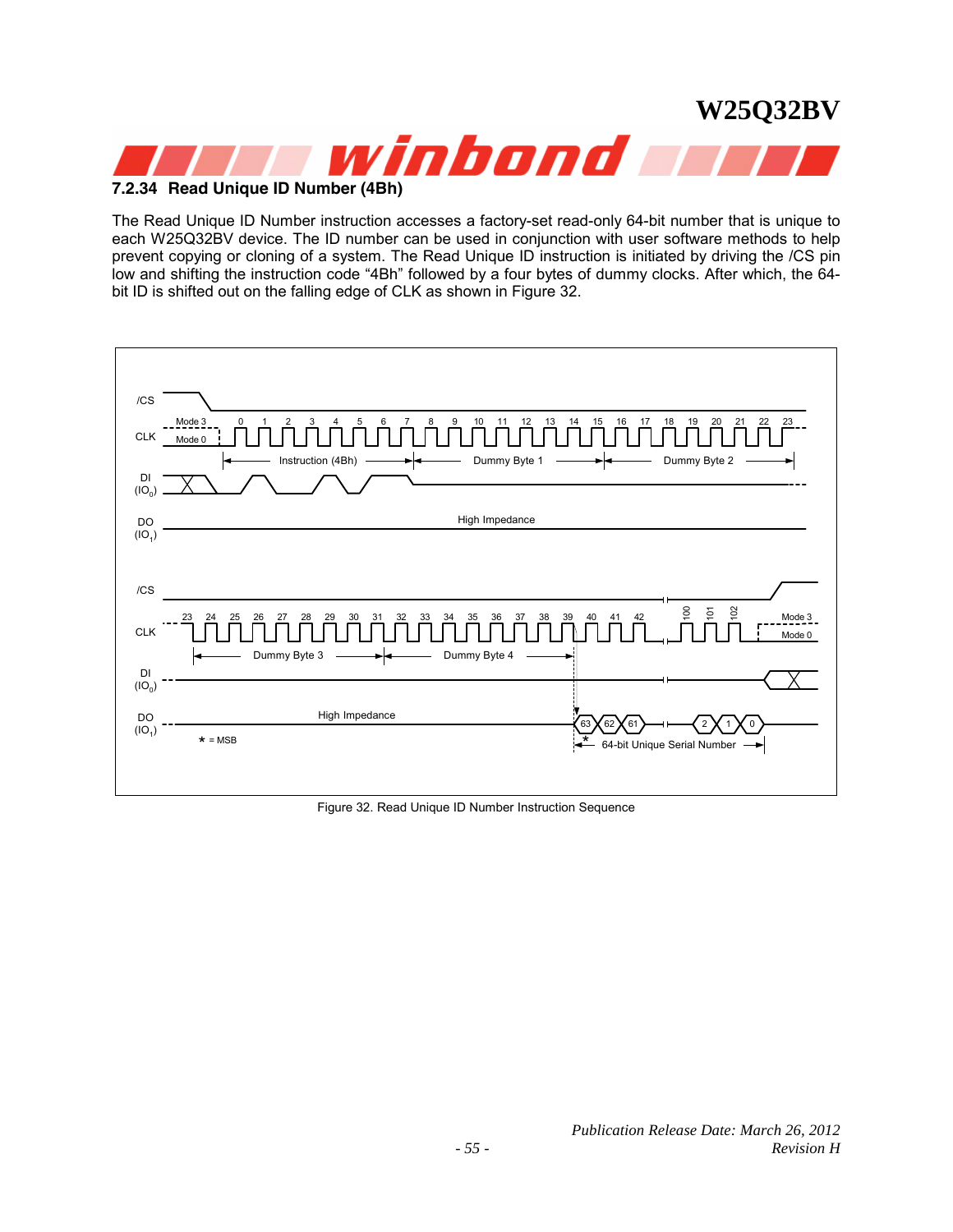

For compatibility reasons, the W25Q32BV provides several instructions to electronically determine the identity of the device. The Read JEDEC ID instruction is compatible with the JEDEC standard for SPI compatible serial memories that was adopted in 2003. The instruction is initiated by driving the /CS pin low and shifting the instruction code "9Fh". The JEDEC assigned Manufacturer ID byte for Winbond (EFh) and two Device ID bytes, Memory Type (ID15-ID8) and Capacity (ID7-ID0) are then shifted out on the falling edge of CLK with most significant bit (MSB) first as shown in Figure 33. For memory type and capacity values refer to Manufacturer and Device Identification table.



Figure 33. Read JEDEC ID Instruction Sequence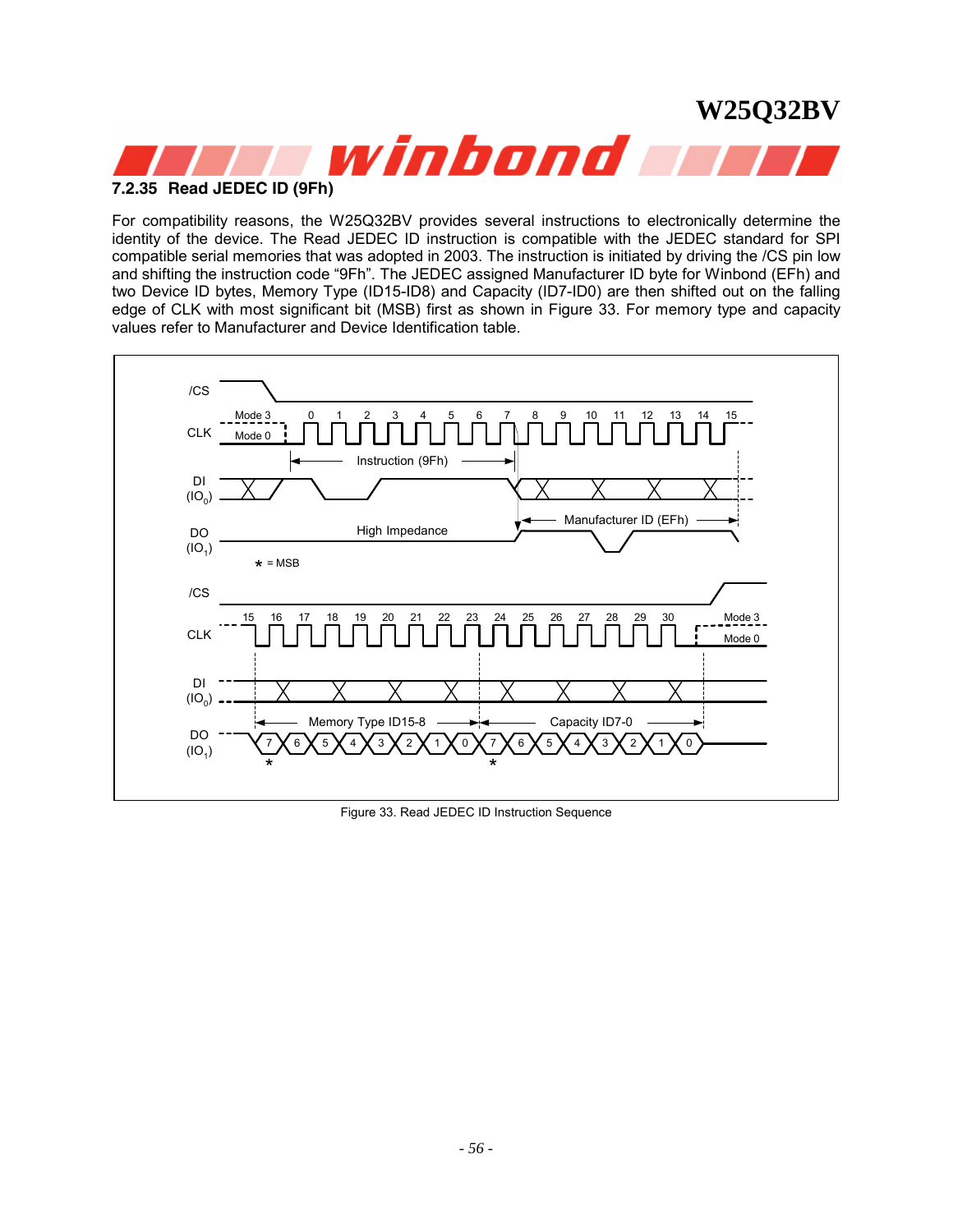

#### **7.2.36 Read SFDP Register (5Ah)**

The W25Q32BV features a 256-Byte Serial Flash Discoverable Parameter (SFDP) register that contains information about device configurations, available instructions and other features. The SFDP parameters are stored in one or more Parameter Identification (PID) tables. Currently only one PID table is specified, but more may be added in the future. The Read SFDP Register instruction is compatible with the SFDP standard initially established in 2010 for PC and other applications, as well as the JEDEC standard 1.0 that is published in 2011. Most Winbond SpiFlash Memories shipped after June 2011 (date code 1124 and beyond) support the SFDP feature as specified in the applicable datasheet.

The Read SFDP instruction is initiated by driving the /CS pin low and shifting the instruction code "5Ah" followed by a 24-bit address (A23-A0)<sup>(1)</sup> into the DI pin. Eight "dummy" clocks are also required before the SFDP register contents are shifted out on the falling edge of the  $40^{th}$  CLK with most significant bit (MSB) first as shown in Figure 34. For SFDP register values and descriptions, please refer to the Winbond Application Note for SFDP Definition Table.



Note: 1. A23-A8 = 0; A7-A0 are used to define the starting byte address for the 256-Byte SFDP Register.

Figure 34. Read SFDP Register Instruction Sequence Diagram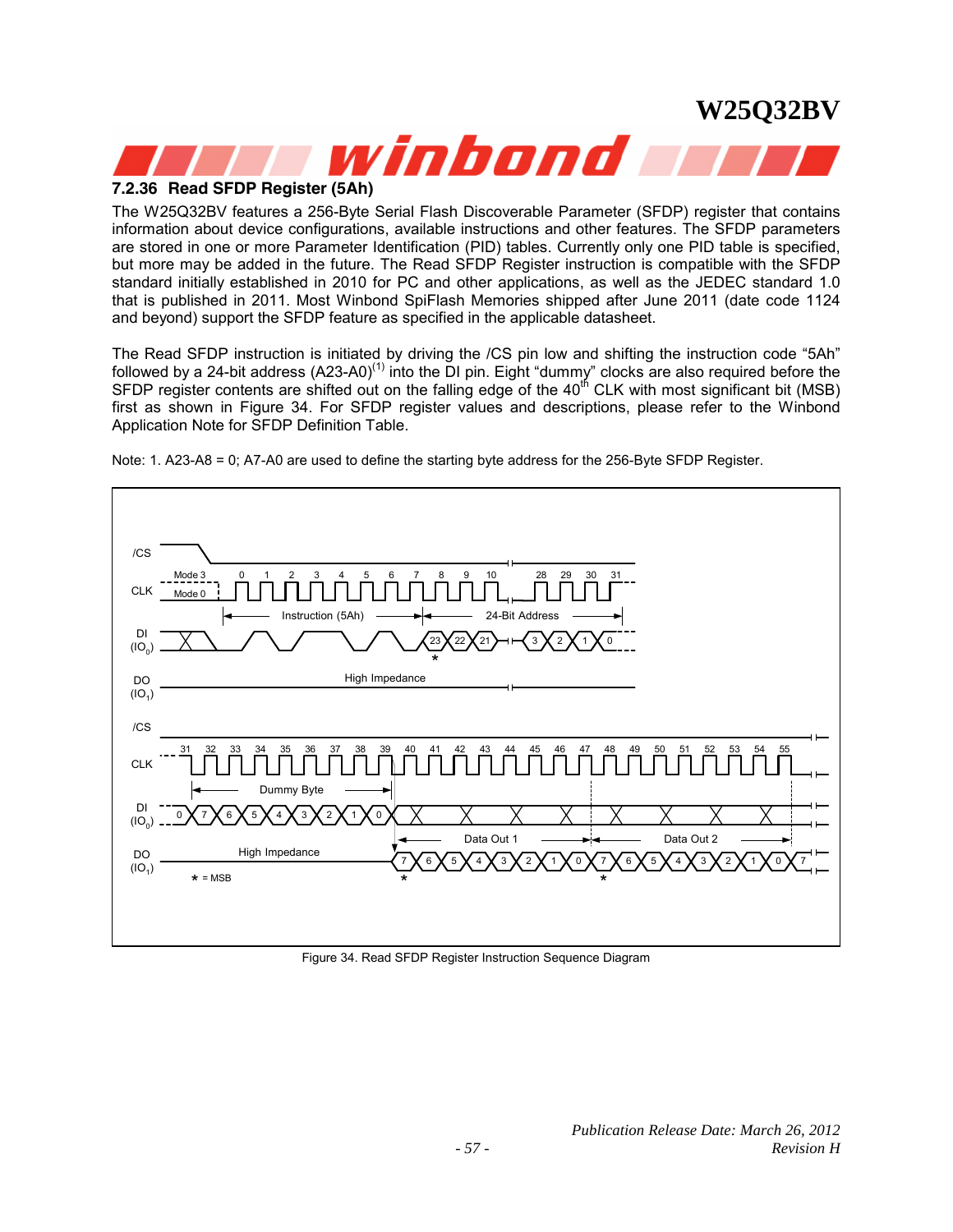

#### **7.2.37 Erase Security Registers (44h)**

The W25Q32BV offers three 256-byte Security Registers which can be erased and programmed individually. These registers may be used by the system manufacturers to store security and other important information separately from the main memory array.

The Erase Security Register instruction is similar to the Sector Erase instruction. A Write Enable instruction must be executed before the device will accept the Erase Security Register Instruction (Status Register bit WEL must equal 1). The instruction is initiated by driving the /CS pin low and shifting the instruction code "44h" followed by a 24-bit address (A23-A0) to erase one of the three security registers.

| <b>ADDRESS</b>       | A23-16 | A <sub>15</sub> -12 | A11-8 | A7-0       |
|----------------------|--------|---------------------|-------|------------|
| Security Register #1 | 00h    | 0001                | 0000  | Don't Care |
| Security Register #2 | 00h    | 0010                | 0000  | Don't Care |
| Security Register #3 | 00h    | 0011                | 0000  | Don't Care |

The Erase Security Register instruction sequence is shown in Figure 35. The /CS pin must be driven high after the eighth bit of the last byte has been latched. If this is not done the instruction will not be executed. After /CS is driven high, the self-timed Erase Security Register operation will commence for a time duration of tse (See AC Characteristics). While the Erase Security Register cycle is in progress, the Read Status Register instruction may still be accessed for checking the status of the BUSY bit. The BUSY bit is a 1 during the erase cycle and becomes a 0 when the cycle is finished and the device is ready to accept other instructions again. After the Erase Security Register cycle has finished the Write Enable Latch (WEL) bit in the Status Register is cleared to 0. The Security Register Lock Bits LB[3:1] in the Status Register-2 can be used to OTP protect the security registers. Once a lock bit is set to 1, the corresponding security register will be permanently locked, Erase Security Register instruction to that register will be ignored (See 7.1.9 for detail descriptions).



Figure 35. Erase Security Registers Instruction Sequence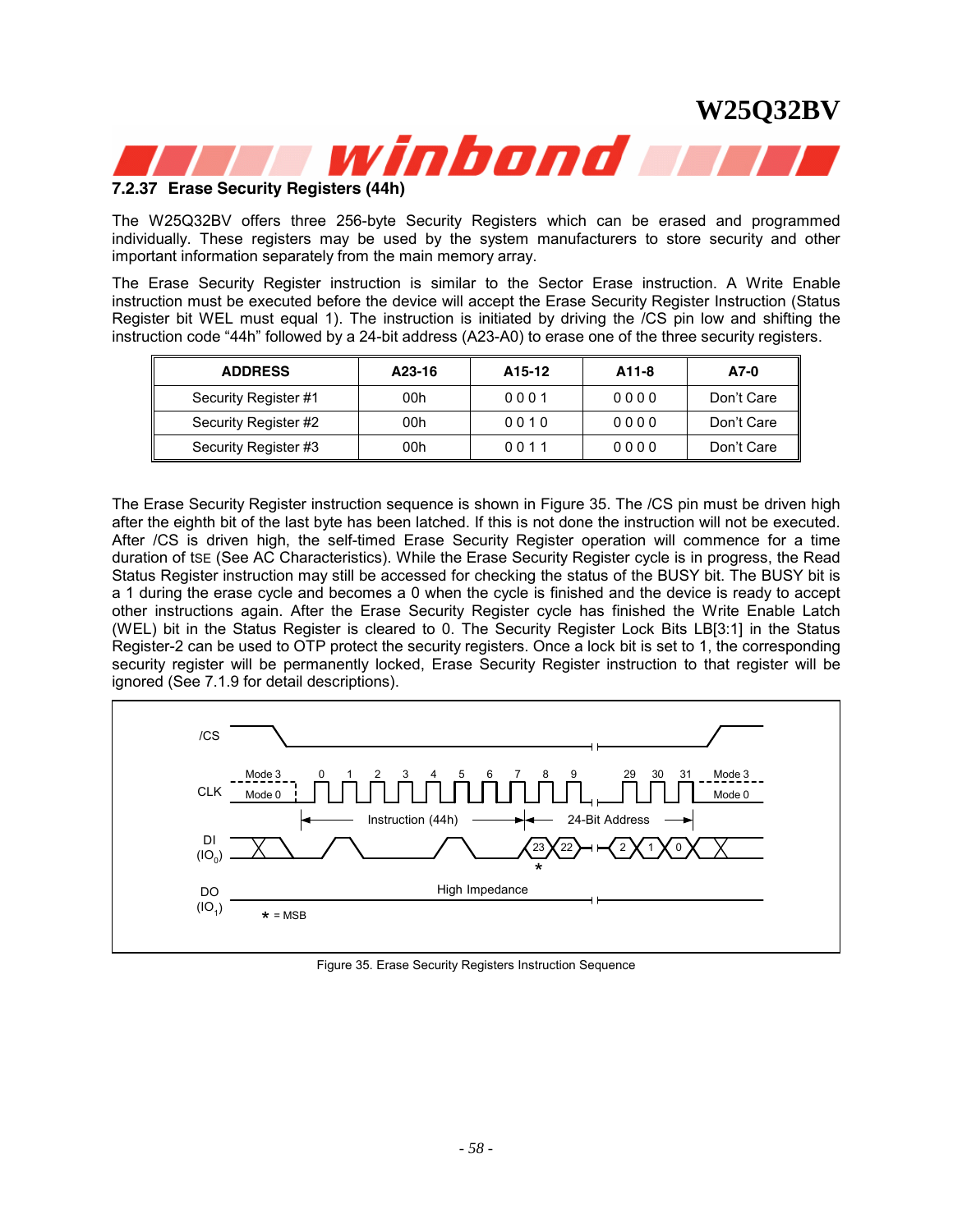

#### **7.2.38 Program Security Registers (42h)**

The Program Security Register instruction is similar to the Page Program instruction. It allows from one byte to 256 bytes of security register data to be programmed at previously erased (FFh) memory locations. A Write Enable instruction must be executed before the device will accept the Program Security Register Instruction (Status Register bit WEL= 1). The instruction is initiated by driving the /CS pin low then shifting the instruction code "42h" followed by a 24-bit address (A23-A0) and at least one data byte, into the DI pin. The /CS pin must be held low for the entire length of the instruction while data is being sent to the device.

| <b>ADDRESS</b>       | A23-16 | A15-12 | A11-8 | A7-0                |
|----------------------|--------|--------|-------|---------------------|
| Security Register #1 | 00h    | 0001   | 0000  | <b>Byte Address</b> |
| Security Register #2 | 00h    | 0010   | 0000  | <b>Byte Address</b> |
| Security Register #3 | 00h    | 0011   | 0000  | <b>Byte Address</b> |

The Program Security Register instruction sequence is shown in Figure 36. The Security Register Lock Bits LB[3:1] in the Status Register-2 can be used to OTP protect the security registers. Once a lock bit is set to 1, the corresponding security register will be permanently locked, Program Security Register instruction to that register will be ignored (See 7.1.9, 7.2.21 for detail descriptions).



Figure 36. Program Security Registers Instruction Sequence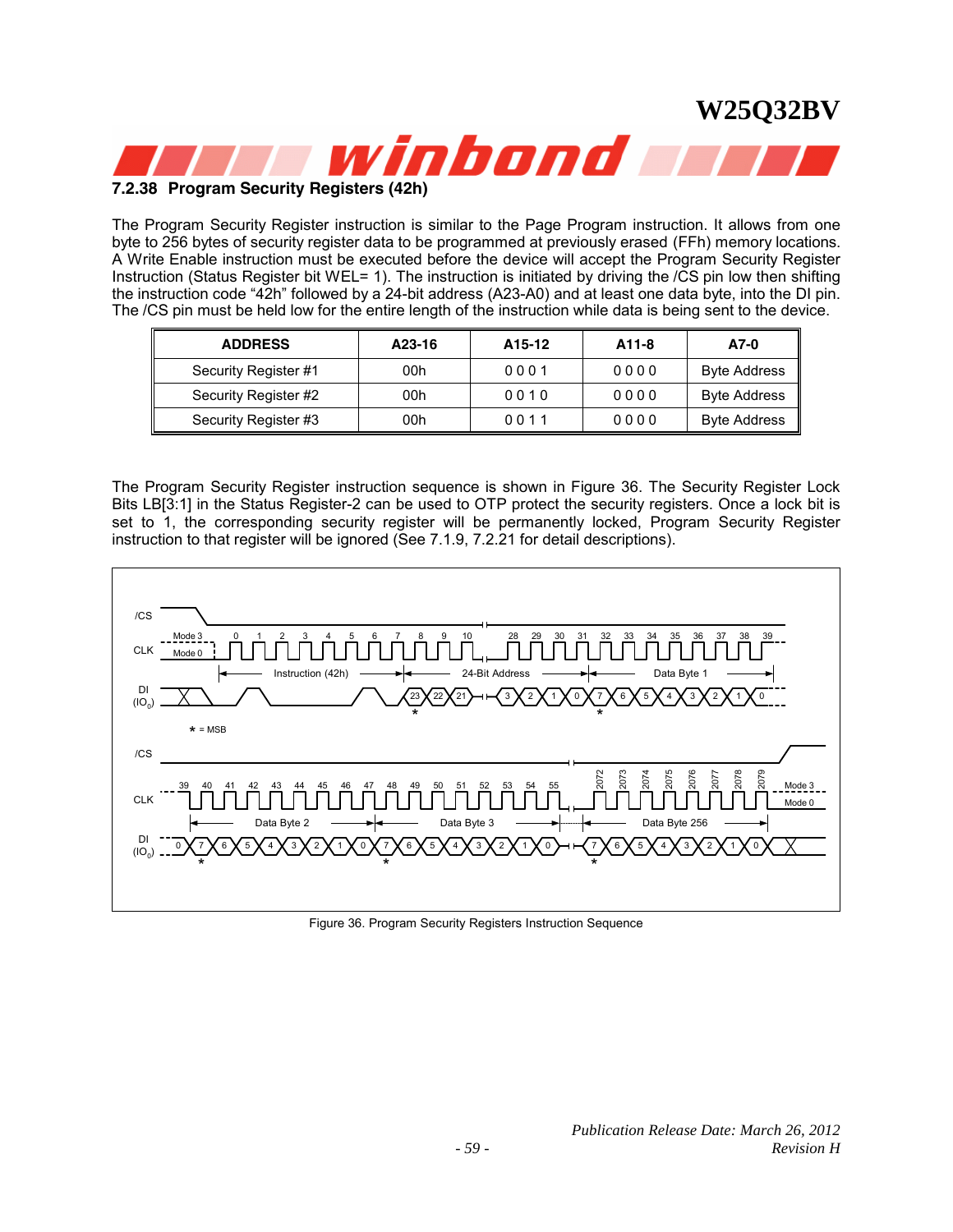

### **7.2.39 Read Security Registers (48h)**

The Read Security Register instruction is similar to the Fast Read instruction and allows one or more data bytes to be sequentially read from one of the three security registers. The instruction is initiated by driving the /CS pin low and then shifting the instruction code "48h" followed by a 24-bit address (A23-A0) and eight "dummy" clocks into the DI pin. The code and address bits are latched on the rising edge of the CLK pin. After the address is received, the data byte of the addressed memory location will be shifted out on the DO pin at the falling edge of CLK with most significant bit (MSB) first. The byte address is automatically incremented to the next byte address after each byte of data is shifted out. Once the byte address reaches the last byte of the register (byte FFh), it will reset to 00h, the first byte of the register, and continue to increment. The instruction is completed by driving /CS high. The Read Security Register instruction sequence is shown in Figure 37. If a Read Security Register instruction is issued while an Erase, Program or Write cycle is in process (BUSY=1) the instruction is ignored and will not have any effects on the current cycle. The Read Security Register instruction allows clock rates from D.C. to a maximum of FR (see AC Electrical Characteristics).

| <b>ADDRESS</b>       | A23-16 | A15-12 | A11-8 | A7-0                |
|----------------------|--------|--------|-------|---------------------|
| Security Register #1 | 00h    | 0001   | 0000  | <b>Byte Address</b> |
| Security Register #2 | 00h    | 0010   | 0000  | <b>Byte Address</b> |
| Security Register #3 | 00h    | 0011   | 0000  | <b>Byte Address</b> |



Figure 37. Read Security Registers Instruction Sequence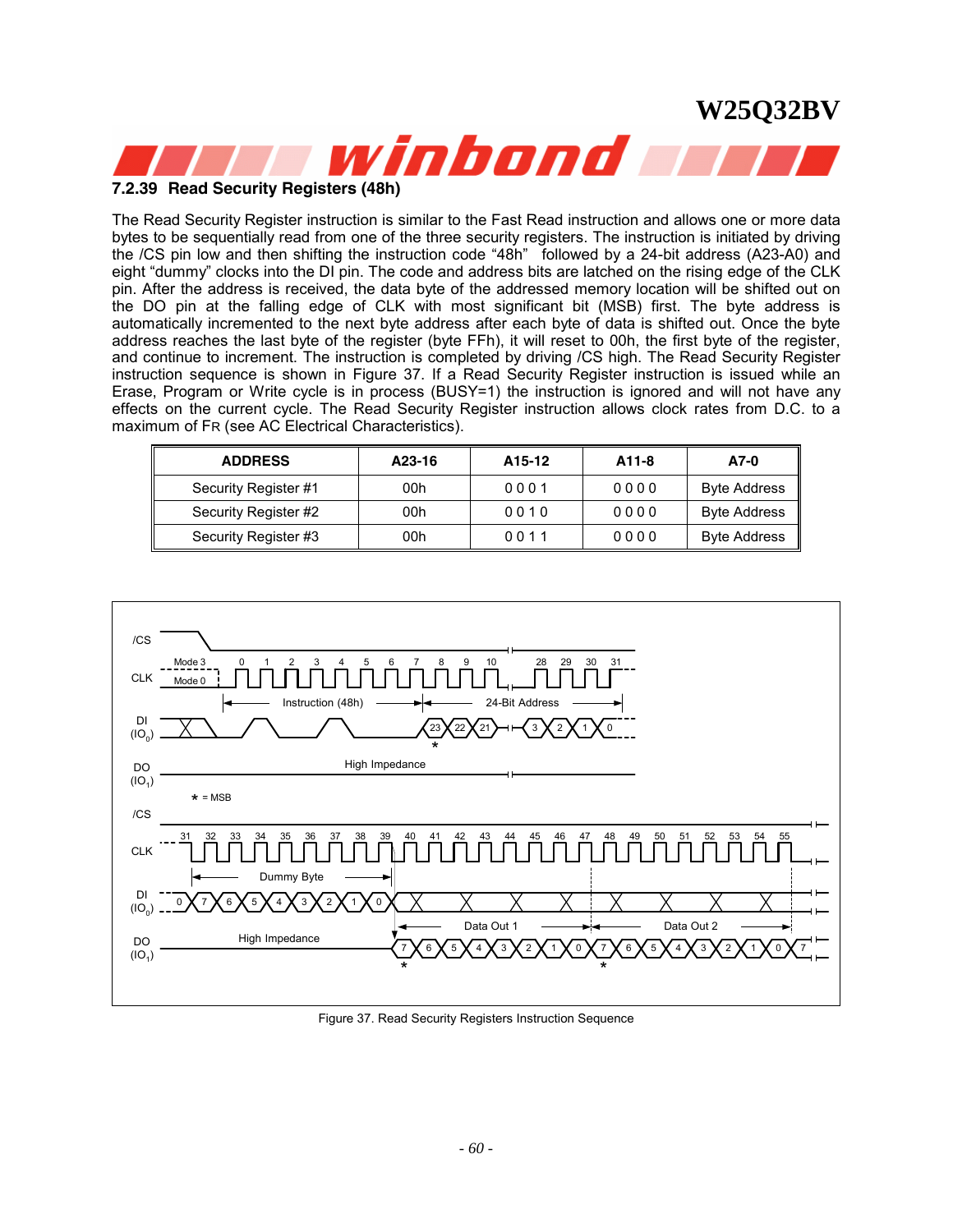

#### **8.1 Absolute Maximum Ratings (1)**

| <b>PARAMETERS</b>               | <b>SYMBOL</b> | <b>CONDITIONS</b>                     | <b>RANGE</b>        | <b>UNIT</b> |
|---------------------------------|---------------|---------------------------------------|---------------------|-------------|
| <b>Supply Voltage</b>           | VCC           |                                       | $-0.6$ to $+4.6$    | v           |
| Voltage Applied to Any Pin      | Vio           | Relative to Ground                    | $-0.6$ to VCC+0.4   | V           |
| Transient Voltage on any Pin    | Viot          | <20nS Transient<br>Relative to Ground | $-2.0V$ to VCC+2.0V | v           |
| Storage Temperature             | Tstg          |                                       | $-65$ to $+150$     | °C          |
| Lead Temperature                | Ti FAD.       |                                       | See Note (2)        | °C          |
| Electrostatic Discharge Voltage | <b>VESD</b>   | Human Body Model <sup>(3)</sup>       | $-2000$ to $+2000$  | v           |

#### **Notes:**

- 1. This device has been designed and tested for the specified operation ranges. Proper operation outside of these levels is not guaranteed. Exposure to absolute maximum ratings may affect device reliability. Exposure beyond absolute maximum ratings may cause permanent damage.
- 2. Compliant with JEDEC Standard J-STD-20C for small body Sn-Pb or Pb-free (Green) assembly and the European directive on restrictions on hazardous substances (RoHS) 2002/95/EU.
- 3. JEDEC Std JESD22-A114A (C1=100pF, R1=1500 ohms, R2=500 ohms).

#### **8.2 Operating Ranges**

| <b>PARAMETER</b>                  | <b>SYMBOL</b> | <b>CONDITIONS</b>                                                             |              | <b>SPEC</b>   |              |  |
|-----------------------------------|---------------|-------------------------------------------------------------------------------|--------------|---------------|--------------|--|
|                                   |               |                                                                               | <b>MIN</b>   | <b>MAX</b>    | <b>UNIT</b>  |  |
| Supply Voltage                    | <b>VCC</b>    | $F_{R1}$ = 104MHz<br>$F_{R2}$ = 80MHz,<br>$fr = 50MHz$                        | 3.0<br>27    | 3.6           |              |  |
| Ambient Temperature,<br>Operating | <b>TA</b>     | Industrial / Auto. Grade $3^{(1)}$<br>Industrial Plus / Auto. Grade $2^{(1)}$ | $-40$<br>-40 | +85<br>$+105$ | $^{\circ}$ C |  |

#### **Note:**

1. For Industrial Plus, Automotive Grade 3 & 2 devices, please contact Winbond for more information.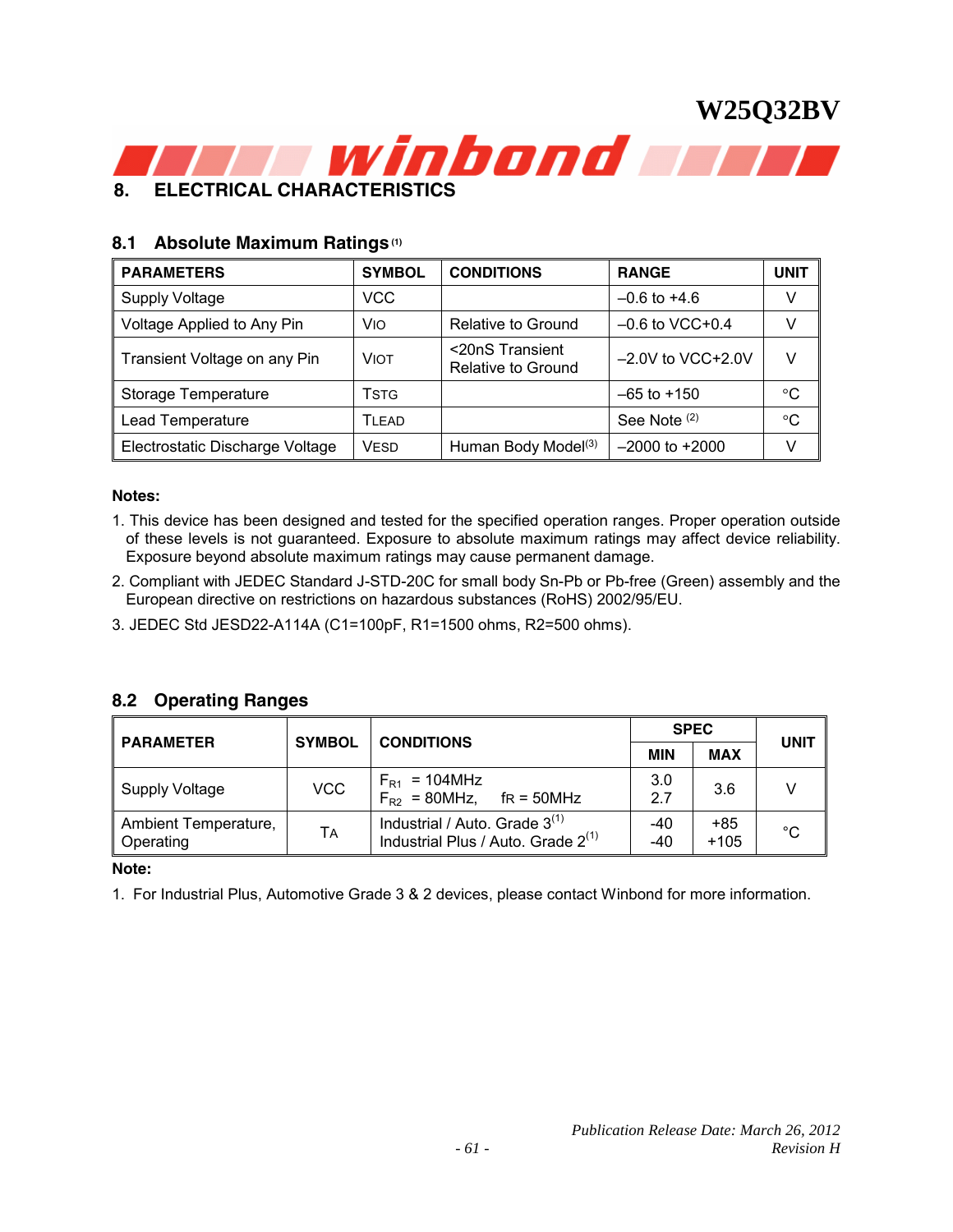

**8.3 Power-up Timing and Write Inhibit Threshold** 

| <b>PARAMETER</b>                    |                      | <b>SPEC</b> | <b>UNIT</b> |    |
|-------------------------------------|----------------------|-------------|-------------|----|
|                                     | <b>SYMBOL</b><br>MIN |             | <b>MAX</b>  |    |
| VCC (min) to /CS Low                | IVSL <sup>(1)</sup>  | 10          |             | μs |
| Time Delay Before Write Instruction | $t$ PUW $(1)$        |             | 10          | ms |
| Write Inhibit Threshold Voltage     | $W^{(1)}$            | 10          | 2.0         |    |

#### **Note:**

1. These parameters are characterized only.



Figure 38. Power-up Timing and Voltage Levels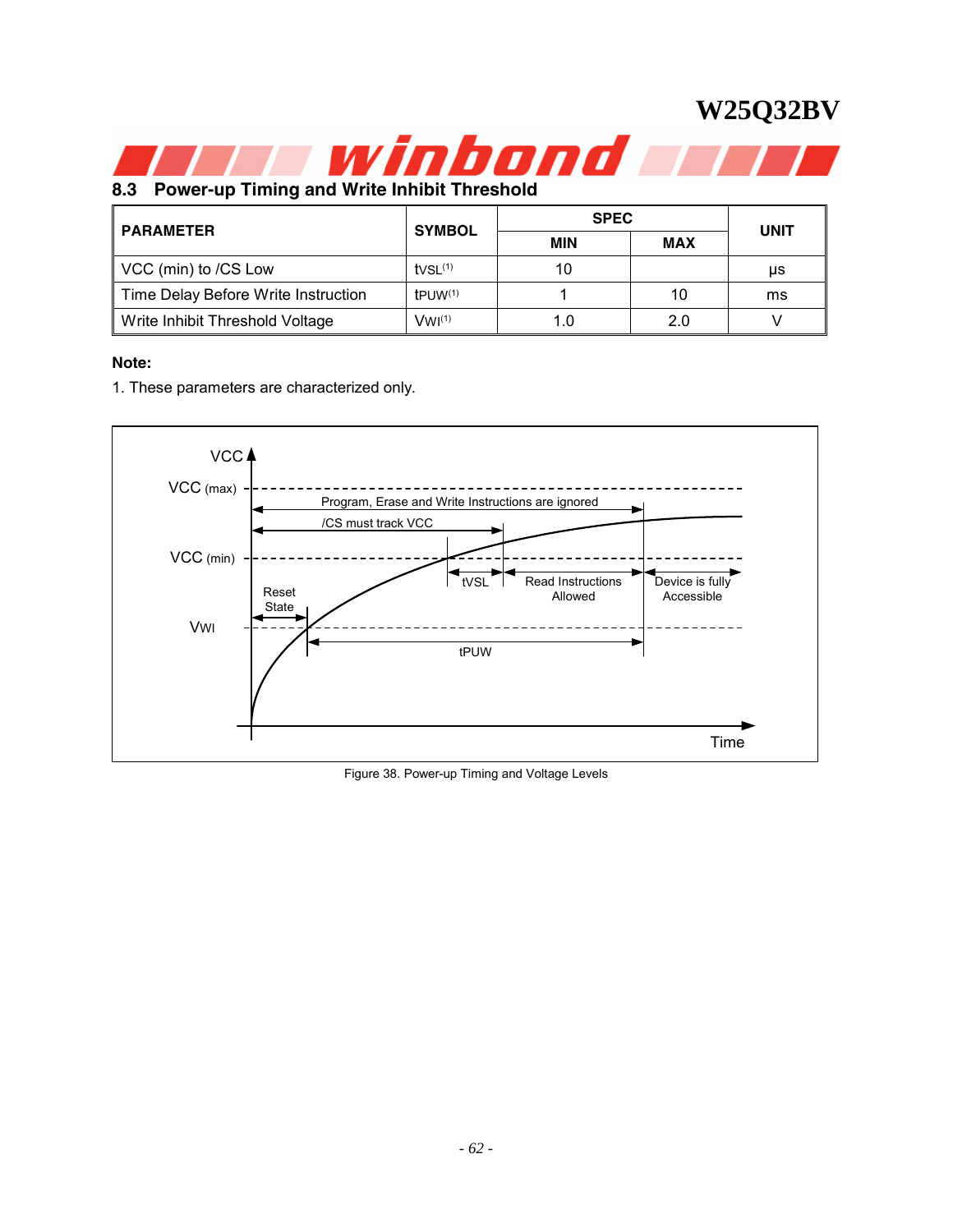

### **8.4 DC Electrical Characteristics**

|                                                                                  | <b>SYMBOL</b><br><b>CONDITIONS</b> |                                        |                  | <b>SPEC</b> |                  |             |  |  |
|----------------------------------------------------------------------------------|------------------------------------|----------------------------------------|------------------|-------------|------------------|-------------|--|--|
| <b>PARAMETER</b>                                                                 |                                    |                                        | <b>MIN</b>       | <b>TYP</b>  | <b>MAX</b>       | <b>UNIT</b> |  |  |
| Input Capacitance                                                                | CIN <sup>(1)</sup>                 | $V_{IN} = 0V^{(1)}$                    |                  |             | 6                | рF          |  |  |
| Output Capacitance                                                               | Cout <sup>(1)</sup>                | $VOUT = 0V(1)$                         |                  |             | 8                | рF          |  |  |
| Input Leakage                                                                    | ILI.                               |                                        |                  |             | ±2               | μA          |  |  |
| I/O Leakage                                                                      | <b>ILO</b>                         |                                        |                  |             | ±2               | μA          |  |  |
| <b>Standby Current</b>                                                           | Icc1                               | $/CS = VCC$ .<br>$VIN = GND$ or $VCC$  |                  | 25          | 50               | μA          |  |  |
| Power-down Current                                                               | $_{\text{ICC2}}$                   | $/CS = VCC$<br>$VIN = GND$ or $VCC$    |                  | 1           | 5                | μA          |  |  |
| Current Read Data /<br>Dual /Quad 1MHz <sup>(2)</sup>                            | ICC <sub>3</sub>                   | $C = 0.1$ VCC / 0.9 VCC<br>$DO = Open$ |                  | 4/5/6       | 6/7.5/9          | mA          |  |  |
| Current Read Data /<br>Dual /Quad 33MHz <sup>(2)</sup>                           | ICC <sub>3</sub>                   | $C = 0.1$ VCC / 0.9 VCC<br>$DO = Open$ |                  | 6/7/8       | 9/10.5/12        | mA          |  |  |
| Current Read Data /<br>Dual /Quad 50MHz <sup>(2)</sup>                           | ICC <sub>3</sub>                   | $C = 0.1$ VCC / 0.9 VCC<br>$DO = Open$ |                  | 7/8/9       | 10/12/13.5       | mA          |  |  |
| Current Read Data /<br>Dual Output Read/Quad<br>Output Read 80MHz <sup>(2)</sup> | ICC <sub>3</sub>                   | $C = 0.1$ VCC / 0.9 VCC<br>$DO = Open$ |                  | 10/11/12    | 15/16.5/18       | mA          |  |  |
| <b>Current Write Status</b><br>Register                                          | ICC4                               | $/CS = VCC$                            |                  | 8           | 12               | mA          |  |  |
| <b>Current Page Program</b>                                                      | ICC <sub>5</sub>                   | $/CS = VCC$                            |                  | 20          | 25               | mA          |  |  |
| <b>Current Sector/Block</b><br>Erase                                             | ICC <sub>6</sub>                   | $/CS = VCC$                            |                  | 20          | 25               | mA          |  |  |
| <b>Current Chip Erase</b>                                                        | Icc7                               | $/CS = VCC$                            |                  | 20          | 25               | mA          |  |  |
| Input Low Voltage                                                                | <b>VIL</b>                         |                                        |                  |             | $VCC \times 0.3$ | $\vee$      |  |  |
| Input High Voltage                                                               | <b>VIH</b>                         |                                        | $VCC \times 0.7$ |             |                  | $\vee$      |  |  |
| <b>Output Low Voltage</b>                                                        | <b>VOL</b>                         | $IOL = 100 \mu A$                      |                  |             | 0.2              | $\vee$      |  |  |
| Output High Voltage                                                              | <b>VOH</b>                         | $IOH = -100 \mu A$                     | $VCC - 0.2$      |             |                  | $\vee$      |  |  |

#### **Notes:**

1. Tested on sample basis and specified through design and characterization data. TA = 25° C, VCC = 3V.

2. Checker Board Pattern.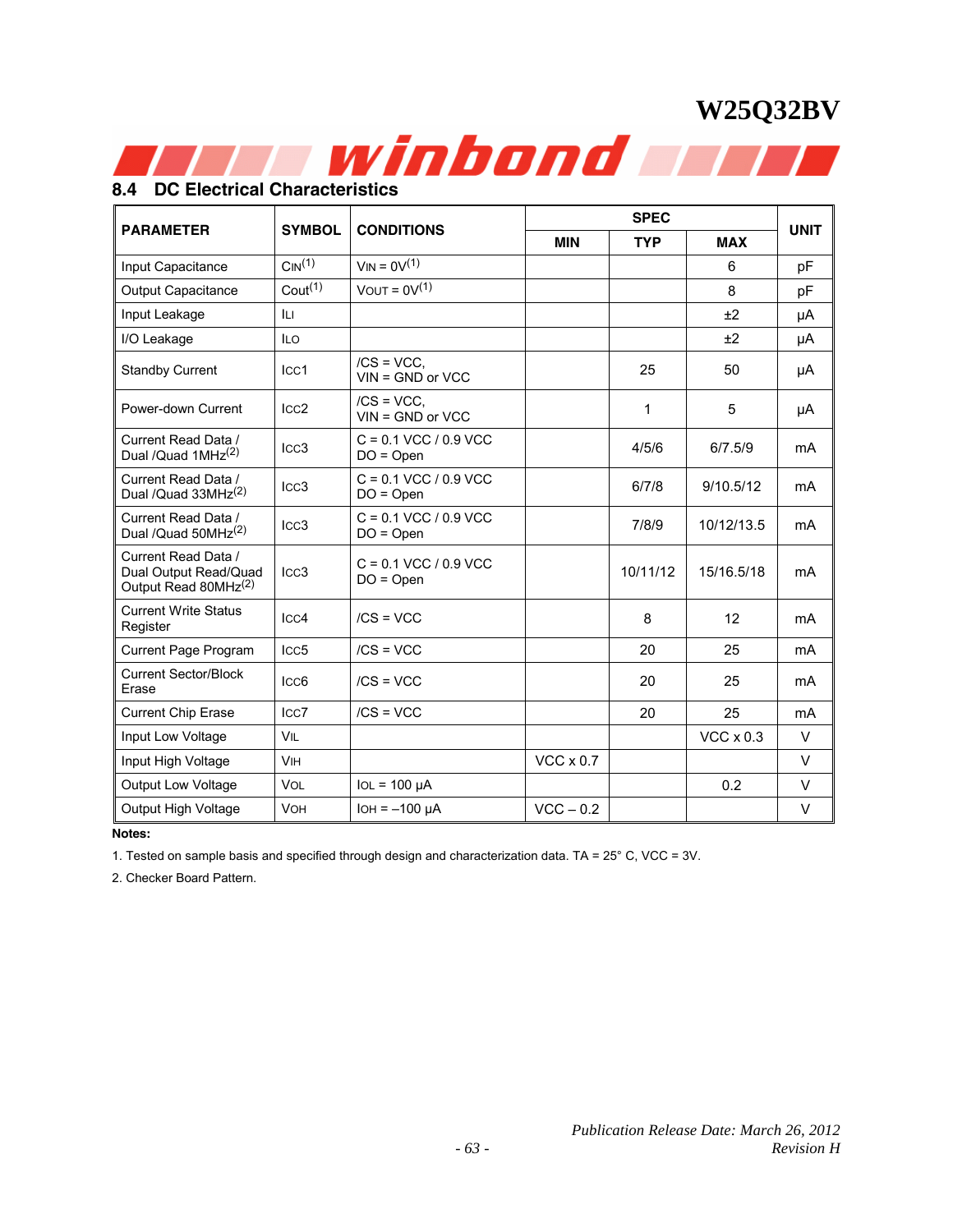

### **8.5 AC Measurement Conditions**

| <b>PARAMETER</b>                        | <b>SYMBOL</b> | <b>SPEC</b>        | <b>UNIT</b>        |    |  |
|-----------------------------------------|---------------|--------------------|--------------------|----|--|
|                                         |               | <b>MIN</b>         | <b>MAX</b>         |    |  |
| Load Capacitance                        | СL            |                    | 30                 | рF |  |
| Input Rise and Fall Times               | TR, TF        |                    |                    | ns |  |
| <b>Input Pulse Voltages</b>             | <b>VIN</b>    | 0.2 VCC to 0.8 VCC |                    |    |  |
| Input Timing Reference Voltages         | IN            | 0.3 VCC to 0.7 VCC |                    |    |  |
| <b>Output Timing Reference Voltages</b> | Out           |                    | 0.5 VCC to 0.5 VCC |    |  |

#### **Note:**

1. Output Hi-Z is defined as the point where data out is no longer driven.



Figure 39. AC Measurement I/O Waveform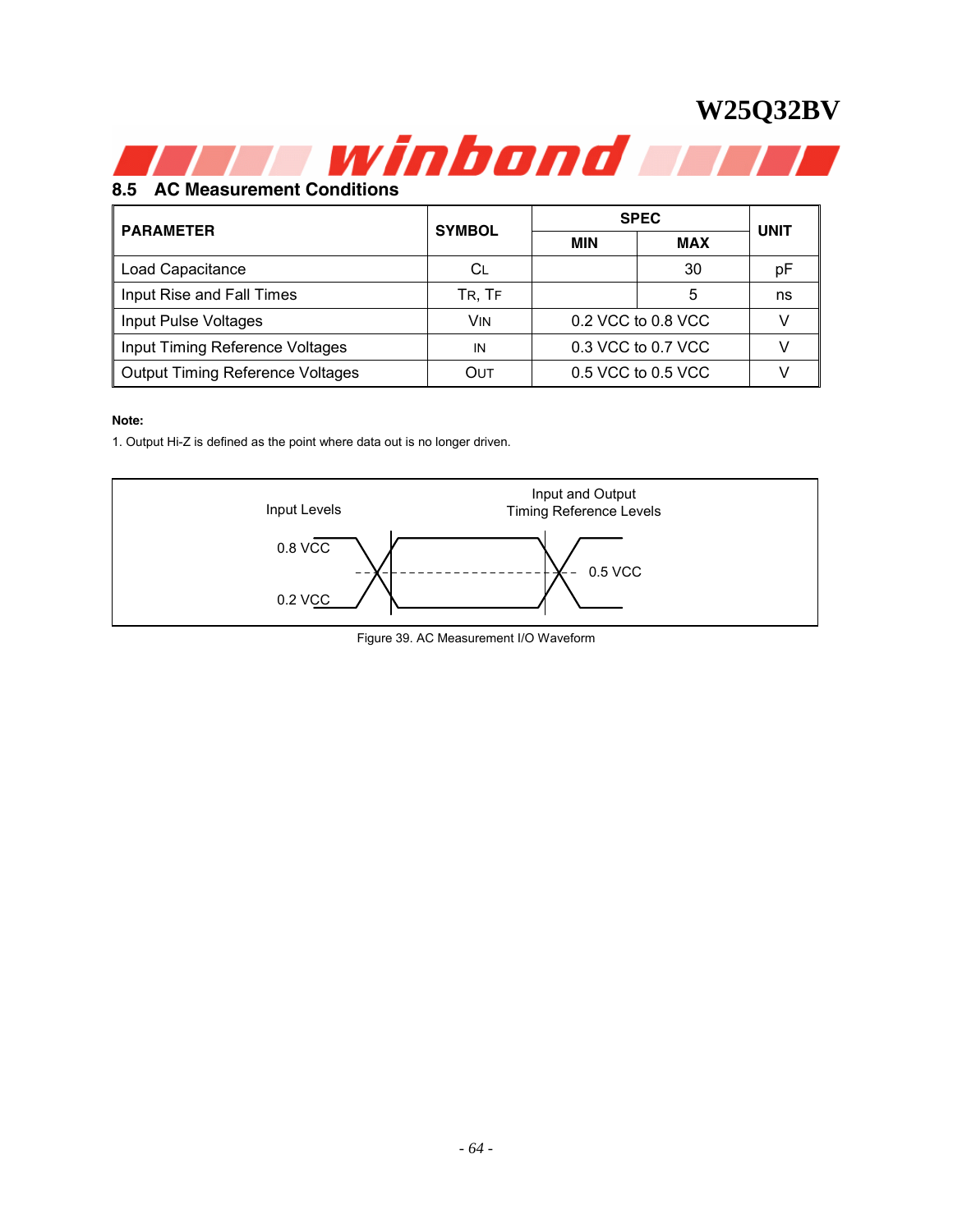

#### **DESCRIPTION SYMBOL** ALT **SPEC UNIT MIN TYP MAX**  Clock frequency for Single/Dual SPI instructions except for Read Data instruction (03h) 3.0V-3.6V VCC  $F_{R1}$  | f<sub>C1</sub> | D.C. | | 104 | MHz Clock frequency for all instructions except for Read Data instruction (03h) 2.7V-3.6V VCC  $F_{R2}$  | f<sub>C1</sub> | D.C. | | 80 | MHz Clock frequency for Read Data instruction (03h) free product and product and D.C.  $\vert$  50 MHz Clock High, Low Time except Read Data  $(03h)$   $|$  tcl. H,  $tCLL^{(1)}$ 4.5 ns Clock High, Low Time for Read Data (03h) instruction tcrlH,<br>tcrlL(1)  $\text{tCRLH},$ <br> $\text{tCRLL}^{(1)}$  6  $\qquad$  1 ns Clock Rise Time peak to peak tCLCH(2) 0.1 V/ns Clock Fall Time peak to peak tCHCL(2) 0.1 V/ns  $\sqrt{CS}$  Active Setup Time relative to CLK to  $\sqrt{CS}$  tsLCH tcss  $\sqrt{CS}$  and tcss in the setup Time relative to CLK  $\angle$  /CS Not Active Hold Time relative to CLK https://tcHsL  $\parallel$  ns insection in terms in terms in terms in terms in terms in terms in terms in terms in terms in terms in terms in terms in terms in terms in terms in terms Data In Setup Time the total to the total to the total to the total to the total to the total to the total to the to the total to the total to the total to the total to the total to the total to the total to the total to t Data In Hold Time the team of the team of the team of the team of the team of the team of the team of the team o  $\angle$  /CS Active Hold Time relative to CLK htchsh states is tchsh in tchsh in tchsh in to state in the states of tchsh in tchsh in tchsh in tchsh in tchsh in tchsh in tchsh in tchsh in tchsh in tchsh in tchsh in tchsh in t  $\angle$  /CS Not Active Setup Time relative to CLK https://tshch.com/state nshchool.com/state nshchool.com/state nshchool.com/state nshchool.com/state nshchool.com/state nshchool.com/state nshchool.com/state nshchool.com/stat  $\angle$  /CS Deselect Time (for Array Read  $\rightarrow$  Array Read) | tSHSL1 tCSH | 7 | | | | | ns /CS Deselect Time (for Erase or Program  $\rightarrow$  Read Status Registers) Volatile Status Register Write Time  $t$ SHSL2  $t$ CSH 40 40 ns Output Disable Time the term of the term of the term of the term of the term of the term of term of term of te Clock Low to Output Valid 2.7V-3.6V / 3.0V-3.6V **tCLQV1** tCLQV1 tV1 6 / 5 ns Clock Low to Output Valid (for Read ID instructions) Clock Low to Output valid (for Read iD instructions) | tcl. (2.7V | tv2 | | | | | | | | | 8.5 / 7.5 | | | ns Output Hold Time the set of the club tclox the ten of the position of the set of the set of the set of the set o  $\text{HOLD Active Setup Time relative to CLK}$   $\vert$  thLCH  $\vert$  5  $\vert$   $\vert$  ns

Continued – next page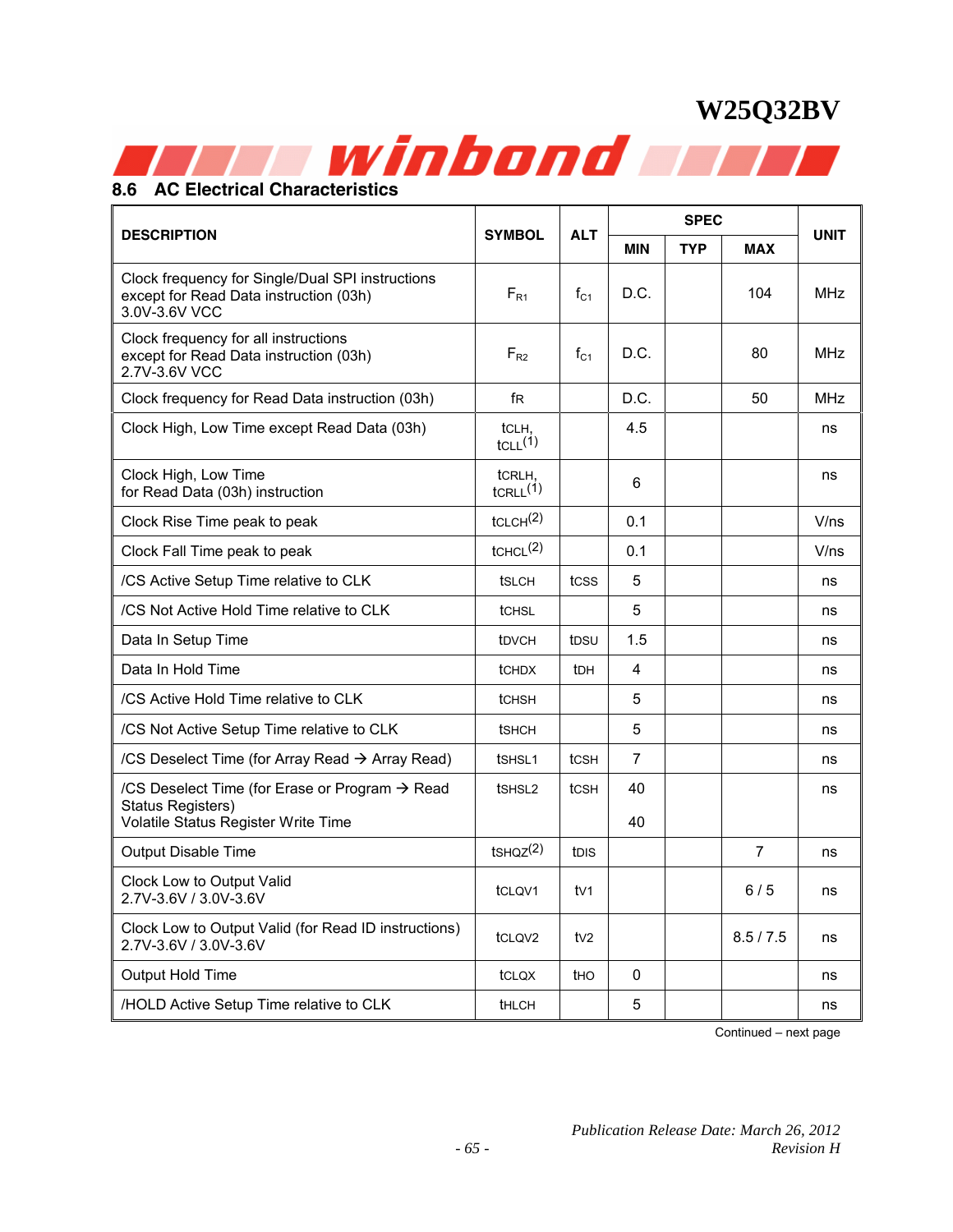

| <b>DESCRIPTION</b>                                             | <b>SYMBOL</b>        | <b>ALT</b>  | <b>MIN</b> | <b>TYP</b>     | <b>MAX</b>      | <b>UNIT</b> |
|----------------------------------------------------------------|----------------------|-------------|------------|----------------|-----------------|-------------|
| /HOLD Active Hold Time relative to CLK                         | tchhh                |             | 5          |                |                 | ns          |
| /HOLD Not Active Setup Time relative to CLK                    | <b>tHHCH</b>         |             | 5          |                |                 | ns          |
| /HOLD Not Active Hold Time relative to CLK                     | <b>tCHHL</b>         |             | 5          |                |                 | ns          |
| /HOLD to Output Low-Z                                          | tHHQX <sup>(2)</sup> | tLZ         |            |                | $\overline{7}$  | ns          |
| /HOLD to Output High-Z                                         | tHLQZ <sup>(2)</sup> | <b>t</b> HZ |            |                | 12              | ns          |
| Write Protect Setup Time Before /CS Low                        | tWHSL <sup>(3)</sup> |             | 20         |                |                 | ns          |
| Write Protect Hold Time After /CS High                         | $t$ SHWL $(3)$       |             | 100        |                |                 | ns          |
| /CS High to Power-down Mode                                    | tDP <sup>(2)</sup>   |             |            |                | 3               | μs          |
| /CS High to Standby Mode without Electronic<br>Signature Read  | $t$ RES1 $(2)$       |             |            |                | 3               | $\mu s$     |
| /CS High to Standby Mode with Electronic Signature<br>Read     | $t$ RES $2(2)$       |             |            |                | 1.8             | μs          |
| /CS High to next Instruction after Suspend                     | $t$ sus $(2)$        |             |            |                | 20              | $\mu s$     |
| Write Status Register Time                                     | tw                   |             |            | 10             | 15              | ms          |
| Byte Program Time (First Byte) (4)                             | $t_{BP1}$            |             |            | 20             | 50              | $\mu s$     |
| Additional Byte Program Time (After First Byte) <sup>(4)</sup> | $t_{BP2}$            |             |            | 2.5            | 12              | μs          |
| Page Program Time                                              | t <sub>PP</sub>      |             |            | 0.7            | $\mathbf{3}$    | ms          |
| Sector Erase Time (4KB)                                        | tse                  |             |            | 30             | $200/400^{(5)}$ | ms          |
| Block Erase Time (32KB)                                        | tBE <sub>1</sub>     |             |            | 120            | 800             | ms          |
| Block Erase Time (64KB)                                        | tBE <sub>2</sub>     |             |            | 150            | 1,000           | ms          |
| Chip Erase Time                                                | tce                  |             |            | $\overline{7}$ | 15              | s           |

**Notes:** 

1. Clock high + Clock low must be less than or equal to 1/fC.

2. Value guaranteed by design and/or characterization, not 100% tested in production.

3. Only applicable as a constraint for a Write Status Register instruction when SRP[1:0]=(0,1).

- 4. For multiple bytes after first byte within a page,  $t_{BPN} = t_{BP1} + t_{BP2} \cdot N$  (typical) and  $t_{BPN} = t_{BP1} + t_{BP2} \cdot N$  (max), where N = number of bytes programmed.
- 5. Max Value  $t_{\text{SE}}$  with <50K cycles is 200ms and >50K & <100K cycles is 400ms.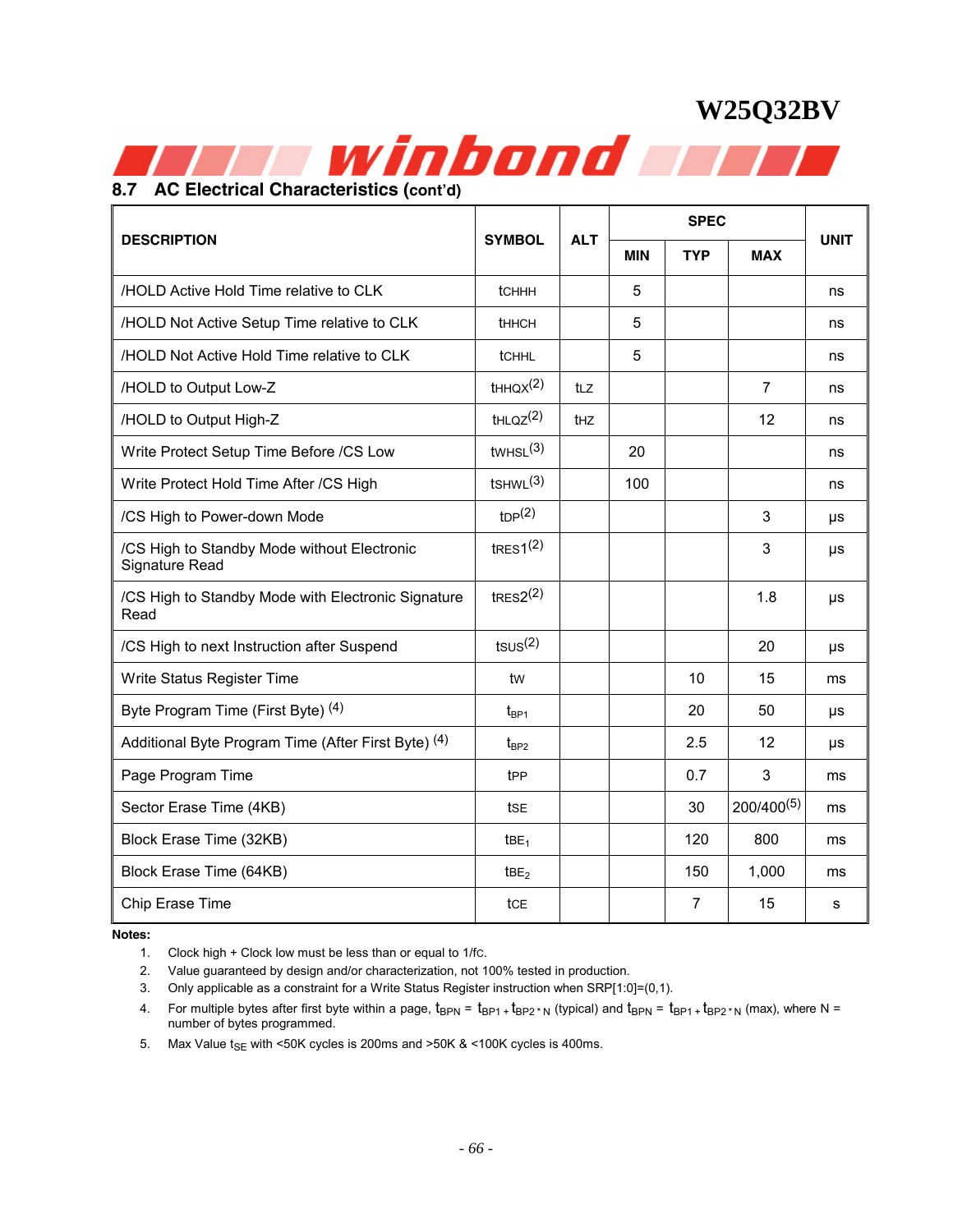

### **8.9 Serial Input Timing**



### **8.10 /HOLD Timing**



### **8.11 /WP Timing**

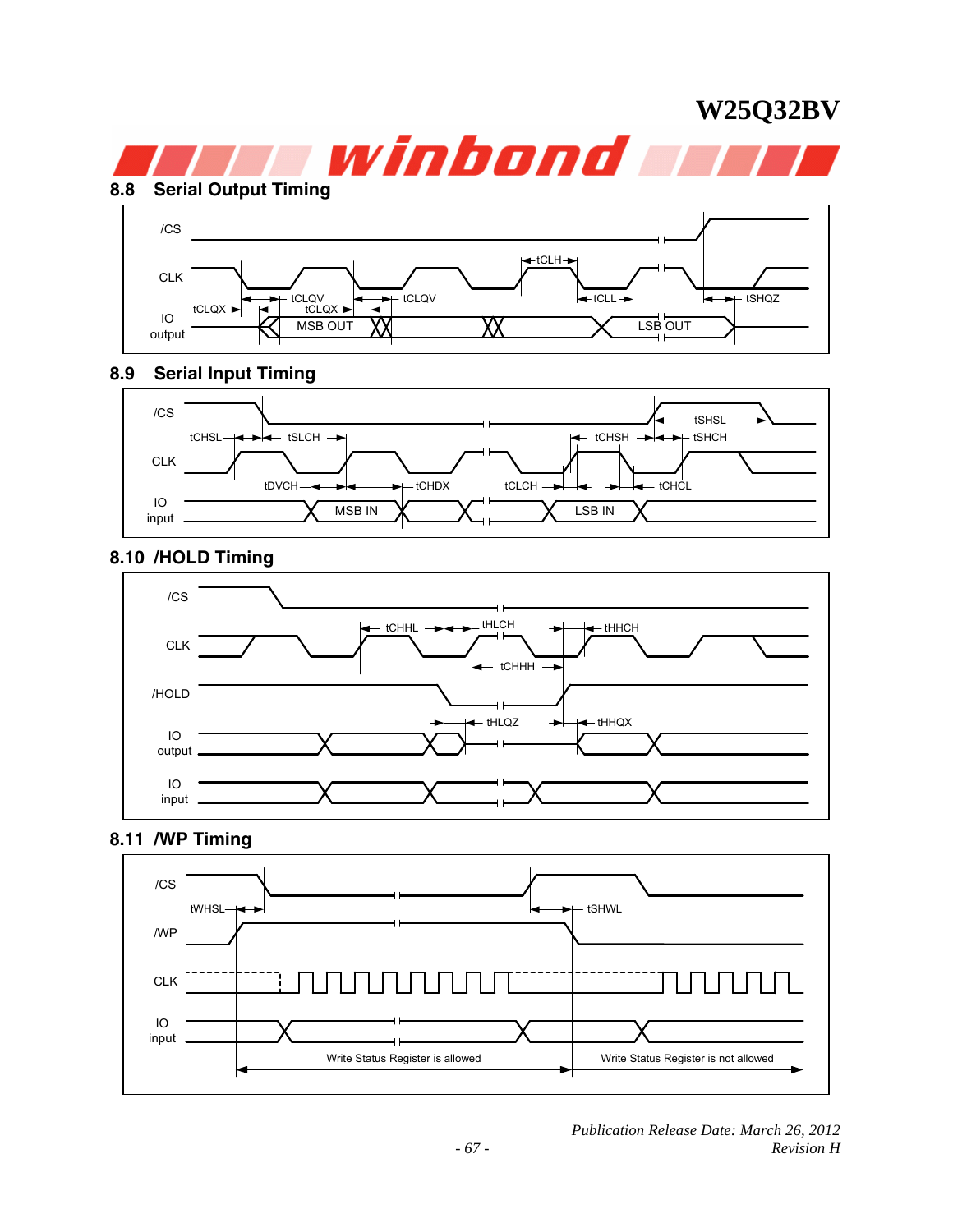**W25Q32BV**  winbond will **9. PACKAGE SPECIFICATION** 

### **9.1 8-Pin SOIC 208-mil (Package Code SS)**



θ 0° --- 8° 0° --- 8°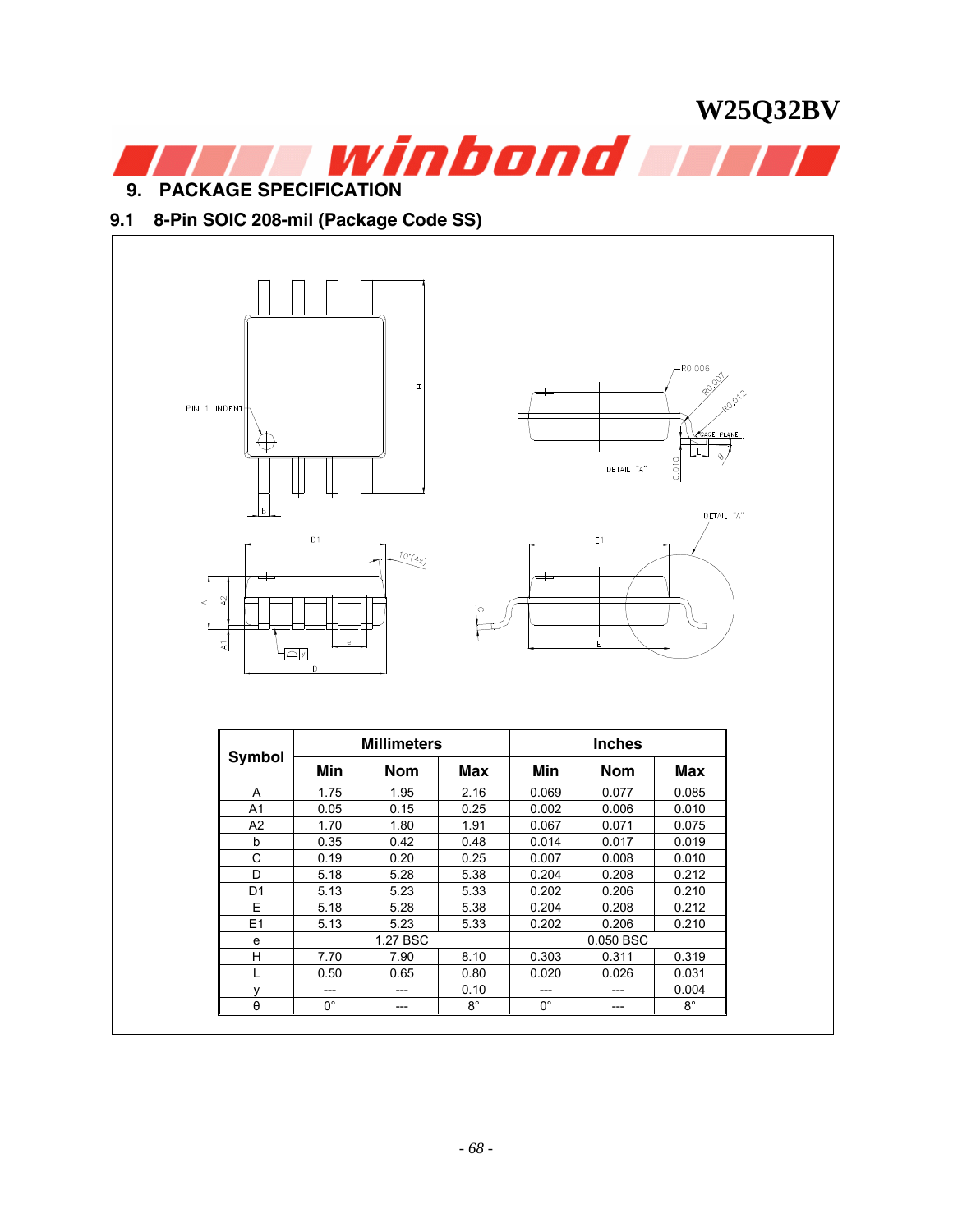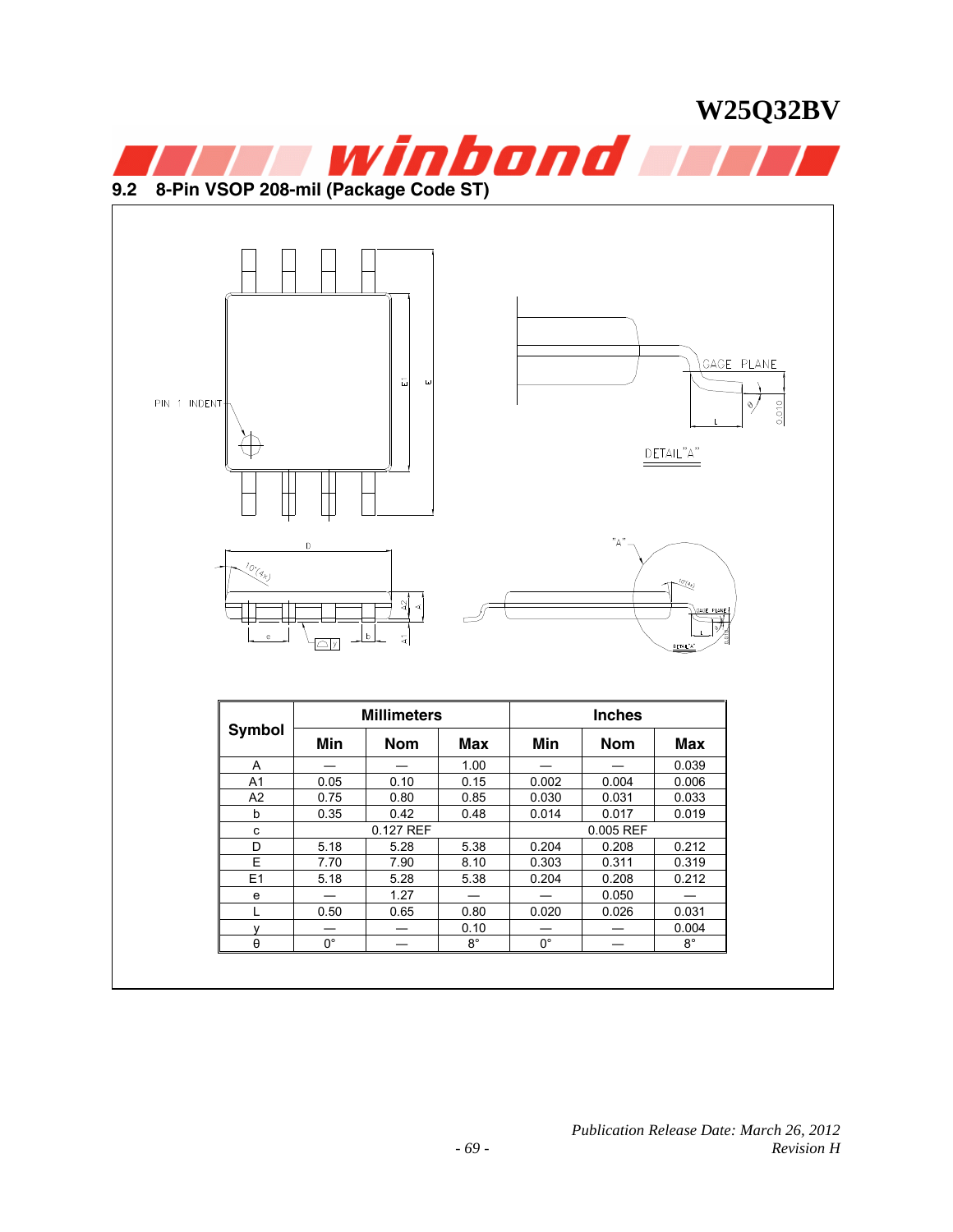| 8-Pin PDIP 300-mil (Package Code DA)<br>8<br>0.018typ. | D           | 5<br>$\boxed{H}$   | 급<br>$\mathbf{u}$<br>$\Delta$ | SEATING PLANE      |               | winbond <b>wer</b><br>ക് |  |
|--------------------------------------------------------|-------------|--------------------|-------------------------------|--------------------|---------------|--------------------------|--|
|                                                        |             | 0.100typ.          |                               |                    |               |                          |  |
|                                                        | 0.060typ.   |                    |                               |                    |               |                          |  |
|                                                        |             |                    |                               |                    |               |                          |  |
|                                                        |             | <b>Millimeters</b> |                               |                    | <b>Inches</b> |                          |  |
| Symbol                                                 | Min         | <b>Nom</b>         | <b>Max</b>                    | Min                | <b>Nom</b>    | <b>Max</b>               |  |
| Α                                                      | ---         | ---                | 5.33                          | ---                | ---           | 0.210                    |  |
| A <sub>1</sub>                                         | 0.38        | ---                | $---$                         | 0.015              | ---           | $---$                    |  |
| A <sub>2</sub>                                         | 3.18        | 3.30               | 3.43                          | 0.125              | 0.130         | 0.135                    |  |
| $\mathsf D$                                            | 9.02        | 9.27               | 10.16                         | 0.355              | 0.365         | 0.400                    |  |
| $\mathsf E$                                            |             | 7.62 BSC           |                               |                    | 0.300 BSC     |                          |  |
| E1                                                     | 6.22        | 6.35               | 6.48                          | 0.245              | 0.250         | 0.255                    |  |
| L                                                      | 2.92        | 3.30               | 3.81                          | 0.115              | 0.130         | 0.150                    |  |
| $e_{B}$                                                | 8.51        | 9.02               | 9.53                          | 0.335              | 0.355         | 0.375                    |  |
| $\boldsymbol{\theta}^\circ$                            | $0^{\circ}$ | $7^{\circ}$        | $15^\circ$                    | $\mathbf{0}^\circ$ | $7^{\circ}$   | $15^{\circ}$             |  |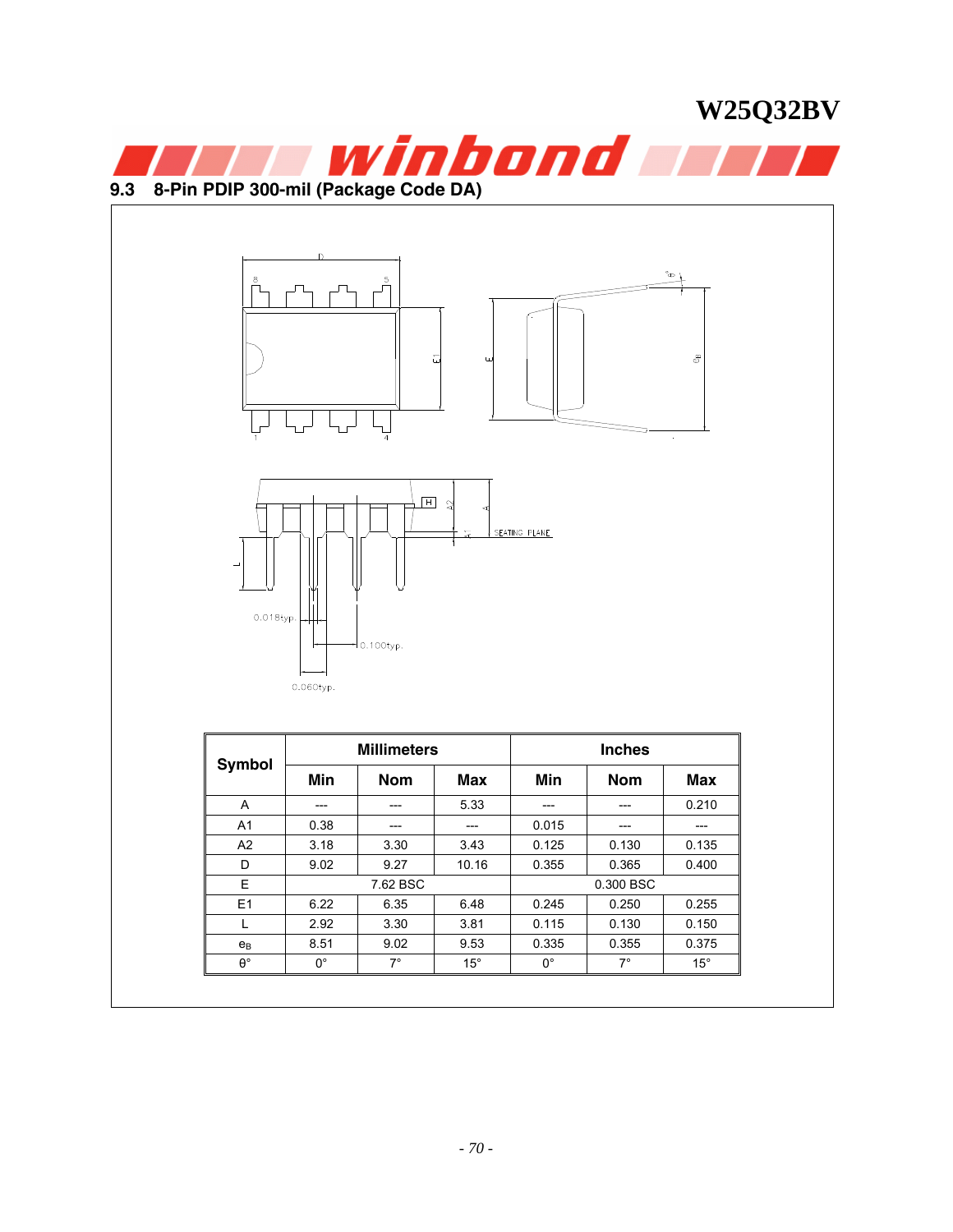



|                | <b>Millimeters</b> |            |       | <b>Inches</b> |            |       |  |
|----------------|--------------------|------------|-------|---------------|------------|-------|--|
| Symbol         | Min                | <b>Nom</b> | Max   | Min           | <b>Nom</b> | Max   |  |
| A              | 0.70               | 0.75       | 0.80  | 0.028         | 0.030      | 0.031 |  |
| A <sub>1</sub> | 0.00               | 0.02       | 0.05  | 0.000         | 0.001      | 0.002 |  |
| b              | 0.35               | 0.40       | 0.48  | 0.014         | 0.016      | 0.019 |  |
| C              | $---$              | 0.20 REF   | ---   | ---           | 0.008 REF  | ---   |  |
| D              | 5.90               | 6.00       | 6.10  | 0.232         | 0.236      | 0.240 |  |
| D <sub>2</sub> | 3.35               | 3.40       | 3.45  | 0.132         | 0.134      | 0.136 |  |
| E              | 4.90               | 5.00       | 5.10  | 0.193         | 0.197      | 0.201 |  |
| E <sub>2</sub> | 4.25               | 4.30       | 4.35  | 0.167         | 0.169      | 0.171 |  |
| e              |                    | 1.27 BSC   |       | 0.050 BSC     |            |       |  |
| L              | 0.55               | 0.60       | 0.65  | 0.022         | 0.024      | 0.026 |  |
| у              | 0.00               | ---        | 0.075 | 0.000         |            | 0.003 |  |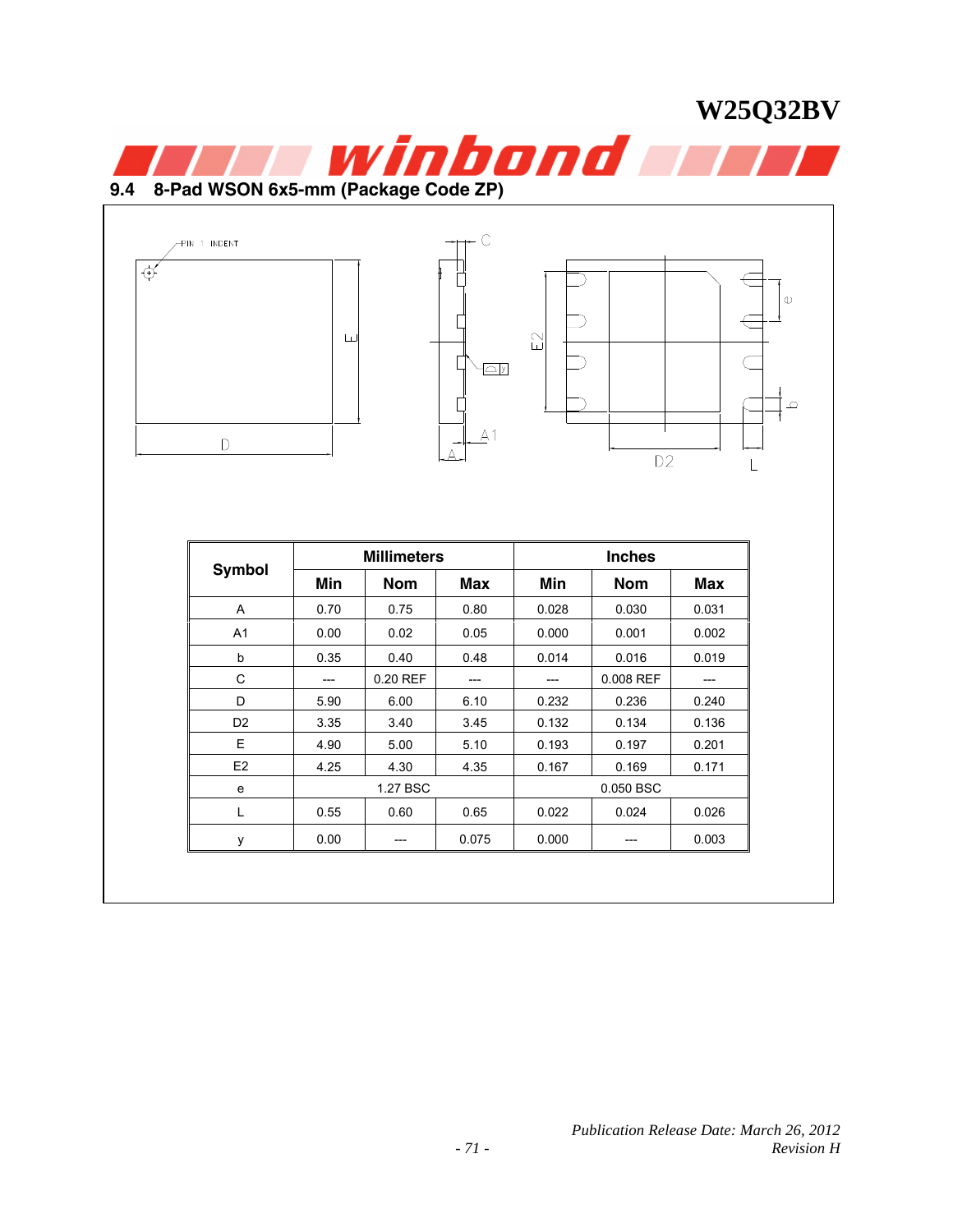



| Symbol         | <b>Millimeters</b> |            |       | <b>Inches</b> |            |            |
|----------------|--------------------|------------|-------|---------------|------------|------------|
|                | Min                | <b>Nom</b> | Max   | Min           | <b>Nom</b> | <b>Max</b> |
| A              | 0.70               | 0.75       | 0.80  | 0.028         | 0.030      | 0.031      |
| A1             | 0.00               | 0.02       | 0.05  | 0.000         | 0.001      | 0.002      |
| b              | 0.35               | 0.40       | 0.48  | 0.014         | 0.016      | 0.019      |
| C              | 0.19               | 0.20       | 0.25  | 0.007         | 0.008      | 0.010      |
| D              | 7.90               | 8.00       | 8.10  | 0.311         | 0.315      | 0.319      |
| D <sub>2</sub> | 4.60               | 4.65       | 4.70  | 0.181         | 0.183      | 0.185      |
| E              | 5.90               | 6.00       | 6.10  | 0.232         | 0.236      | 0.240      |
| E <sub>2</sub> | 5.15               | 5.20       | 5.25  | 0.203         | 0.205      | 0.207      |
| e              | 1.27 BSC           |            |       | 0.050 BSC     |            |            |
|                | 0.45               | 0.50       | 0.55  | 0.018         | 0.020      | 0.022      |
| у              | 0.00               |            | 0.050 | 0.000         | ---        | 0.002      |
|                |                    |            |       |               |            |            |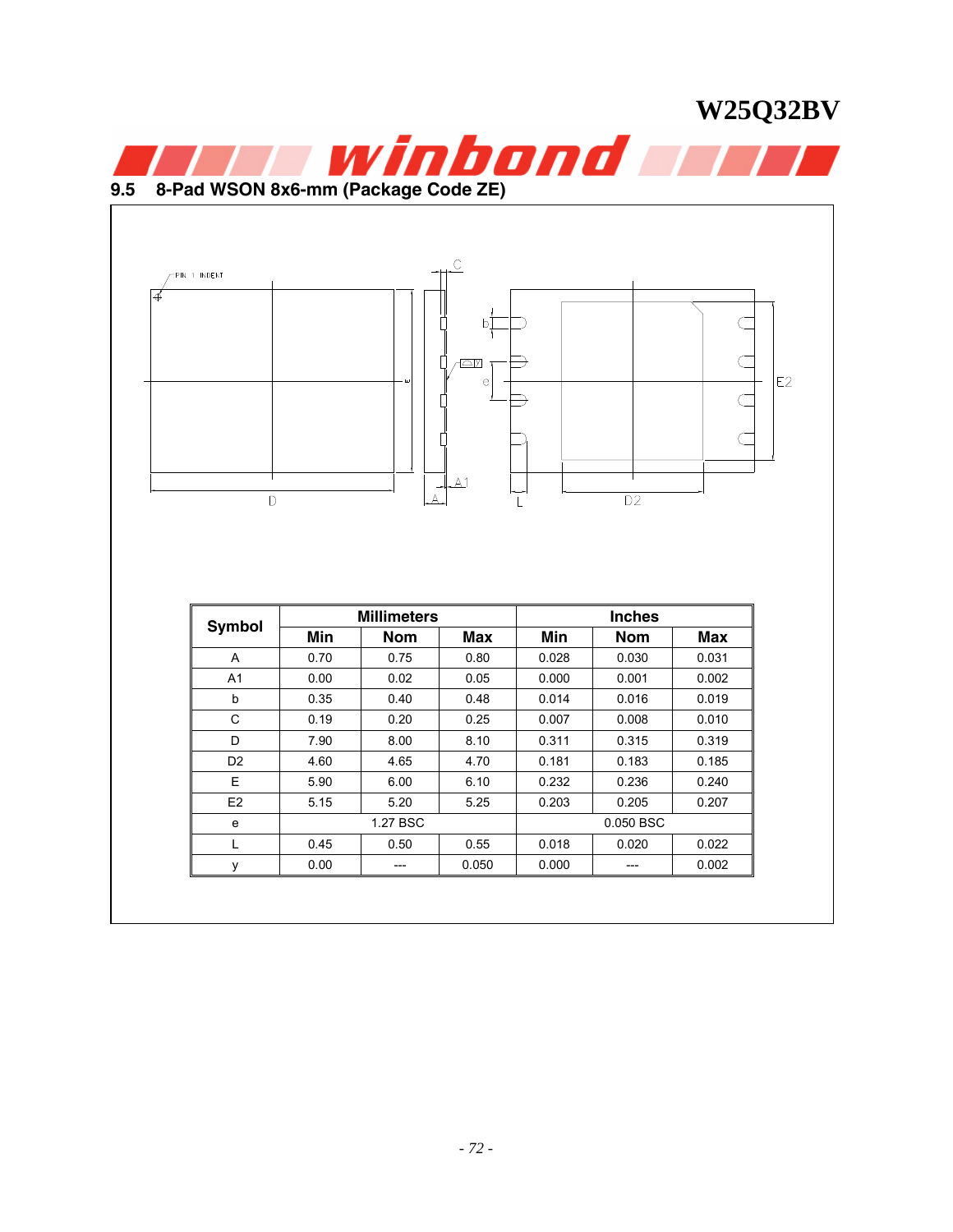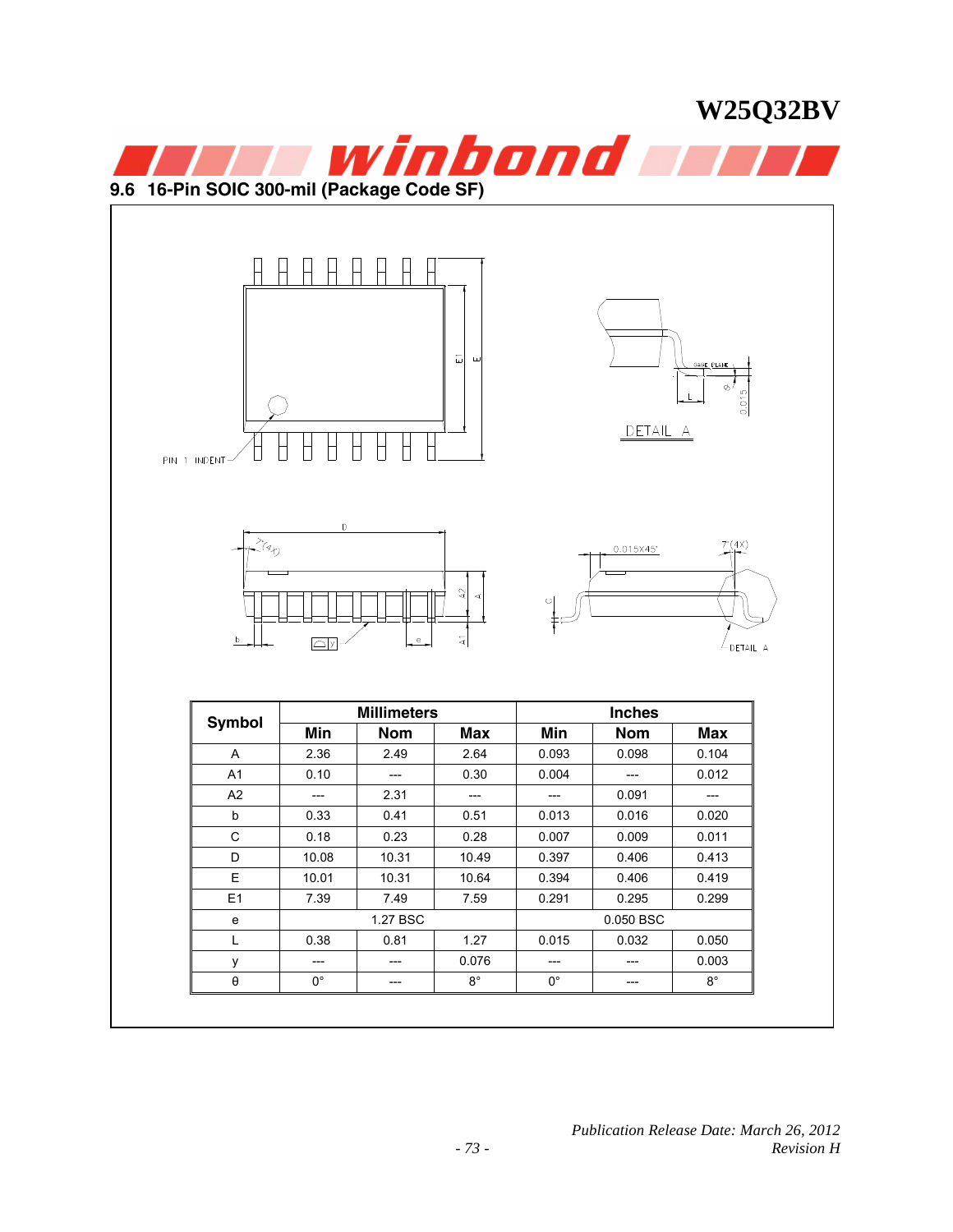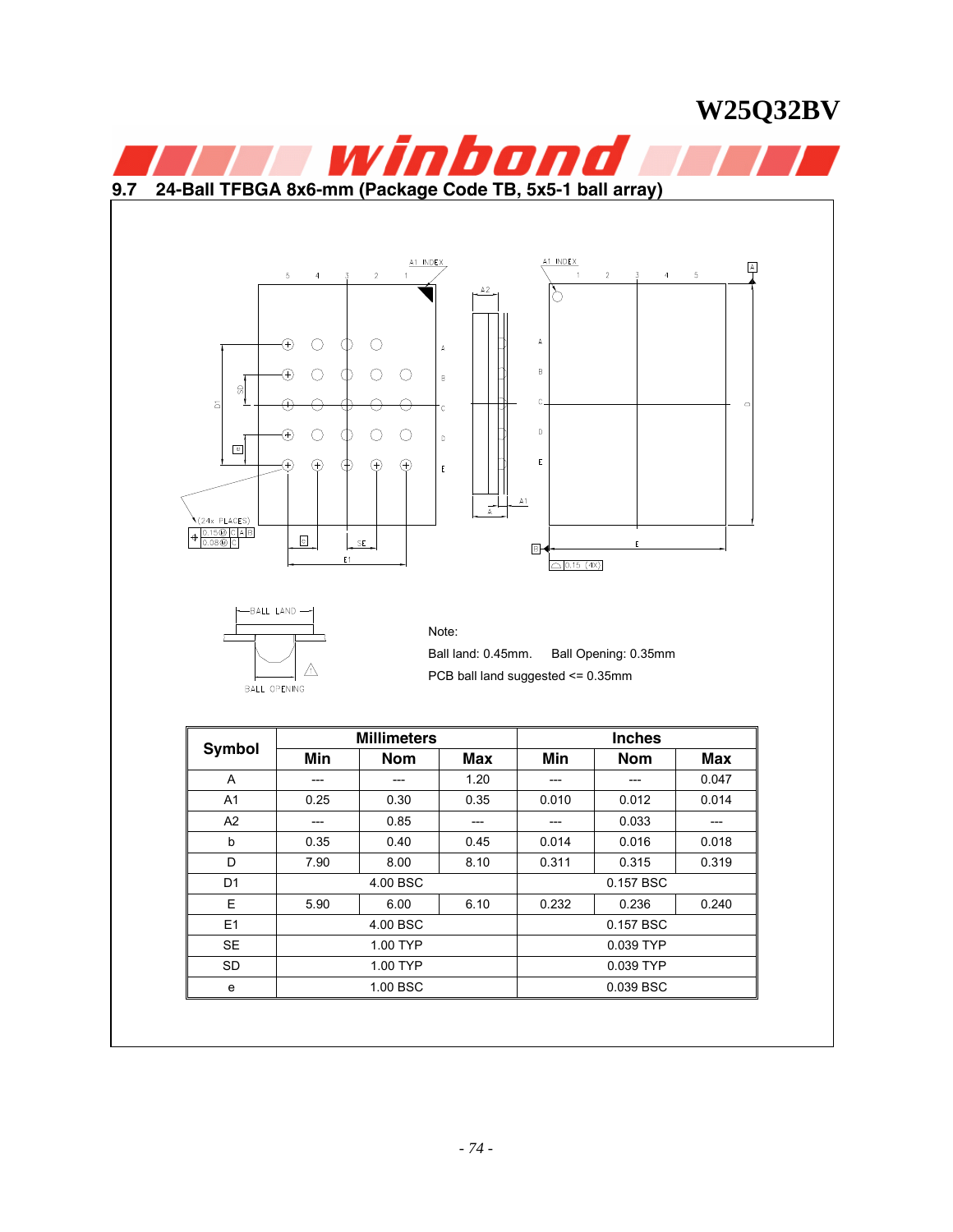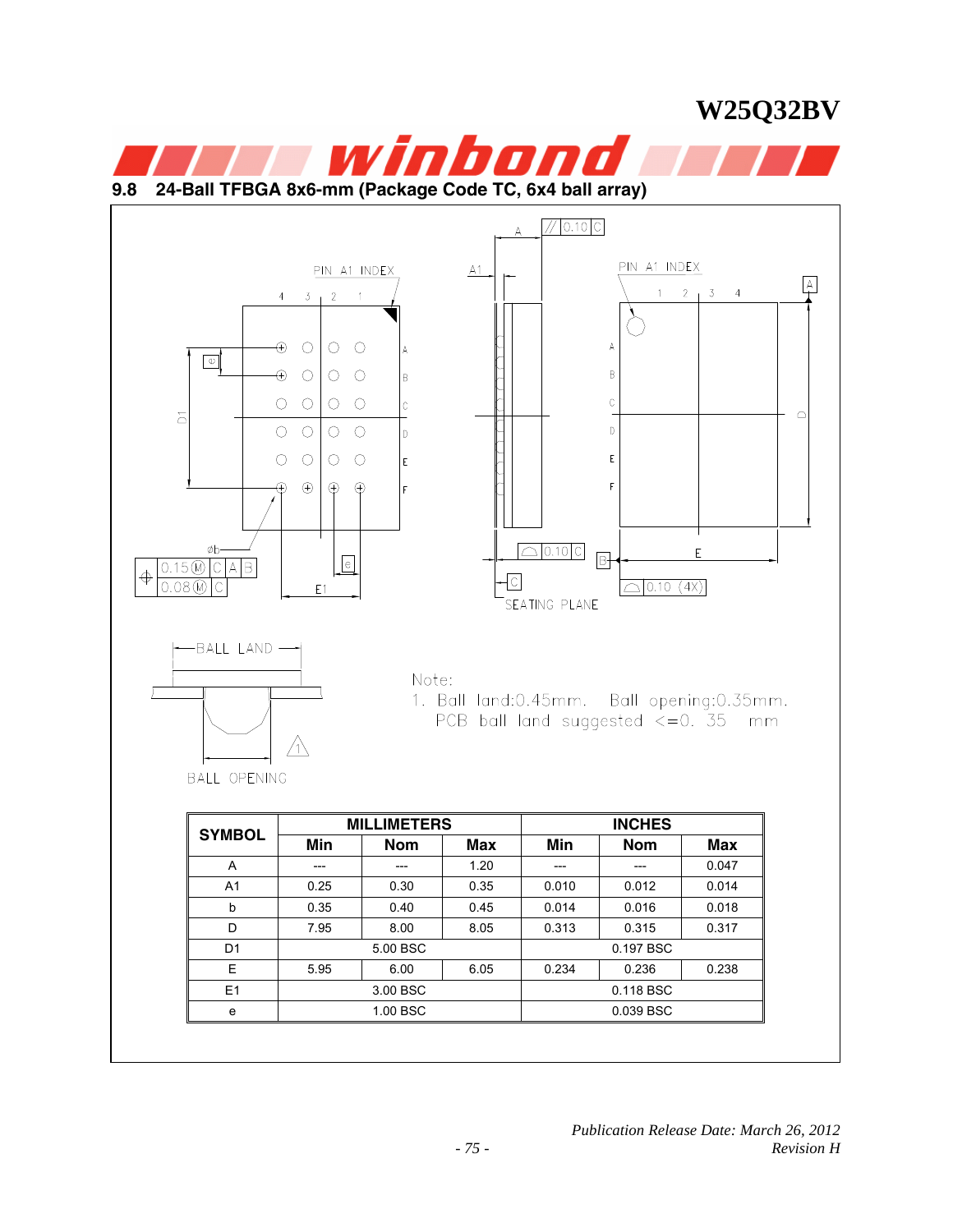

#### Notes:

- 1. The "W" prefix is not included on the part marking.
- 2. Only the 2<sup>nd</sup> letter is used for the part marking; WSON package type ZP and ZE are not used for the part marking.
- 3. Standard bulk shipments are in Tube (shape E). Please specify alternate packing method, such as Tape and Reel (shape T) or Tray (shape S), when placing orders.
- 4. For shipments with OTP feature enabled, please specify when placing orders.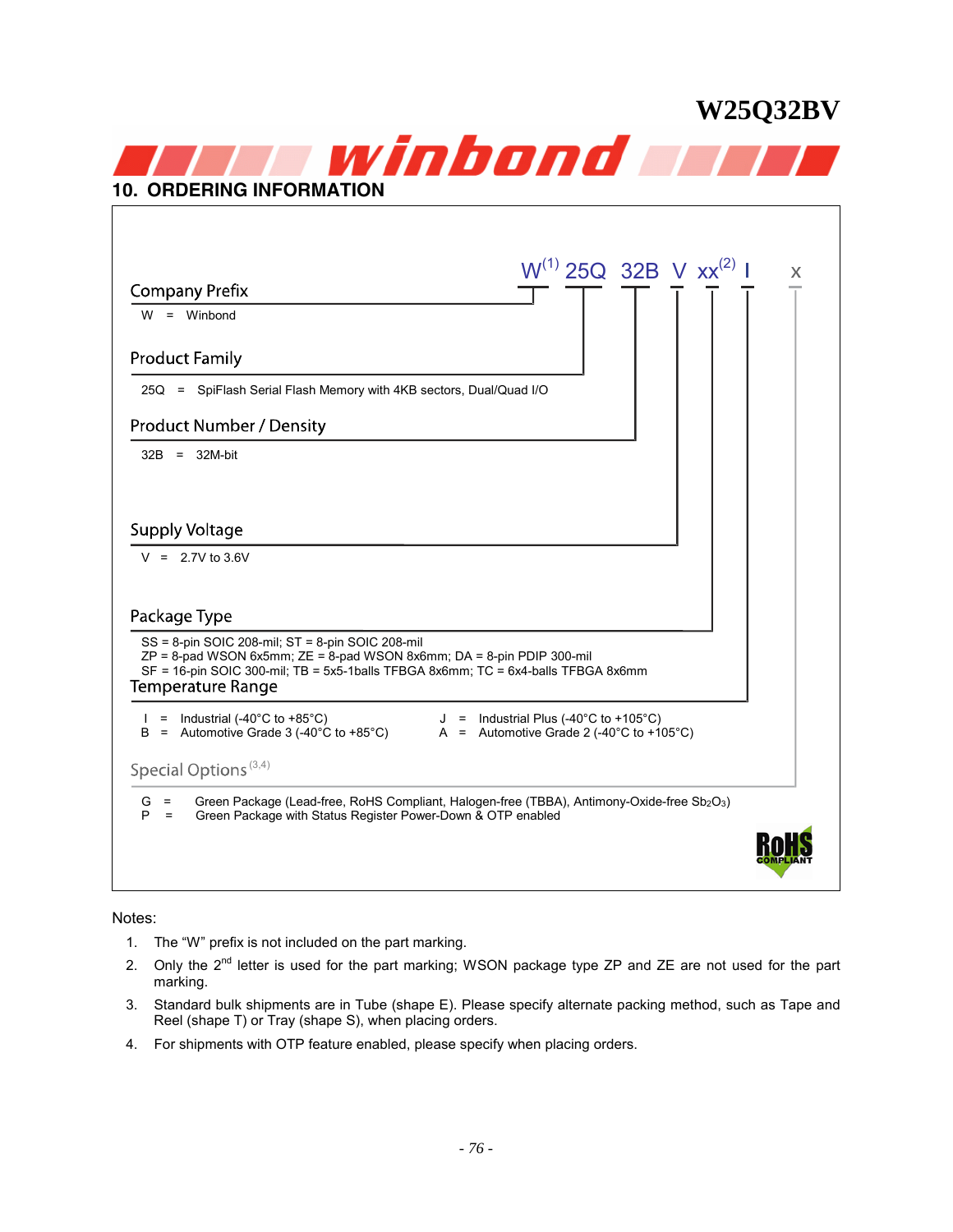

### **10.1 Valid Part Numbers and Top Side Marking**

The following table provides the valid part numbers for the W25Q32BV SpiFlash Memory. Please contact Winbond for specific availability by density and package type. Winbond SpiFlash memories use an 12-digit Product Number for ordering. However, due to limited space, the Top Side Marking on all packages use an abbreviated 10-digit number.

| <b>PACKAGE TYPE</b>                                   | <b>DENSITY</b> | <b>PRODUCT NUMBER</b>        | <b>TOP SIDE MARKING</b>  |
|-------------------------------------------------------|----------------|------------------------------|--------------------------|
| SS                                                    | 32M-bit        | W25Q32BVSSIG                 | 25Q32BVSIG               |
| SOIC-8 208mil                                         |                | W25Q32BVSSIP                 | 25Q32BVSIP               |
| $ST^{(2)}$                                            | 32M-bit        | W25Q32BVSTIG                 | 25Q32BVTIG               |
| <b>VSOP-8 208mil</b>                                  |                | W25Q32BVSTIP                 | 25Q32BVTIP               |
| <b>SF</b>                                             | 32M-bit        | W25Q32BVSFIG                 | 25Q32BVFIG               |
| SOIC-16 300mil                                        |                | W25Q32BVSFIP                 | 25Q32BVFIP               |
| <b>DA</b>                                             | 32M-bit        | W25Q32BVDAIG                 | 25Q32BVAIG               |
| PDIP-8 300mil                                         |                | W25Q32BVDAIP                 | 25Q32BVAIP               |
| $ZP^{(1)}$                                            | 32M-bit        | W25Q32BVZPIG                 | 25Q32BVIG                |
| WSON-8 6x5mm                                          |                | W25Q32BVZPIP                 | 25Q32BVIP                |
| ZE <sup>(1)(2)</sup>                                  | 32M-bit        | W25Q32BVZEIG                 | 25Q32BVIG                |
| WSON-8 8x6mm                                          |                | W25Q32BVZEIP                 | 25Q32BVIP                |
| TB <sup>(2)</sup><br>TFBGA-24 8x6mm<br>5x5 ball array | 32M-bit        | W25Q32BVTBIG<br>W25Q32BVTBIP | 25Q32BVBIG<br>25Q32BVBIP |
| $TC^{(2)}$<br>TFBGA-24 8x6mm<br>6x4 ball array        | 32M-bit        | W25Q32BVTCIG<br>W25Q32BVTCIP | 25Q32BVCIG<br>25Q32BVCIP |

Part Numbers for Industrial Grade Temperature:

Notes:

1. For WSON packages, the package type ZP and ZE are not used in the top side marking.

2. These package types are special order, please contact Winbond for ordering information.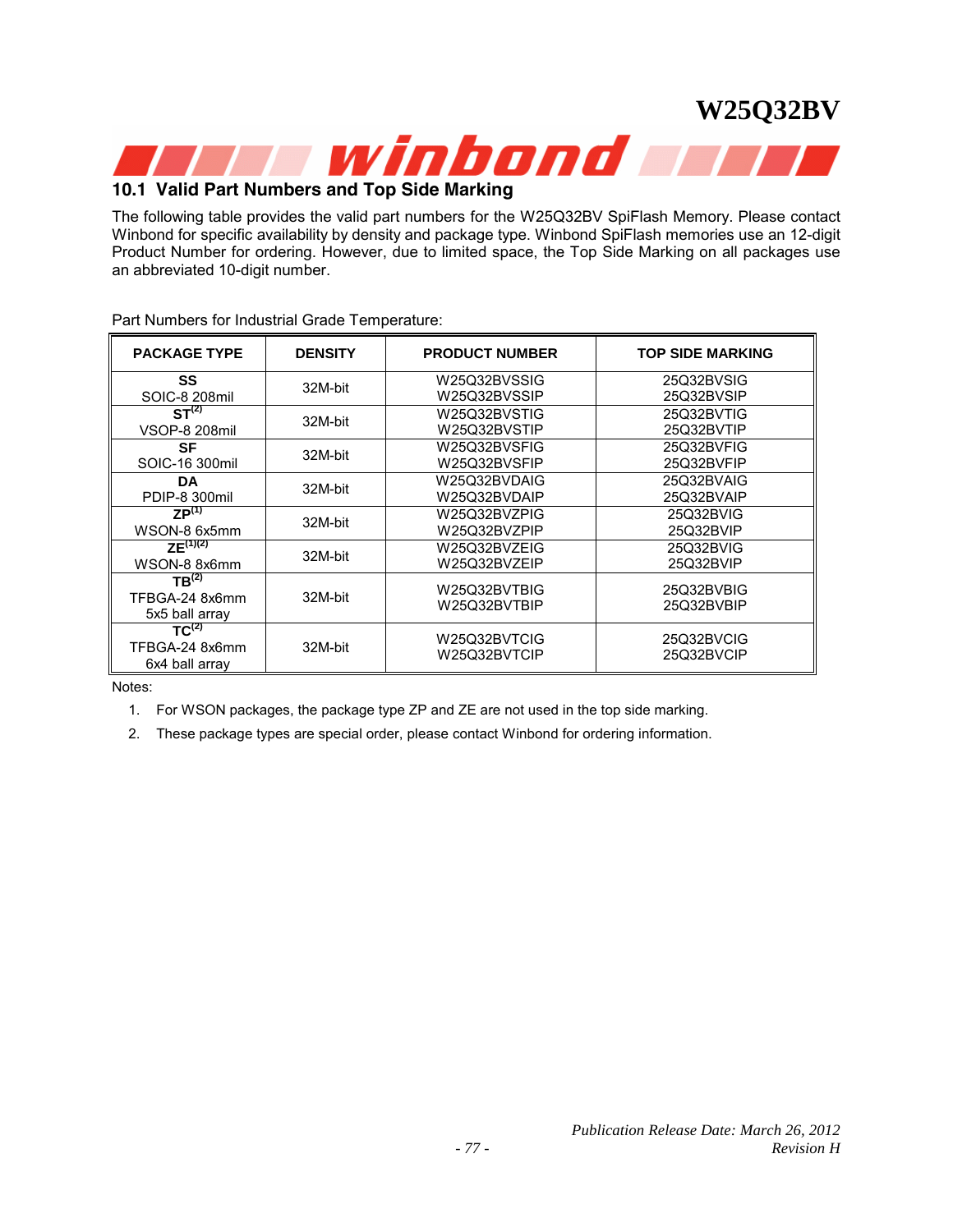

Part Numbers for Industrial Plus Grade Temperature<sup>(3)</sup>:

| <b>PACKAGE TYPE</b> | <b>DENSITY</b> | <b>PRODUCT NUMBER</b> | <b>TOP SIDE MARKING</b> |
|---------------------|----------------|-----------------------|-------------------------|
| SS                  | 32M-bit        | W25Q32BVSSJG          | 25Q32BVSJG              |
| SOIC-8 208mil       |                | W25Q32BVSSJP          | 25Q32BVSJP              |
| SF                  | 32M-bit        | W25Q32BVSFJG          | 25Q32BVFJG              |
| SOIC-16 300mil      |                | W25Q32BVSFJP          | 25Q32BVFJP              |
| $ZP^{(1)}$          | 32M-bit        | W25Q32BVZPJG          | 25Q32BVJG               |
| WSON-8 6x5mm        |                | W25Q32BVZPJP          | 25Q32BVJP               |
| $ZF^{(1)(2)}$       | 32M-bit        | W25Q32BVZEJG          | 25Q32BVJG               |
| WSON-8 8x6mm        |                | W25Q32BVZEJP          | 25Q32BVJP               |

Part Numbers for Automotive Grade 3 Temperature<sup>(3)</sup>:

| <b>PACKAGE TYPE</b>  | <b>DENSITY</b> | <b>PRODUCT NUMBER</b> | <b>TOP SIDE MARKING</b> |
|----------------------|----------------|-----------------------|-------------------------|
| SS                   | 32M-bit        | W25Q32BVSSBG          | 25Q32BVSBG              |
| SOIC-8 208mil        |                | W25Q32BVSSBP          | 25Q32BVSBP              |
| SF                   | 32M-bit        | W25Q32BVSFBG          | 25Q32BVFBG              |
| SOIC-16 300mil       |                | W25Q32BVSFBP          | 25Q32BVFBP              |
| $7P^{(1)}$           | 32M-bit        | W25Q32BVZPBG          | 25Q32BVBG               |
| WSON-8 6x5mm         |                | W25Q32BVZPBP          | 25Q32BVBP               |
| ZE <sup>(1)(2)</sup> | 32M-bit        | W25Q32BVZEBG          | 25Q32BVBG               |
| WSON-8 8x6mm         |                | W25Q32BVZEBP          | 25Q32BVBP               |

Part Numbers for Automotive Grade 2 Temperature<sup>(3)</sup>:

| <b>PACKAGE TYPE</b> | <b>DENSITY</b> | <b>PRODUCT NUMBER</b> | <b>TOP SIDE MARKING</b> |
|---------------------|----------------|-----------------------|-------------------------|
| SS                  | 32M-bit        | W25Q32BVSSAG          | 25Q32BVSAG              |
| SOIC-8 208mil       |                | W25Q32BVSSAP          | 25Q32BVSAP              |
| SF                  | 32M-bit        | W25Q32BVSFAG          | 25Q32BVFAG              |
| SOIC-16 300mil      |                | W25Q32BVSFAP          | 25Q32BVFAP              |
| $ZP^{(1)}$          | 32M-bit        | W25Q32BVZPAG          | 25Q32BVAG               |
| WSON-8 6x5mm        |                | W25Q32BVZPAP          | 25Q32BVAP               |
| $ZF^{(1)(2)}$       | 32M-bit        | W25Q32BVZEAG          | 25Q32BVAG               |
| WSON-8 8x6mm        |                | W25Q32BVZEAP          | 25Q32BVAP               |

Notes:

.

- 1. For WSON packages, the package type ZP and ZE are not used in the top side marking.
- 2. Package type ZE (WSON-8 8x6mm) is a special order package, please contact Winbond for ordering information.
- 3. For Industrial Plus, Automotive Grade 2 & Grade 3 Temperature parts, please contact Winbond for more information and availability.